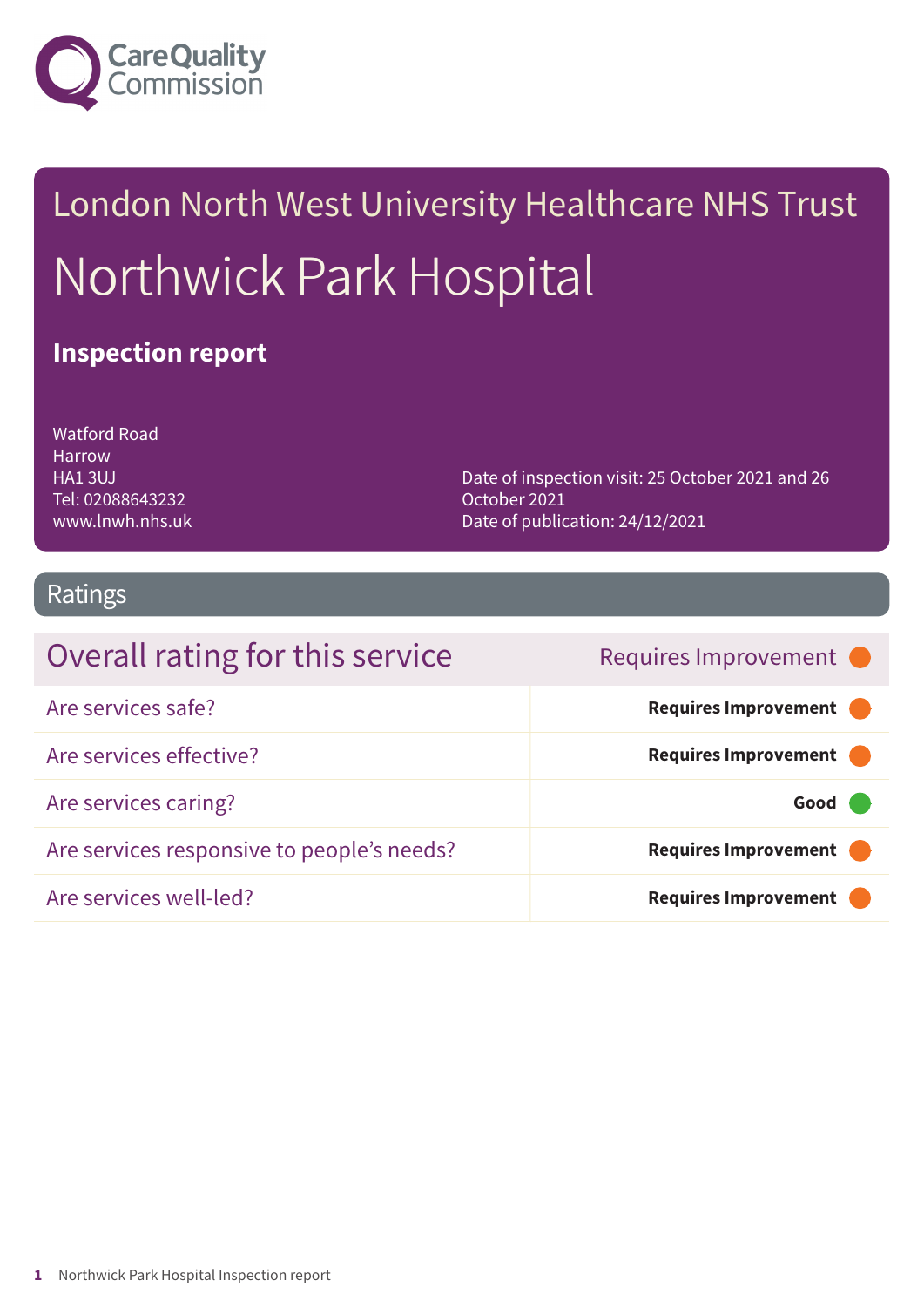## Our findings

### Overall summary of services at Northwick Park Hospital

 $\rightarrow$   $\leftarrow$ 

#### **Requires Improvement –––**

London North West University Healthcare NHS Trust is one of the largest integrated care trusts in the country, bringing together hospitals and community services across Brent, Ealing and Harrow.

London North West University Healthcare NHS Trust operates hospital services from three main hospital sites:

- Northwick Park Hospital
- Ealing Hospital
- Central Middlesex hospital.

The trust employs more than 9,000 clinical and support staff and serves a diverse population of approximately one million people. The trust was last inspected in 2019 and was rated requires improvement overall.

The trust provides, urgent and emergency care, medical care, surgery, critical care, maternity, gynaecology, children and young people services, end of life care and outpatient services.

The trust provides a range of community services including: dental services, sexual health services, paediatric audiology, musculoskeletal specialist and end of life care.

We inspected one core service at Northwick Park Hospital.

Our inspection was unannounced to enable us to observe routine activity. Before the inspection we reviewed information we had about the trust based on the intelligence we had received.

We carried out an unannounced inspection of the maternity service on 25 and 26 October 2021 at Northwick Park Hospital to follow up the concerns we identified at our previous inspection of the service in April 2021 where we had rated safe and well led as inadequate.

#### **Maternity Services:**

Our rating of this maternity services at Northwick Park Hospital improved. We rated this service as Requires Improvement overall at this inspection. We rated safe, responsive and well led as Requires Improvement. We rated effective and caring as Good. We rated it as requires improvement because:

- The service did not always have enough midwifery staff with the right qualifications, skills, training and experience to keep women safe from avoidable harm and to provide the right care and treatment. Waiting times were longer for women across maternity services when staffing levels were low.
- Mandatory training compliance was still not in line with the trust target of 85%. At 84% compliance, this did not meet the trust target of 85% but was an improvement on previous compliance.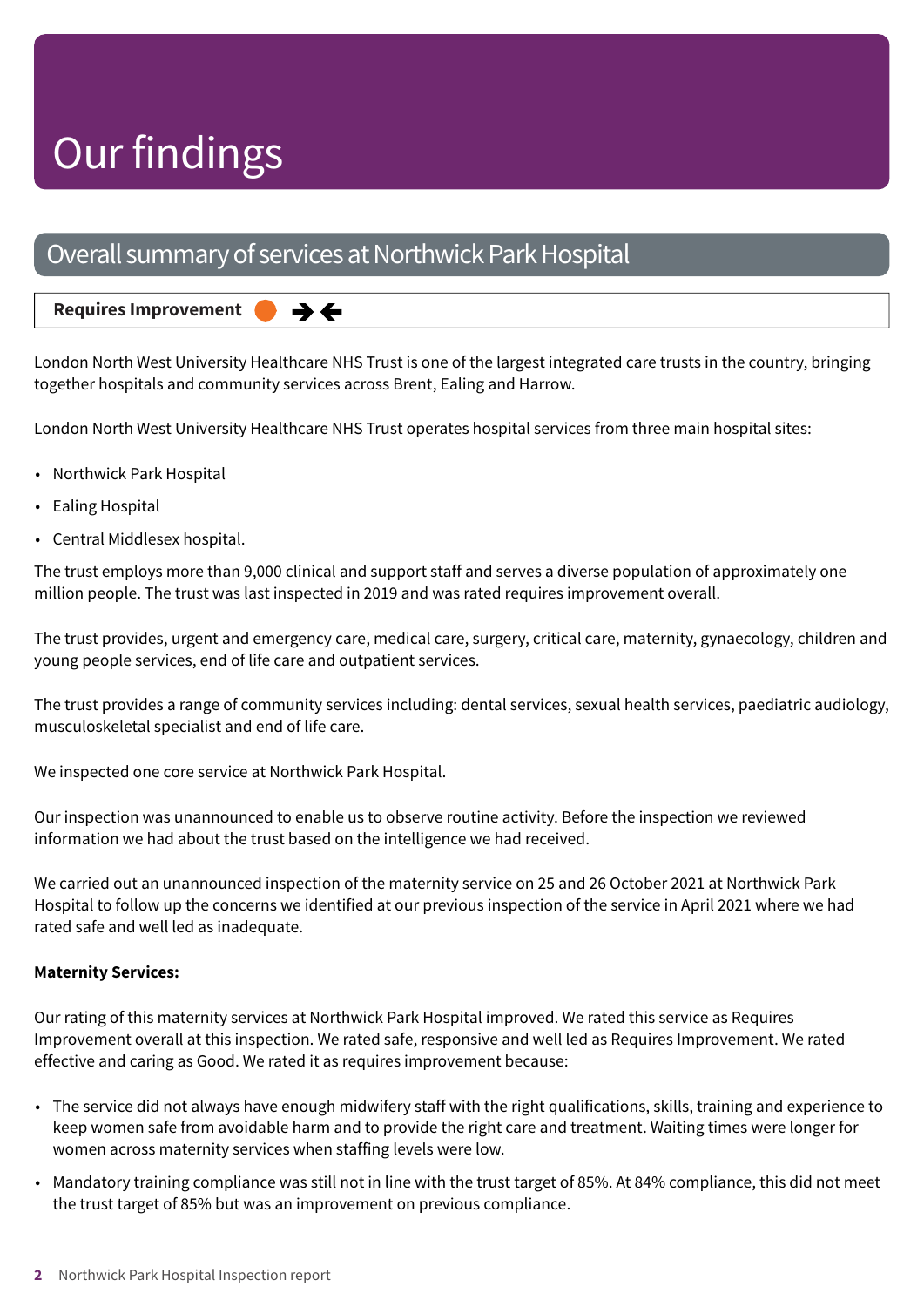# Our findings

- Staff did not always observe control measures to protect women, themselves and others from infection. Some equipment marked as clean had surface dust.
- There was some out of date equipment on resuscitation trolleys and cold cots had been out of operation for two months.
- We saw loose triage log sheets which could become detached from women's notes and meant that information could be misplaced. Records when staff had spent 'Time alone' with women were still not always being recorded at every antenatal appointment.
- We found an open trolley on the delivery suite which contained two drugs vials. There was a risk that unauthorised people could have access to the vials.
- Antenatal classes had been reduced as a result of the logistics of providing classes during the COVID-19 pandemic and staff availability. We were told that videos and online classes had been planned, but these had not been implemented.
- The triage policy was to admit women on their third call in 24 hours to explore any concerns. However, there was no system of recording the time at which women with concerns had previously called.
- Staff on the maternity day assessment unit (DAU) told us there was no clear policy or pathway for women that should go to triage and women that should go to DAU.

However:

- New interim leaders had the skills and abilities to run the service. The new managers understood and managed the priorities and issues the service faced. However the trust needed time to embed this improved leadership and also to forge a period of stability by making permanent appointments to the leadership team.
- In response to external reviews of the service, managers had produced a maternity improvement plan, this was reviewed and updated weekly.
- There had been improvement in doctors, nurses and other healthcare professionals working together as a team to benefit women.
- Work was in progress to ensure staff completed and updated risk assessments for each woman and took action to remove or minimise risks.
- Staff on triage used the modified early obstetric warning score (MEOWS).
- Work was in progress to monitor domestic abuse being assessed at all antenatal appointments.
- Staff recognised and reported incidents and near misses. Managers investigated incidents and shared lessons learned with the whole team and the wider service.
- The service had information boards which carried updates for staff on the maternity risk register.
- Policies and clinical guidelines we viewed were up to date and had dates for review.
- The service made sure staff were competent for their roles. Managers appraised staffs' work performance and held supervision meetings with them to provide support and development.
- The service had recently employed an audit midwife and a risk midwife to ensure monitoring of patient outcomes and benchmarking of service provision.
- It was easy for people to give feedback and raise concerns about the care they received. The service treated concerns and complaints seriously, investigated them and shared lessons learned with all staff.
- **3** Northwick Park Hospital Inspection report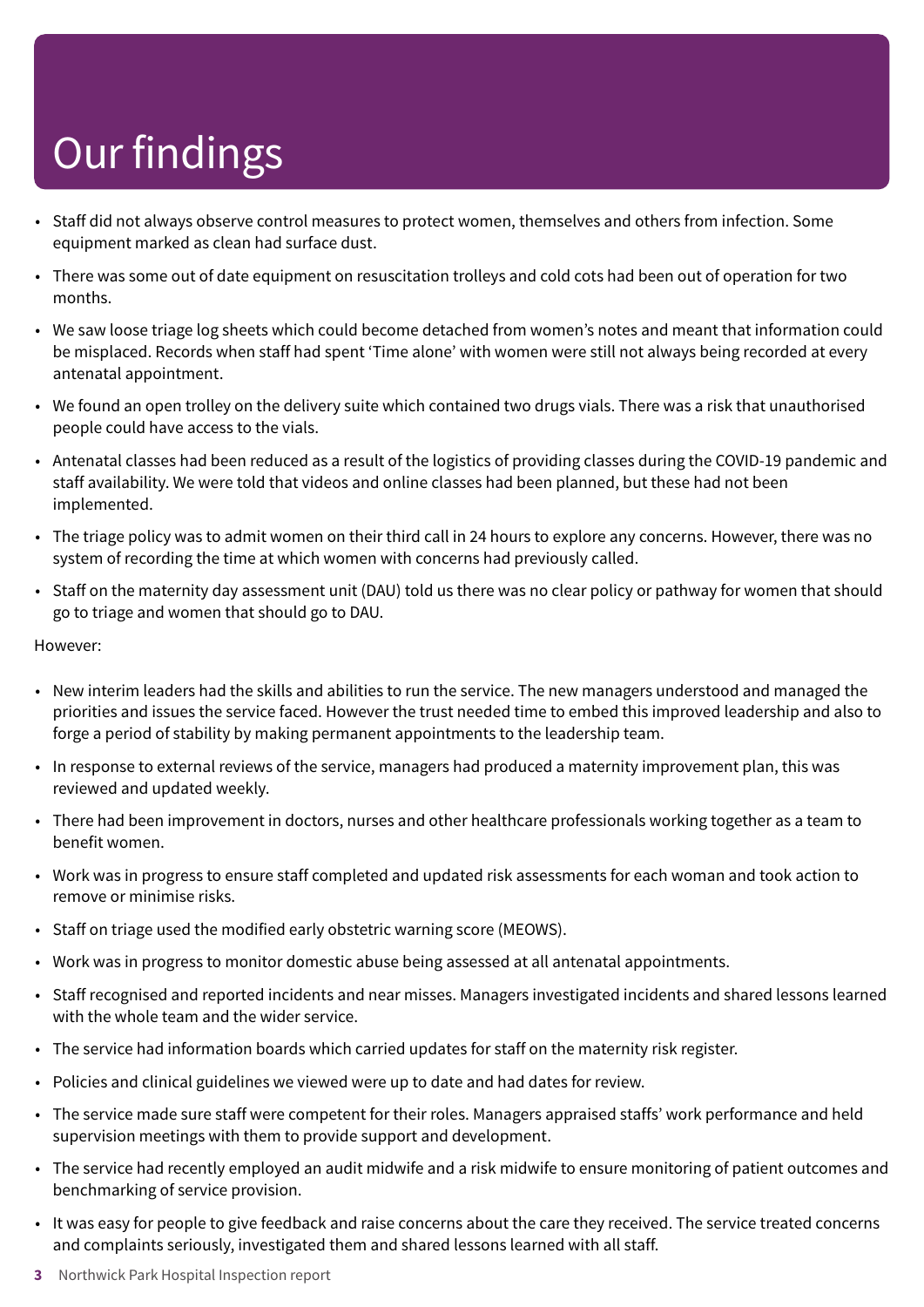# Our findings

• Staff understood and respected the personal, cultural, social and religious needs of women and how they may relate to care needs.

#### **Professor Edward Baker Chief Inspector of Hospitals**

#### **How we carried out the inspection:**

We visited maternity services at Northwick Park Hospital on 25 to 26 October 2021. During the inspection we visited the labour ward, postnatal and antenatal areas, admission triage area, day assessment unit and theatres. We conducted interviews with staff members on the 25 and 26 October 2021. We spoke to 31 staff including service leads, matrons, midwives, medical staff and maternity care assistants. We also reviewed the trust's performance data and looked at trust policies for the maternity service. You can find further information about how we carry out our inspections on our website: https://www.cqc.org.uk/whatwe-do/how-we-do-our-job/what-we-do-inspection.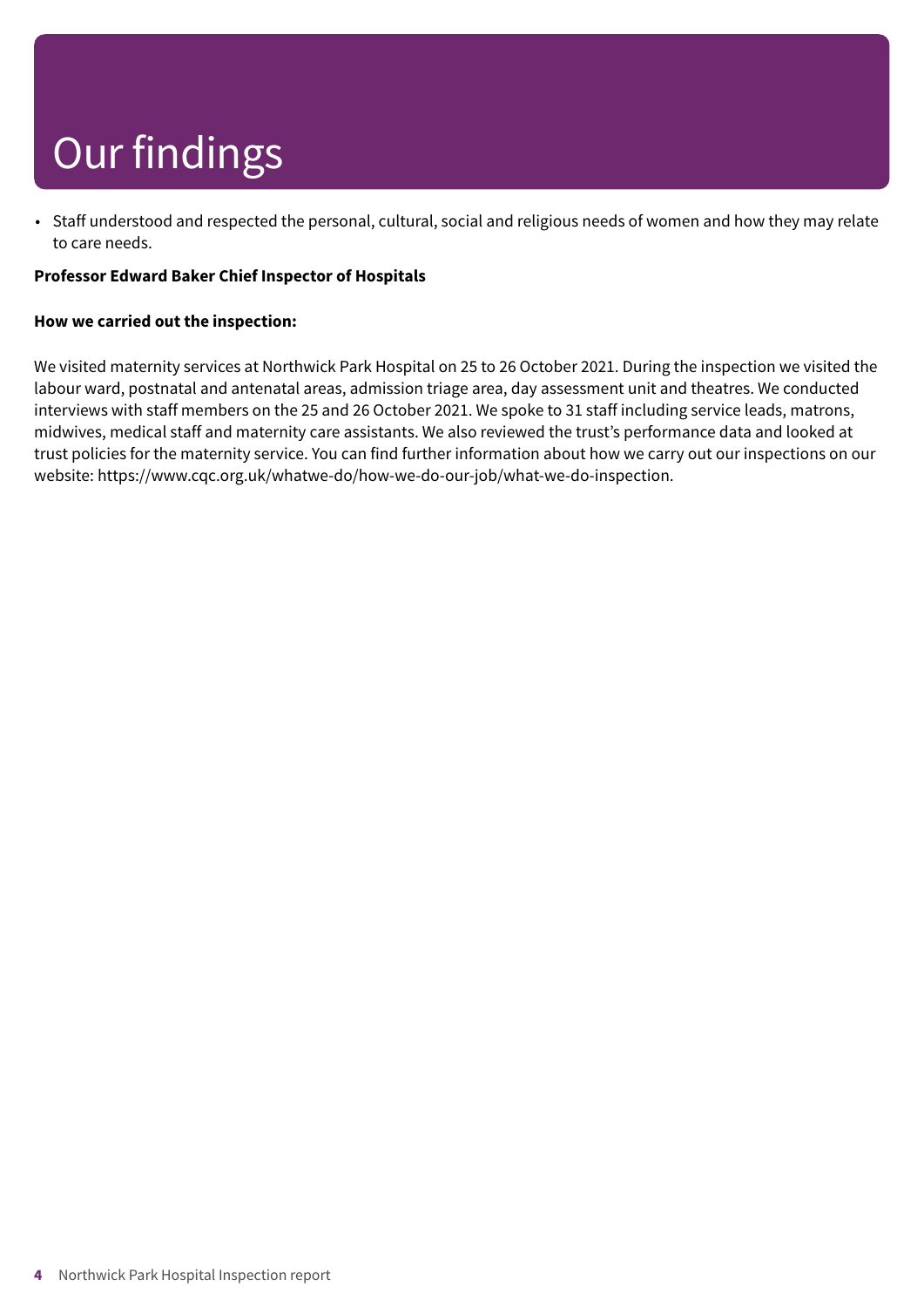#### **Requires Improvement –––**

♠

Our rating of this maternity services at Northwick Park Hospital improved. We rated it as requires improvement because:

- The service did not always have enough midwifery staff with the right qualifications, skills, training and experience to keep women safe from avoidable harm and to provide the right care and treatment. Waiting times were longer for women across maternity services when staffing levels were low.
- Mandatory training compliance was still not in line with the trust target of 85%. At 84% compliance, this did not meet the trust target of 85% but was an improvement on previous compliance.
- Staff did not always observe control measures to protect women, themselves and others from infection. Some equipment marked as clean had surface dust.
- There was some out of date equipment on resuscitation trolleys and cold cots had been out of operation for two months.
- We saw loose triage log sheets which could become detached from women's notes and meant that information could be misplaced. Records when staff had spent 'Time alone' with women were still not always being recorded at every antenatal appointment.
- We found an open trolley on the delivery suite which contained two drugs vials. There was a risk that unauthorised people could have access to the vials.
- Antenatal classes had been reduced as a result of the logistics of providing classes during the COVID-19 pandemic and staff availability. We were told that videos and online classes had been planned, but these had not been implemented.
- The triage policy was to admit women on their third call in 24 hours to explore any concerns. However, there was no system of recording the time at which women with concerns had previously called.
- Staff on the maternity day assessment unit (DAU) told us there was no clear policy or pathway for women that should go to triage and women that should go to DAU.

However:

- New interim leaders had the skills and abilities to run the service. The new managers understood and managed the priorities and issues the service faced. However the trust needed time to embed this improved leadership and also to forge a period of stability by making permanent appointments to the leadership team.
- In response to external reviews of the service, managers had produced a maternity improvement plan, this was reviewed and updated weekly.
- There had been improvement in doctors, nurses and other healthcare professionals working together as a team to benefit women.
- Work was in progress to ensure staff completed and updated risk assessments for each woman and took action to remove or minimise risks.
- Staff on triage used the modified early obstetric warning score (MEOWS).
- Work was in progress to monitor domestic abuse being assessed at all antenatal appointments.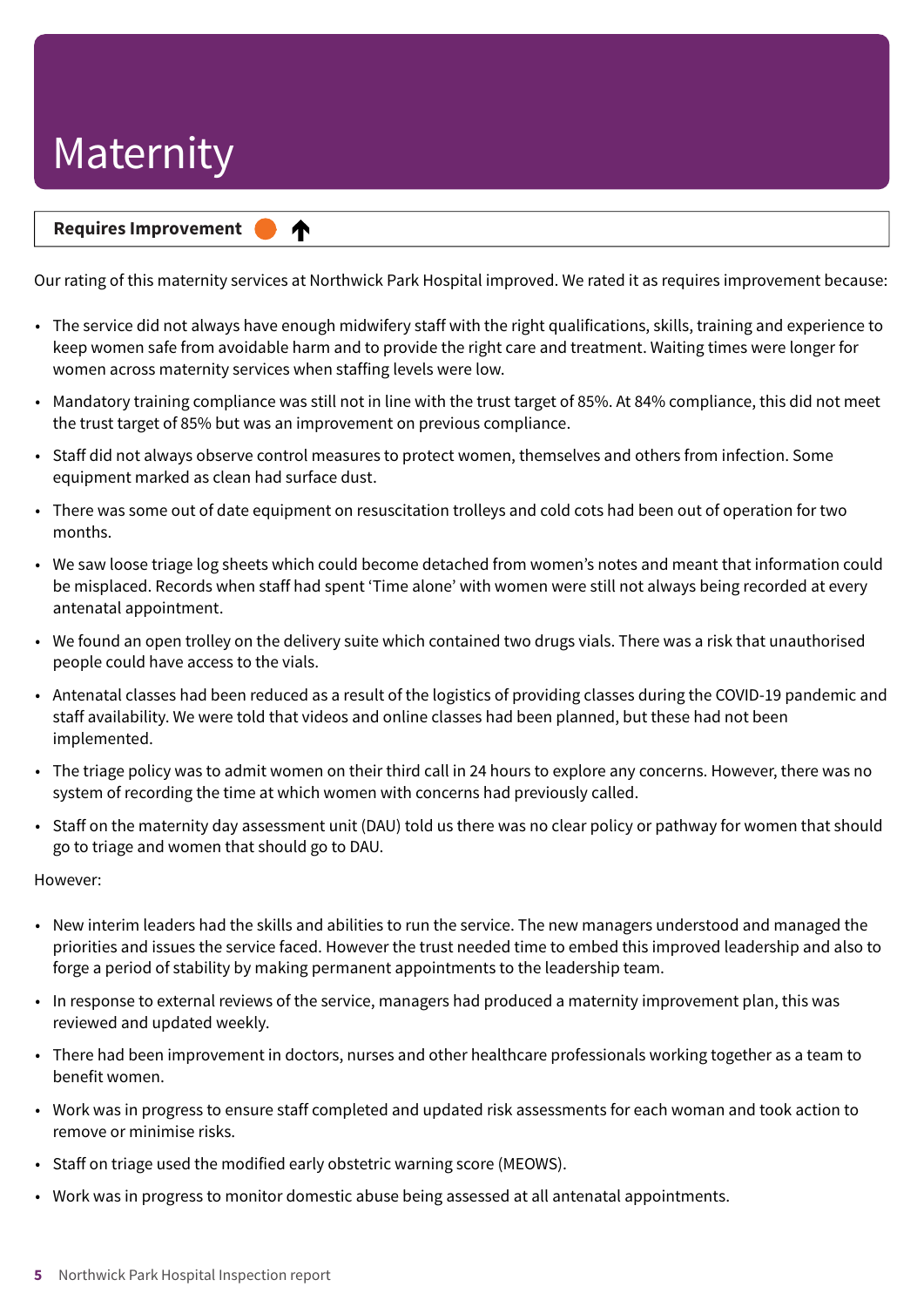- Staff recognised and reported incidents and near misses. Managers investigated incidents and shared lessons learned with the whole team and the wider service.
- The service had information boards which carried updates for staff on the maternity risk register.
- Policies and clinical guidelines we viewed were up to date and had dates for review.
- The service made sure staff were competent for their roles. Managers appraised staffs' work performance and held supervision meetings with them to provide support and development.
- The service had recently employed an audit midwife and a risk midwife to ensure monitoring of patient outcomes and benchmarking of service provision.
- It was easy for people to give feedback and raise concerns about the care they received. The service treated concerns and complaints seriously, investigated them and shared lessons learned with all staff.
- Staff understood and respected the personal, cultural, social and religious needs of women and how they may relate to care needs.

### **Is the service safe? Requires Improvement –––** ⋔

Our rating of safe improved. We rated it as requires improvement.

#### **Mandatory training**

#### The service provided mandatory training in key skills to all staff. However, not all staff were up to date with it.

- During our previous inspection in April 2021, we found staff were not compliant with the trust's 85 % mandatory training target. During this inspection we found the overall rate had improved. During this inspection we found that the trust had taken action to improve the overall compliance rate despite the challenges of the COVID-19 pandemic. The trust sent a maternity services dashboard dated 2 November 2021. This showed that overall divisional compliance with mandatory training was 84% which was an improvement from the last inspection but was below the trust target of 85%.
- Mandatory training included fire safety, infection control, safeguarding adults at risk and safeguarding children levels one to four, equality and diversity, health and safety, information governance, and resuscitation basic life support (BLS).
- The overall compliance rate for midwifery staff was 81%. This was below the trust's 85% target. The modules where compliance was below the trust's mandatory training target were: fire safety (72%); manual handling level 2 (76%); resuscitation BLS (63%).
- Medical staff received mandatory training, but some were still not up to date. The overall compliance rate for medical staff was 83%. One module was below the trust's 85% target, this was resuscitation BLS (63%). However, the overall compliance rate was an improvement on medical staff mandatory training rates at the time of our previous inspection in April 2021.
- Mandatory training met the needs of women and staff. Mandatory training and learning updates were provided weekly to staff. Records of attendance were in place and reviewed weekly. Staff non-compliance with mandatory training was dealt with individually.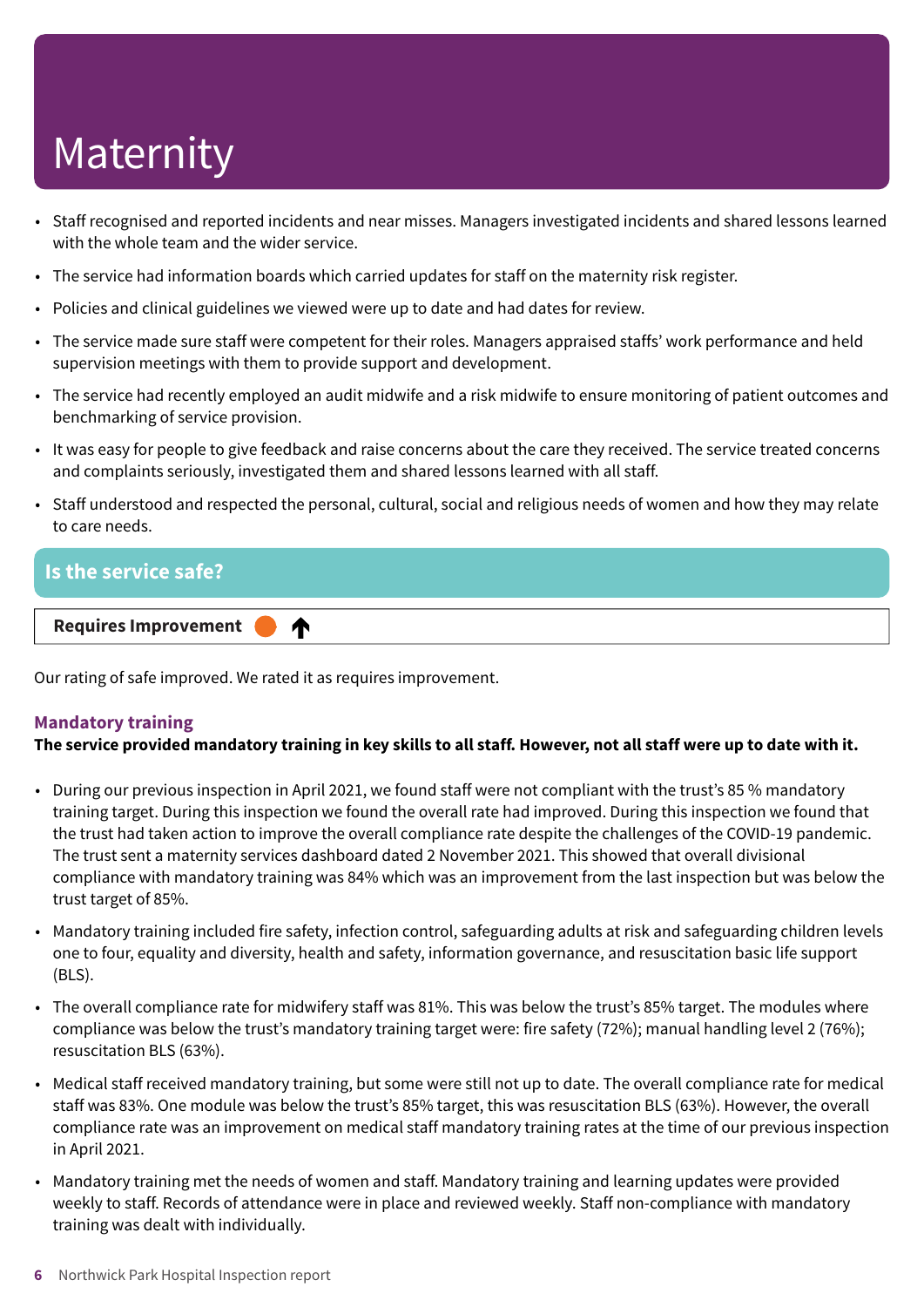- The service had a maternity practice learning team. However, the trust's learning and development team, not the maternity practice learning team, monitored mandatory training compliance. Staff received a notification from the trust's learning and development team when training was due to be updated. Staff told us their line managers also received a notification to inform them when their training was due to be updated.
- Following our inspection, the service informed us that there was a plan to ensure compliance. However, we were not provided with the plan.

#### **Safeguarding**

Staff understood how to protect women from abuse and the service worked well with other agencies to do so. Although not all staff were up to date with safeguarding training, staff knew how to recognise, and report abuse **and they knew how to apply it.**

- The service had a designated team of safeguarding midwives. This team consisted of two named professional team leads and five band 7 midwives including the Female Genital Mutilation (FGM) midwife. All staff received level 2 safeguarding adults and safeguarding children training. Clinical staff received level 3 safeguarding adults and safeguarding children in accordance with intercollegiate guidance 2019 and 2020.
- Staff we spoke with knew how to identify adults and children at risk of abuse and worked with other agencies to protect them. Staff knew how to make safeguarding referrals and who to inform if they had concerns.
- The service's mandatory training spreadsheet dated 2 November 2021 showed that the trust's 85% target for all safeguarding mandatory training was not always met. For example, midwifery staff were not meeting the standard for safeguarding adults' level 2 (80%) and safeguarding children level 3 (70%).
- Healthcare assistants were not meeting the trust target for safeguarding adults' level 2 (70%) and safeguarding children level 3 (56%).
- Medical staff were not meeting the trust target for safeguarding adults' level 2 (80%) and safeguarding children level 3 (70%). This meant the trust could not be assured that all staff had up to date safeguarding training specific for their role.
- All staff could book safeguarding supervision with the maternity safeguarding team. Staff could use these sessions for support if they were working with a woman or baby where safeguarding risks had been identified.
- Staff could give examples of how to protect women from harassment and discrimination, including those with protected characteristics under the Equality Act. For example, staff told us women with safeguarding risks and a language barrier or sensory loss would always be offered face to face interpreting services.
- Staff knew how to identify adults and children at risk of, or suffering, significant harm and worked with other agencies to protect them. The trust had a dedicated safeguarding nurse on duty, 24 hours a day, seven days a week. Staff also had access to local safeguarding agencies' contact details on the trust's intranet.
- Staff told us they completed child sexual exploitation training as part of the level 3 safeguarding training.
- The service had two midwives that led on domestic abuse, part of their role was to complete spot checks and record reviews on safeguarding and domestic abuse. At the time of inspection an audit of domestic abuse was in progress.
- During our previous inspection in April 2021 we were not assured domestic abuse was addressed at all antenatal appointments. In response, maternity services completed a spot check audit of antenatal records in May 2021 to review compliance with risks from domestic abuse being recorded at all antenatal appointments. Learning from the audit led to the service highlighting the recording of domestic abuse at team meetings and in risk newsletters. The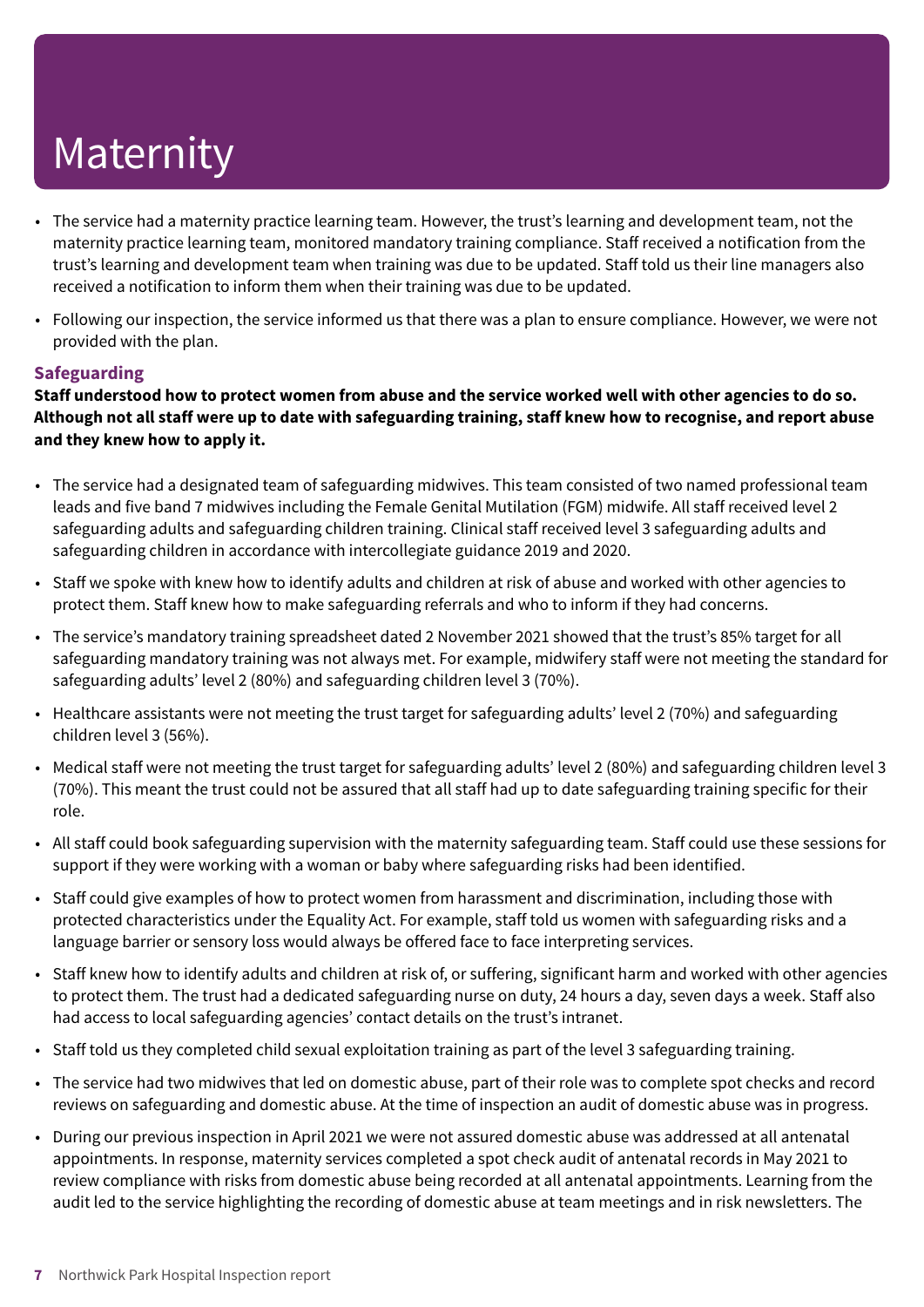service also scheduled a re-audit of domestic abuse in response, this was completed in September 2021. However, results of this audit were unavailable at the time of inspection. The domestic abuse audit was scheduled to be reviewed at the maternity unit meeting in October 2021 and the maternity clinical governance meeting in November 2021. Domestic abuse recording at every antenatal appointment was on the maternity services' risk register.

- Community midwives received prompts when booking appointments for women. These prompts included whether domestic abuse had been discussed. Community midwives had an electronic risk tool they used with antenatal and breast-feeding women. Staff told us they could not progress appointments unless social issues had been discussed and the electronic record completed.
- Community staff told us they used to have stickers for 'Time Alone'. Community midwives said the stickers indicated on women's records when community midwives had spent one to one time with them, but the stickers had been withdrawn. Community midwives said the stickers were a useful prompt when working in the community, as they were a visual reminder to discuss social issues with women at every appointment.
- The service had a lead midwife for female genital mutilation (FGM). All midwifery and medical staff were trained in recognising and safeguarding women at risk of FGM.
- Staff followed the baby abduction policy and undertook baby abduction drills. There was an up to date baby abduction policy in place. The maternity practice learning team monitored 'skill drills' for baby abduction. Staff we spoke with could describe the procedure in the event of a baby being abducted from the maternity service, including alerting security and closure of exits and entrances to the hospital.

#### **Cleanliness, infection control and hygiene**

**Staff did not always observe control measures to protect women, themselves and others from infection. Some equipment marked as clean had surface dust.**

- Staff followed infection control principles including the use of personal protective equipment (PPE). Staff were bare below the elbows and observed hand hygiene procedures. Staff had access to adequate supplies of PPE. There were appropriate facilities for hand washing and adequate supplies of hand gel available to staff and the public. Guidance on donning and doffing PPE was available to staff across maternity services.
- Equipment we checked throughout the inspection had up to date safety testing, including resuscitaires, defibrillators and blood pressure machines. Curtains were clean and in date.
- Cleaning records were up to date. The service generally performed well for cleanliness. The nominated clinical lead completed regular 'walk arounds' with the cleaning services auditor. The results of these audits were displayed in clinical areas on cleaning information boards. For example, the antenatal unit had 97% compliance with cleanliness audits in September 2021 and October 2021. In the same period the delivery suite compliance was 98% in September 2021 and 99% in October 2021. The postnatal ward (Florence ward) had 99% compliance in September 2021 and October 2021.
- During our inspection we found equipment had been labelled with 'I am clean' stickers on the delivery suite. However, we found the tops of the fetal blood testing trolley and resuscitation trolley were dusty, even though they had stickers applied.
- In the birth centre we found the underside of a cot in pool room 2 was dusty, although the upper-side of the cot was clean. We also found dust on the resuscitation trolley in the antenatal clinic. This meant there was a risk of staff using equipment that was not thoroughly cleaned, due to the equipment having stickers indicating it had recently been cleaned.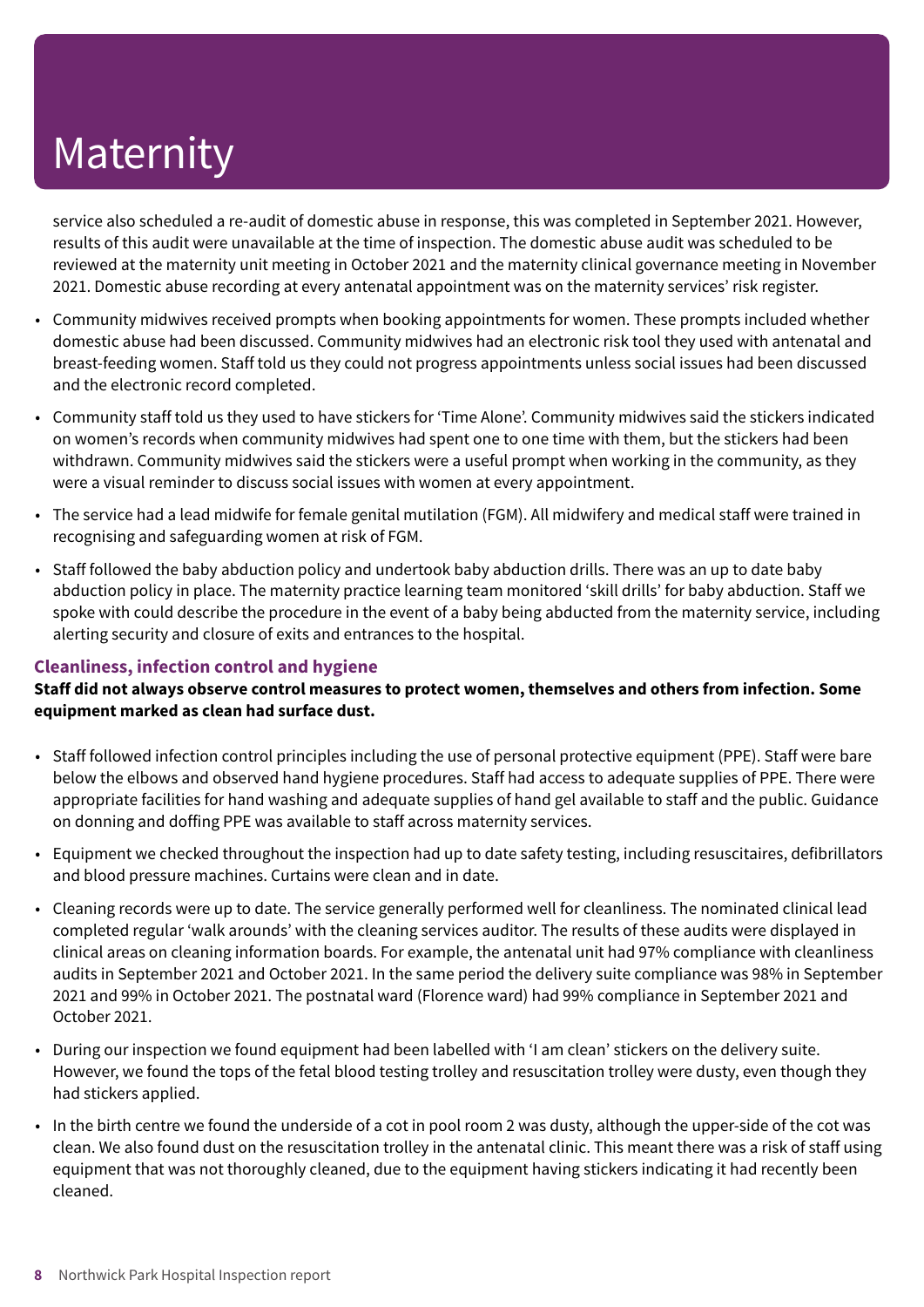- The service had a member of staff on duty at the main entrance to the maternity unit who conducted temperature checks and provided visitors with masks and hand gel. There were also staff at Northwick Park Hospital's main entrance conducting the same checks.
- We reviewed hand hygiene audit information for maternity services from April to October 2021. We found the lowest rate was on the birth unit (Edith ward) on the 19 September 2021 at 60%. However, there was improvement in subsequent weeks with the rate on 22 October 2021 at 100%. The hand hygiene audit for the postnatal ward (Florence ward) fluctuated between 70% on 29 August 2021 and 22 October 2021 and 100% from 14 May 2021 to 16 June 2021, as well as 16 August 2021 and 13 September 2021. All other weeks in the period were between 80% and 90%. The labour ward had 100% compliance from 31 April 2021 to 29 September 2021. This was an improvement from the previous inspection in April 2021, when compliance rates across maternity services had ranged between 70% and 80%.
- We saw hand hygiene technique posters displayed across wards and clinics.
- Women were required to do a lateral flow test (LFT) for COVID-19 on arrival at the maternity unit. Women testing positive for COVID-19 were isolated. Isolation rooms had clear signage on doors to alert staff of infection control procedures.

#### **Environment and equipment**

**Overall, the design, maintenance and use of facilities, premises and equipment kept people safe. Staff managed** clinical waste well. However, there was out of date equipment on resuscitation trolleys and cold cots were not **operational.**

- The service had suitable premises and equipment to care for women and babies and keep them safe. Women could reach call bells and staff responded quickly when called. Treatment rooms and clinic rooms were uncluttered, organised and accessible. Sharps bins were signed and dated.
- Staff carried out daily safety checks of specialist equipment. Emergency trolleys were available in every area of the department. Trolleys were checked daily and weekly, and records we viewed were up to date. However, we found out of date items on a trolley in room 8 on the antenatal ward, including blood collection sets and antiseptic solution.
- We found that the two birthing pool rooms in the birth centre had twice daily checks completed on their resuscitation trolleys. We found out of date tracheotomy tubes on trolleys in both birthing pool rooms. On the neonatal unit (NNU) equipment on the resuscitation trolleys was in date, except for two out of date carbon dioxide (CO2) detectors, which were dated July 2021. We drew this to the attention of staff during the inspection and saw that staff removed out of date equipment and replaced the CO2 detectors immediately.
- Maternity services had two surgical theatres. Both theatres were available 24 hours a day, seven days a week. If the theatres were in use, staff told us women could be transferred to the hospital's main theatres.
- Cold cots in the bereavement suite were not operational, due to failure of the cots' cooling systems. This meant bereaved parents might not be able to spend enough time bonding with their babies. (Cold cots slow down the natural changes in the body after death). Staff said the cots had been out of action for two months and they had reported this to the trust. Staff said they had not been informed of a date when the cots would be repaired or replaced.
- We saw tailgating signage on access points to ward areas reminding staff and visitors not to allow people they did not know into wards.
- Staff disposed of clinical waste safely. The hospital had facilities for the management of waste, including procedures for contaminated and hazardous waste, which staff adhered to. We saw noticeboards which displayed information for staff on colour coding for waste disposal bags.
- **9** Northwick Park Hospital Inspection report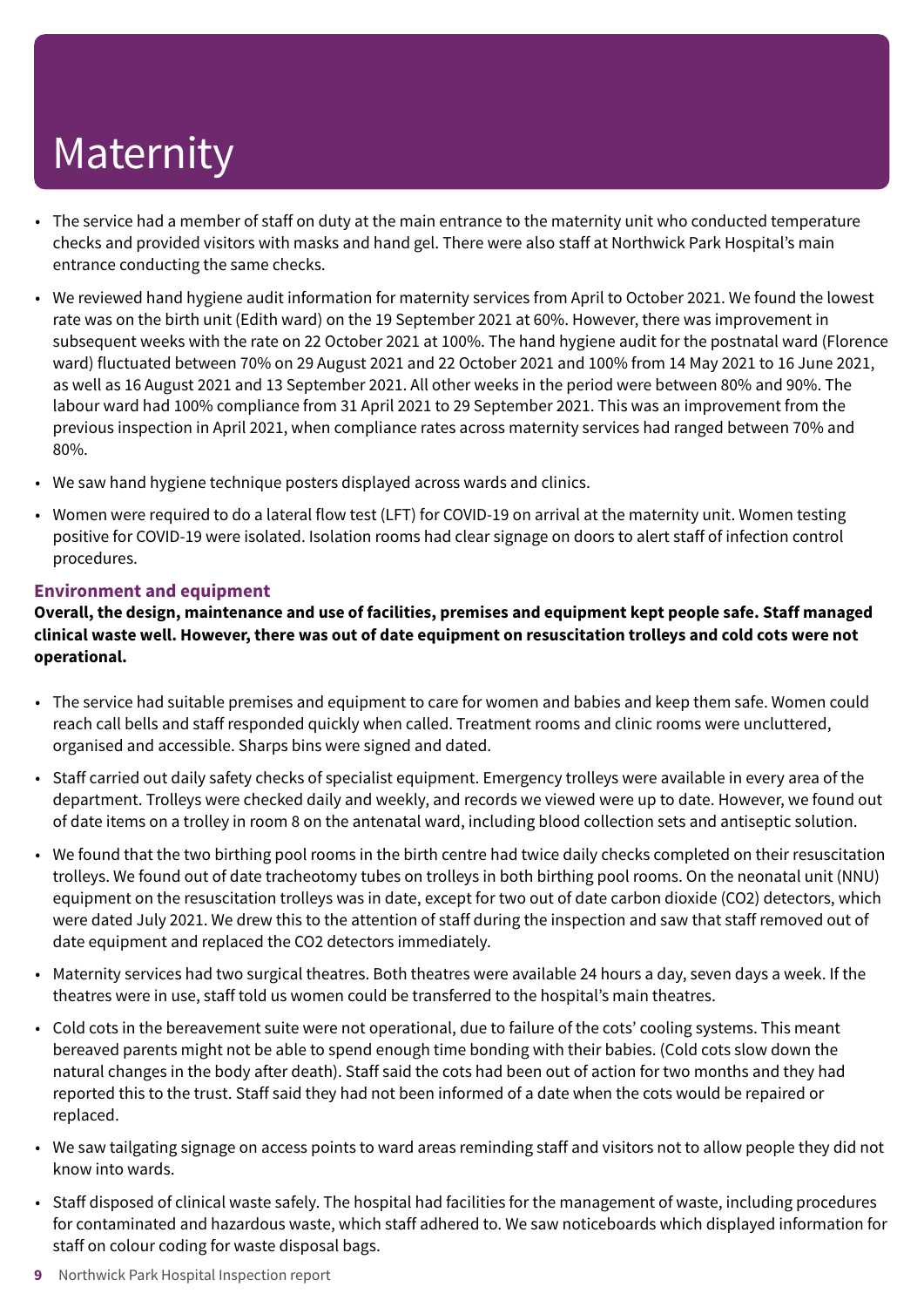#### **Assessing and responding to patient risk**

Work was in progress to ensure staff completed and updated risk assessments for each woman and took action to **remove or minimise risks.**

- During our previous inspection we found staff on triage did not use the modified early obstetric warning score (MEOWS). This is a way of formalising measurement of physiological variables. The values of the observations are then translated into a summary score which has a critical threshold, above which medical review and intervention is required. During this inspection we saw that the service had introduced the use of the modified early obstetric warning score (MEOWS) in triage.
- During our inspection we looked at 15 MEOWS records and found these to be complete and correct. Maternity services audited MEOWS in October 2021 and recorded 93% compliance in the use of the tool.
- Staff completed risk assessments for each woman on admission / arrival, using a recognised tool, and reviewed this regularly, including after any incident. Gaps in risk assessments were a primary feature of perinatal reports about the service, such as Health and Safety Investigation Branch (HSIB), serious incident (SI) investigations and 'Mother and Babies: Reducing Risk Through Audit and Confidential Enquiries' (MBRRACE).
- The service had identified areas where improvements were required in individualised risk assessments and had developed a risk assessment tool in response.
- The risk assessment tool at booking was on the maternity services risk register. The risk register recorded that following the Ockenden report and learning from serious incidents, a new risk assessment tool for booking and follow-up appointments was devised and implemented in March 2021. Information on the use of the tool and requirements for completion during every antenatal contact were widely disseminated to staff, through newsletters and team meetings. The service also ensured all users of the tool had completed training in use of the tool. A progress review in July 2021 of 10 risk assessment documents found 100% compliance with women being allocated to the correct pathway. However, the review found 75% compliance with continuous risk assessments, this was a drop from May 2021 when the compliance rate was 84%. In response, the service decided that risk assessments would remain on the risk register. This demonstrated the service were aware of the risk regarding documented risk assessments and were taking action to monitor risks.
- The service had introduced the 'Saving Babies Lives, version two' care bundle. Staff training on use of the care bundle was on the service's risk register. The service had taken action to mitigate risks in the use of the care bundle, including: guidance and pathways for staff; growth scans for babies identified as measuring small or at risk of growth restriction; pre-term risk assessments; dissemination of information on reduced fetal movement for staff; introduction of a fetal surveillance midwife; weekly cardiotocography (CTG) meetings with shared learning for medical and midwifery staff; the appointment of a consultant lead for the labour ward and CTG; practice development midwives working Monday to Sunday; a dedicated consultant for the pre-term clinic, and the maternity improvement group monitoring the use of the care bundle.
- Staff knew about and dealt with any specific risk issues. The London Maternity Neonatal System (LMNS) is a partnership of organisations, women and families working together to deliver improvements in local maternity services. Northwick Park Hospital used the LMNS dashboard to monitor performance and to benchmark services with other providers in the LMNS.
- The LMNS dashboard recorded the rate of puerperal sepsis as 0.8% in the year to July 2021. This was better than the LMNS network baseline rate of 1.5%. Maternity services had audited the sepsis pathway in 2020, and as a result an action plan was implemented to monitor compliance with the puerperal sepsis pathway. A re-audit was scheduled for January 2022.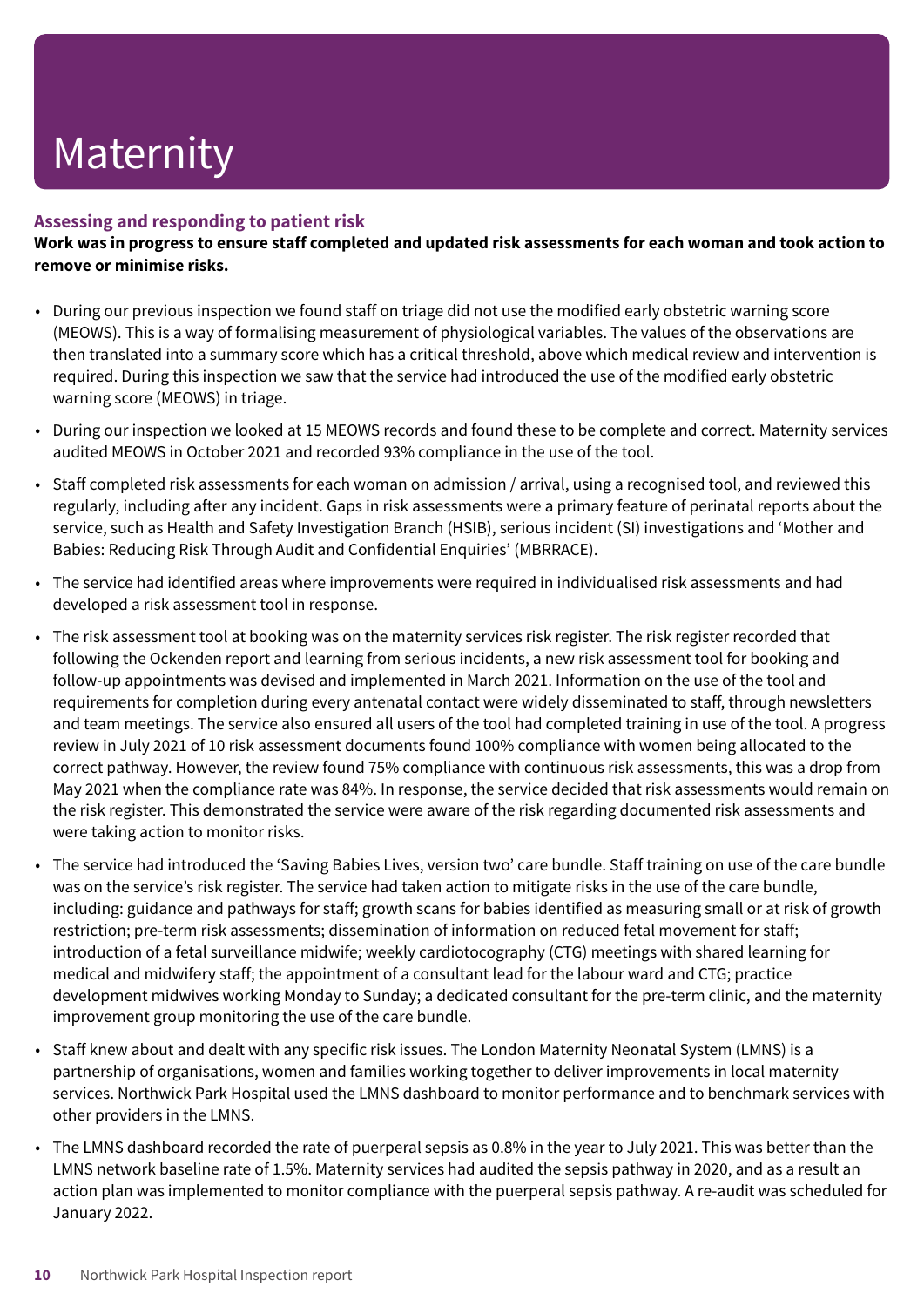- We reviewed minutes from the maternity unit meeting, dated 27 August 2021. The minutes recorded that new recruits in the neonatal unit (NNU) would be updated on the use of an early onset sepsis calculator.
- The service had 24-hour access to mental health liaison and specialist mental health support. Staff completed, or arranged, psychosocial assessments and risk assessments for women thought to be at risk of self-harm or suicide. The service had regular planned psychosocial multidisciplinary meetings to discuss and review the psychosocial needs of women or babies at risk. The meetings facilitated immediate referrals to members of the multidisciplinary team and were a forum to provide feedback regarding interventions.
- Staff shared key information to keep women safe when handing over their care to others. Shift changes and handovers included all necessary key information to keep women and babies safe. The service had twice daily multidisciplinary handovers. We attended the 8am multidisciplinary handover on 25 October 2021. The handover had 14 incoming staff in attendance and was led by a medical registrar. Attendees included the delivery suite manager, director of midwifery, anaesthetist, and neonatal consultant. The handover included a safety briefing for the incoming shift. The service discussed elective caesarean sections for the shift and identified three women that were scheduled for caesarean sections.
- The service audited the induction of labour in April 2021, this involved the review of 21 women that had their labour induced between March 2020 and February 2021. The audit confirmed that induction of labour occurred within 48 hours in 50% of the cases but identified delays in the remaining cases. The audit found this was attributable to the capacity in the antenatal unit and delivery suite at peak times.

#### **Midwife staffing**

#### The service did not have enough midwifery staff with the right qualifications, skills, training and experience to **keep women safe from avoidable harm and to provide the right care and treatment.**

- During our previous inspection in April 2021, there was a high Band 6 vacancy rate and high use of bank and agency staff. During this inspection we found the service still did not always have enough nursing and midwifery staff to keep women and babies safe. As at August 2021, there was a 28.7% midwifery vacancy rate. All the staff and managers we spoke with identified midwifery staffing as the main challenge for the maternity service. However, most staff we spoke with identified that staffing was improving. The Ockenden Review published in December 2020 detailed a series of immediate recommendations for all NHS hospital trusts in England to meet, with the aim of providing assurance of maternity safety within each NHS trust's maternity services. NHS trusts were asked to undertake a maternity workforce gap analysis, and to have a plan in place to meet the Birthrate Plus standard for 1:1 care for women in labour by the 31st January 2021 and to confirm timescales for implementation. The service had completed a Birthrate Plus assessment in 2019. Based on the planned establishment the ratio was 1 midwife to 23 women, however due to the high number of midwifery vacancies at the time, the ratio was 1:28. However, managers told us that in September 2021 the actual ratio was 1:31. This was worse than the 1:23 Birthrate Plus assessment.
- The red, amber, green (RAG) rated LMNS dashboard in the year up to July 2021 was green rated at a ratio of 1:28 for direct clinical care. This was slightly worse than other trusts in the LMNS network. The green standard for the LMNS dashboard was 1:30 and the red was 1:33.
- At the time of inspection, managers told us there were 53 vacancies across maternity services, this included 40 vacancies at band 6. Data provided by the trust dated September 2021 recorded that the established midwifery whole time equivalent was 229.64. The actual rate in September 2021 was 161.4 whole time equivalent staff. This meant the service had 68.24 midwifery vacancies (30%) in September 2021.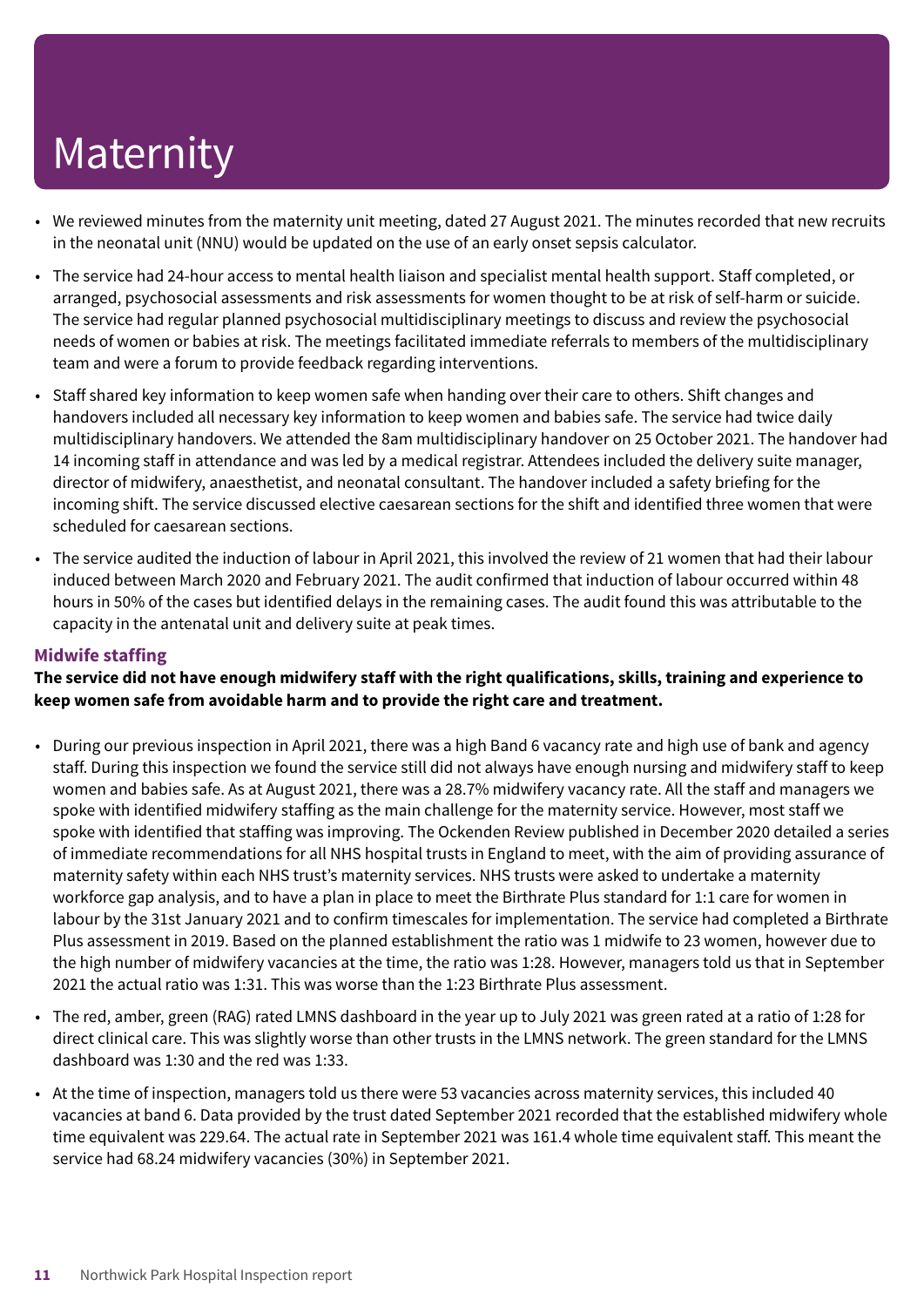- We viewed three sets of minutes from divisional governance meetings from July to August 2021. We found recruitment was discussed at every divisional governance meeting. Managers told us there were a number of staffing and workforce initiatives being implemented, but these were work in progress. This included the recruitment of return to practice midwives, the recruitment of general nurses, overseas recruitment, and a support package for newly qualified midwives.
- The service did not fall within the area for the London weighting allowance pay scale. Managers said this had acted as a disincentive to potential new recruits, as they could travel one station further on public transport and receive London weighting allowance. In response the trust had introduced the London weighting allowance pay scale as an incentive to recruit new staff.
- As part of the service's recruitment initiatives, the service was conducting scoping calls with band 2 and band 3 maternity support workers. This meant the service could assess the skills and attributes of potential candidates prior to the candidate making a formal application.
- Staff told us that due to staffing shortages some staff were the named midwives for multiple services. Staff said this meant the named midwives could not spend the required amount of time on the tasks expected of a named midwife.
- The number of midwives and healthcare assistants did not always match the planned numbers. During our inspection, wefound the delivery suite safer staffing dashboard recorded the established number of staff for the shift was 11, when the actual number on shift was recorded as nine. The shift also had four maternity care assistants. We also found the safer staffing dashboard displayed the incorrect name of the labour ward coordinator for the shift. Staff corrected this immediately when we drew it to their attention and put the correct coordinator's name on the dashboard.
- Staff told us the birth centre was closed on the night of 24 October 2021 and staff on the birth centre had been redeployed to the delivery suite to supplement staffing on the delivery suite.
- All the midwifery staff on the night shift were agency midwives. However, staff told us they were regular agency staff and worked regularly on the delivery suite, some had worked for the trust previously. Staff on the shift told us they were supported by a band 8 on-call manager. Staff said the shift had been a quiet shift and staffing cover had been adequate.
- The maternity day assessment unit established staffing level was four whole time equivalent (WTE) midwives. However, the actual staffing level was: one full time Band 5 midwife, who was on annual leave on the day of inspection; a Band 6 midwife who worked 15 hours a week, and one full-time WTE Band 7 midwife. Staff said they had been advised by managers that there was a plan in place to recruit a further 1.5 WTE midwives to staff the antenatal unit.
- Community midwives were all permanent or bank staff. Community midwifery did not use agency midwives.
- Managers could not adjust staffing levels daily according to the needs of women. For example, on the 25 October 2021 the maternity day assessment unit (DAU) established number of midwives was two, but there was only one midwife on shift. However, the unit was being supported by two student midwives.
- One member of staff told us the service was regularly short of scrub nurses in theatres. For example, on the 25 October 2021, between 6pm and 8pm, the established number of scrub nurses required was two. The actual number of scrub nurses on shift was one.
- Managers said the recruitment of midwives was a trust priority. Staff told us they were aware of the trust's recruitment initiatives. Work was in progress on recruiting midwives from overseas. Managers said this was to balance the workforce and reflect the trust's demographic.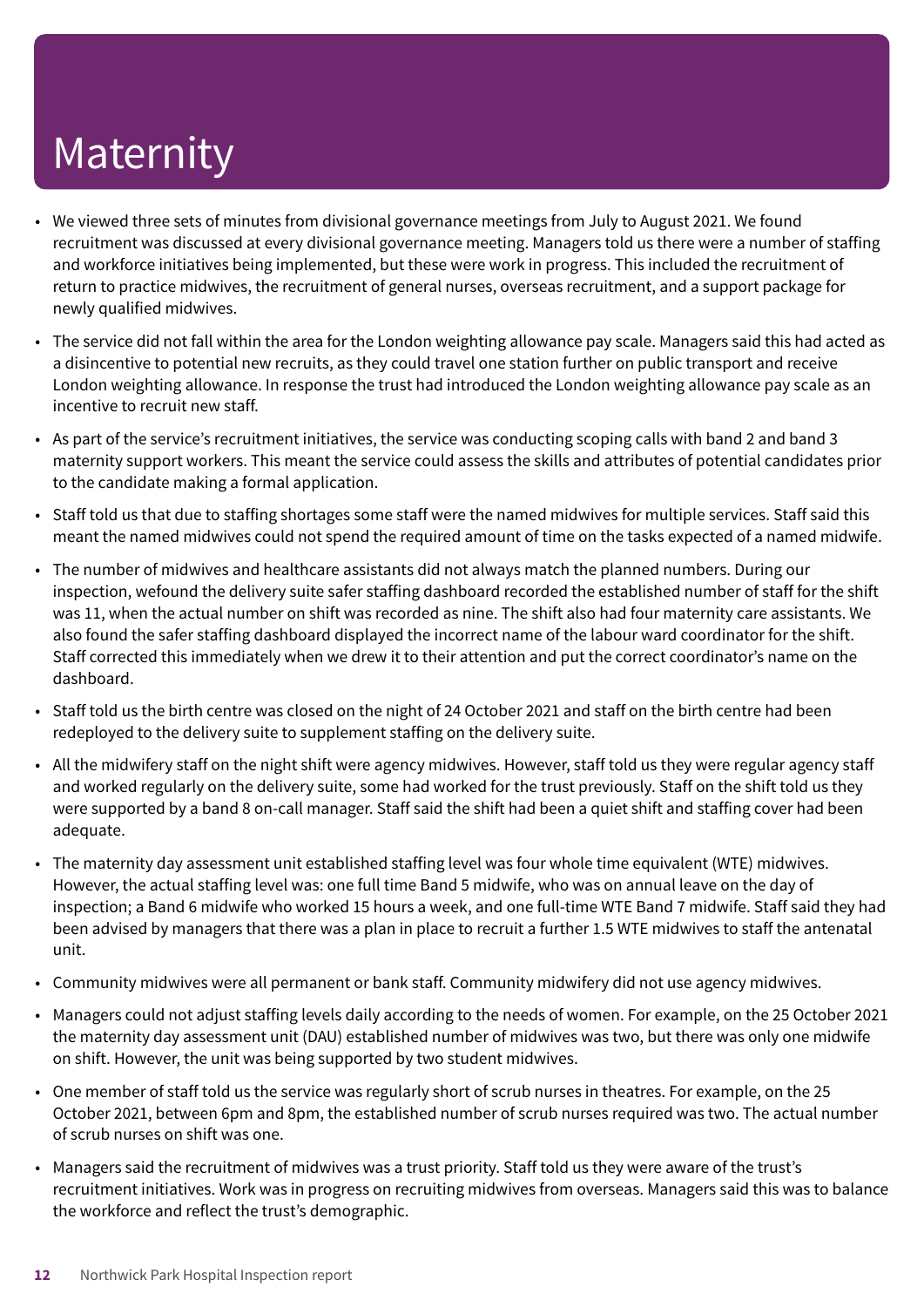- The trust provided the inspection team with dashboards which they used for the monitoring of sickness rates and rates of bank and agency use. However, these had not been completed. Following the inspection, the trust submitted sickness rates for nursing and midwifery staff which was 8.3% as at October 2021.
- The new interim director of midwifery had reviewed agency and bank usage. They found that bank and agency usage correlated with the number of shifts the service needed to cover. The review found that there was no excess use of bank and agency staff. Data from the trust showed on 30 September 2021 maternity services establishment of qualified midwives Bands 5 to 7 was 151.87. The actual number in post was 106.68. Agency staff usage was 22.86, this was 15% of whole time equivalent (WTE) staff.
- All the bank midwives had worked for the trust in a substantive role prior to joining the bank. Agency midwives told us they were on open contracts and most had worked as agency for the trust for a number of years and were familiar with the service.
- Managers made sure all bank and agency staff had a full induction and understood the service. Agency staff we spoke with told us they received the same induction as substantive staff.

#### **Medical staffing**

The service had enough medical staff with the right qualifications, skills, training and experience to keep women and babies safe from avoidable harm and to provide the right care and treatment. Managers regularly reviewed **and adjusted staffing levels and skill mix and gave locum staff a full induction.**

- The service had enough medical staff to keep women and babies safe. Obstetricians, paediatricians and anaesthetists were available 24 hours a day. Consultant presence was provided seven days a week for 12 hours a day; with a consultant available on call for the remainder of the time.
- Consultant cover for antenatal diabetic clinics was on the maternity risk register. This was due to a lack of consultant cover for the clinics. However, we were told during the inspection that two consultants with maternal medicine and diabetes experience had been recruited and were due to take up their posts in December 2021. To mitigate the risk there was a dedicated specialist diabetic midwifery team with expertise in diabetes. Junior doctors with a specialist interest in diabetes were running clinics. Diabetes consultants and nurses from the main hospital could be remotely consulted for advice.
- The consultant covering the elective caesarean section list also covered the DAU. Staff told us there was a junior doctor on the wards who would be contacted first, but consultant input was provided by the consultant on the caesarean section list.
- The service had three locum consultants at the time of inspection and had recruited another four locums who were taking up their posts between November 2021 and January 2022.
- The dashboards provided to us by the trust had areas for the monitoring of staff turnover, sickness rates and rates of locum use. However, these were not completed for September 2021. Following the inspection, the trust submitted sickness rates for medical staff which was 0% as at October 2021. Data from the trust showed there was a 8.5% vacancy rate for junior doctors, 13.3% for registrars and 25% vacancy rate for consultants which was being covered by six locum consultants.
- The trust sent us a medical staff chart, this recorded in September 2021. The service establishment for obstetrics and gynaecology consultants was 25.10 whole time equivalent. The actual number of consultants employed was 24.75, with 4.45 of these staff being bank staff. This meant substantive consultant staffing was 93% of its establishment.
- Medical staffing identified as 'other' in the same period establishment was 48.6 whole time equivalent. The actual number of medical staff 'other' was 46.91, with 5.09 of these staff being bank staff. This meant substantive medical 'other' was 75% of its establishment.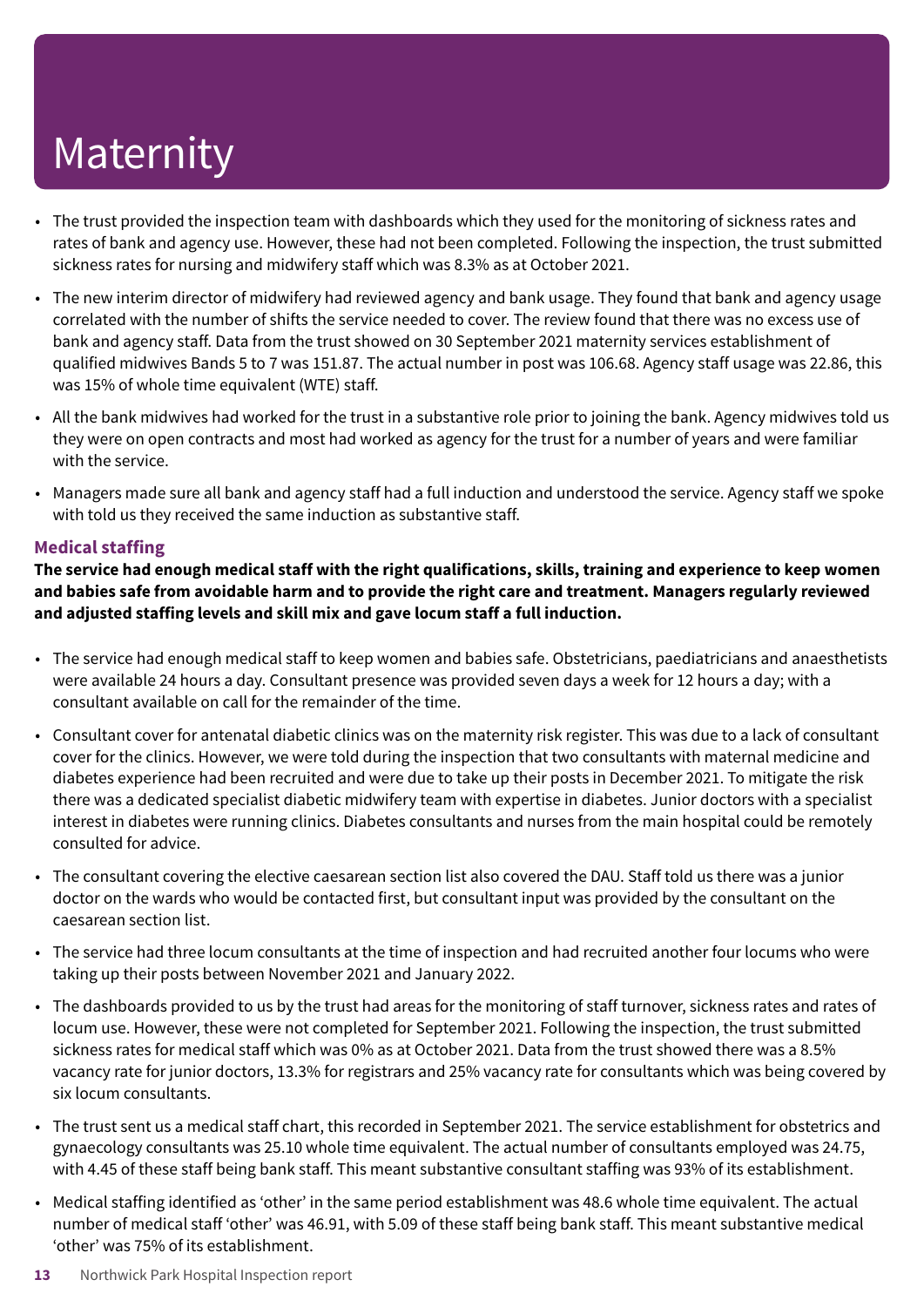- Managers could access locums when they needed additional medical staff. Managers made sure locums had a full induction to the service before they started work. The service had a range of skill mixes of medical staff on each shift and reviewed this regularly. The service always had a consultant on call during evenings and weekends.
- The red, amber, green (RAG) rated LMNS dashboard was rated as green, in the year to July 2021, for the obstetric unit providing seven day a week dedicated consultant presence for 12 hours per day.

#### **Records**

Staff kept records of women's care and treatment. There was a risk of triage log sheets becoming detached from **women's notes and information on the sheets being misplaced. We found that 'Time alone' records were not always being recorded at every antenatal appointment.**

- Staff on triage told us they entered calls from women in a call logbook. However, staff told us the logbooks had been withdrawn and they were using call log sheets. The trust informed us the service was planning to roll out the Birmingham Symptom Specific Obstetric Triage System (BSOTS). In the meantime, the service was using a triage log sheet which allowed an easier but more comprehensive assessment, until BSOTS was introduced and embedded. However, these were loose documents which meant there was a risk of these becoming detached from women's notes and information on the sheets being misplaced, as the information was not recorded on women's electronic patient records.
- The triage assessment had recently been updated to record the time women arrived at the service and the time they were seen. This meant the service would be able to audit and monitor the time women waited in triage before being seen by staff.
- The maternity service had a robust Situation-Background-Assessment-Recommendation (SBAR) tool to ensure appropriate risk assessment when women accessed the triage service. (SBAR is a technique which provides a framework for communication between members of the health care team about a patient's condition). However, staff on triage told us the tool was not being used and said they were not aware of any guidance on how they should use the tool. Triage staff said if a woman was moved more than once, staff in the department women had been transferred to would complete a new form.
- The service had completed an audit of the SBAR tool in October 2021. The audit found 87% were fully completed; 13%, or nine of 69 records reviewed, were not fully completed. In response, learning from the use of the tool had been disseminated to matrons. The service had scheduled a re-audit of the tool in July 2022, to ensure learning was embedded.
- The service had completed an audit of medical records in October 2021, records reviewed dated from June 2021 to October 2021. The audit found mental health risk assessments demonstrated high levels of completion. Records of the antenatal screening programme also had high levels of completion.
- Postnatal assessments were recorded on the trust's electronic record system and had a completion rate of 100%.
- Discharge summaries were sent to health visitors and GPs. The summaries included information about the women's pregnancy, labour and postnatal care, medications they had been prescribed, and any ongoing risks.
- Work was in progress to roll out a fully electronic patient records system in 2022. This was a records system widely used in the NHS and LMNS.

#### **Medicines**

**The service used systems and processes to safely prescribe, administer, record and store medicines.**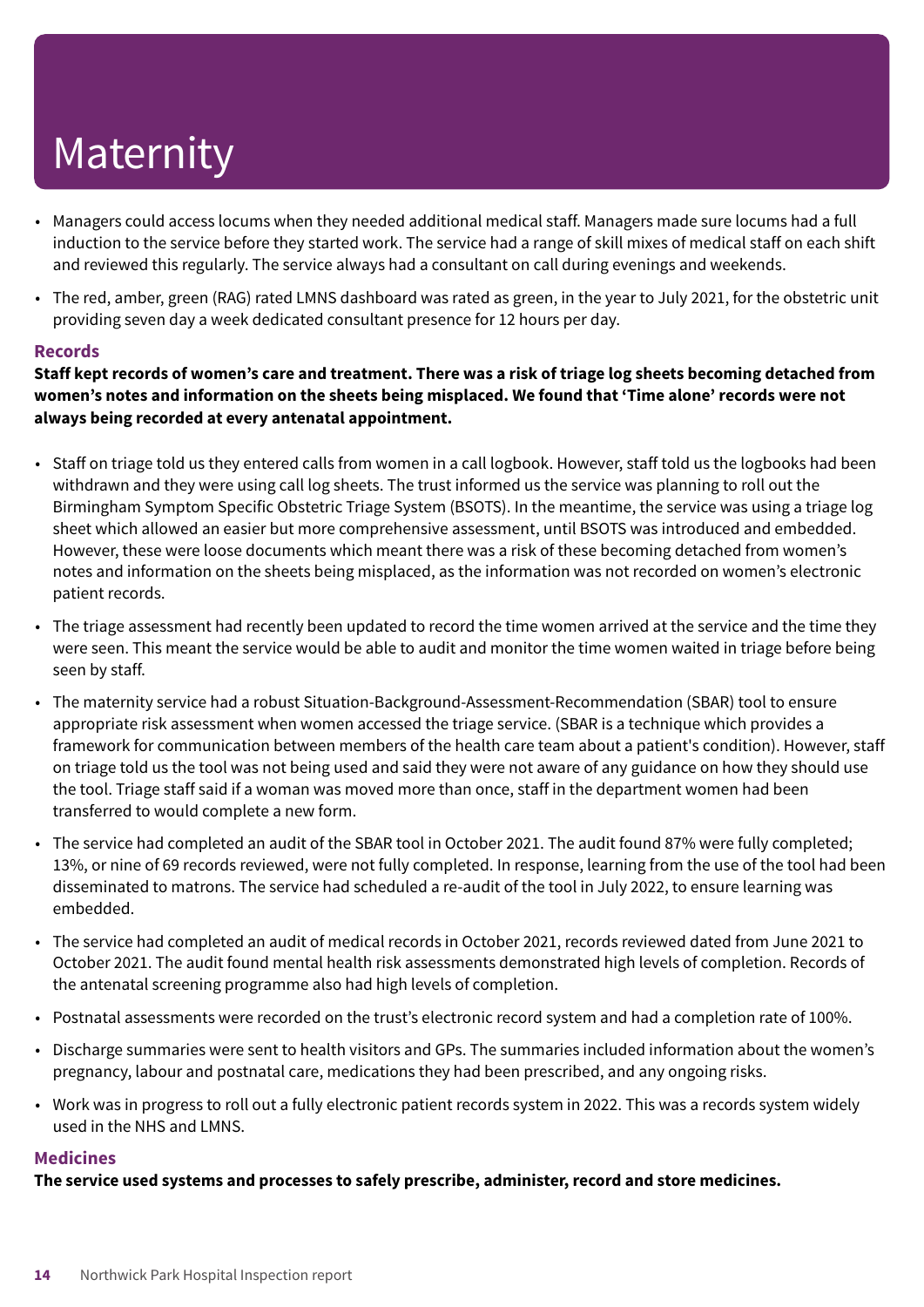- Staff followed systems and processes when safely prescribing, administering, recording and storing medicines. The maternity service used automated medicines cabinets to store, administer and reorder medicines. This ensured staff had 24-hour access to in date medicines. Staff were accountable for any medicines they used, as this was automatically reported to a central server. The automated system prevented unauthorised access to medicines and provided an audit trail, as well as reducing waste, stock and expiry risks.
- Staff reviewed women's medicines regularly and provided specific advice to patients and carers about their medicines. We saw medicines being reviewed at a ward round.
- Staff stored and managed medicines and prescribing documents in line with trust policy. Medicines were stored in secure automated dispensing cabinets in a room allocated for the purpose of storage and dispensing of medicines. Access to the room was via a keycode, this prevented unauthorised access to the medicines room.
- Overall, staff followed current national practice to check women had the correct medicines. We found that maternity services followed best practice and had an automated controlled drug dispensing system. All the drugs we checked were in date. However, we also found the top draw of an open trolley on the delivery suite used for storing hats, contained two drugs vials. We drew this to staff attention, and they removed the vials immediately and placed them in secure storage. However, there was a risk of unauthorised people having access to the drugs on the trolley.

#### **Incidents**

**The service managed safety incidents well. Staff recognised and reported incidents and near misses. Managers** investigated incidents and shared lessons learned with the whole team and the wider service. When things went **wrong, staff apologised and gave patients honest information and suitable support.**

- During a previous inspection in April 2021 we found learning from incidents was not embedded and incidents were not escalated and graded appropriately in accordance with the services serious incident and reporting policy. During this inspection staff knew what incidents to report and how to report them. We saw guidance for staff on incidents displayed in the handover room. For example, a risk noticeboard had a 'trigger list' to guide staff on reporting incidents.
- Maternity services used an incident reporting system widely used in the NHS. We found incidents were consistently reported across teams; and staff used the reporting system appropriately. There was a process of review and monitoring for incidents. The maternity risk team 'walked the floor' daily to identify incidents and ensure they were reported. Incidents were reviewed locally within the maternity team and reviewed by the corporate patient safety team. Incidents were a regular agenda item at clinical governance meetings. Incidents were also reviewed as part of maternity risk update sessions. For example, we viewed a presentation from a risk update session dated 6 July 2021. During the session incident trends were analysed and actions to address risks identified. We also saw incidents being discussed during a morning handover.
- We reviewed data from the *National Reporting and Learning System* (*NRLS*), this is a central database of patient safety incident reports. In the period May to September 2021, there had been: 425 'no harm' incidents; there had been 103 'low harm' incidents; 58 'moderate' incidents; two 'severe' incidents; and no deaths. We found most 'moderate' incidents related to 3rd and 4th degree tears. We also found some 'no harm' incidents relating to staffing shortages.
- In accordance with the Serious Incident Framework 2019, maternity services reported five serious incidents (SIs) in obstetrics, which met the reporting criteria set by NHS England, between May and September 2021. We viewed three root cause analysis (RCA) serious incident investigation reports. These documented actions the trust had taken in the investigation of serious incidents. The RCA reports also identified learning from incidents for staff.
- Staff told us incident reporting had been included on the inductions of both new junior doctors and new midwives to promote a culture of incident reporting. Staff told us the service was encouraging a 'no blame' culture in regards to the reporting of incidents.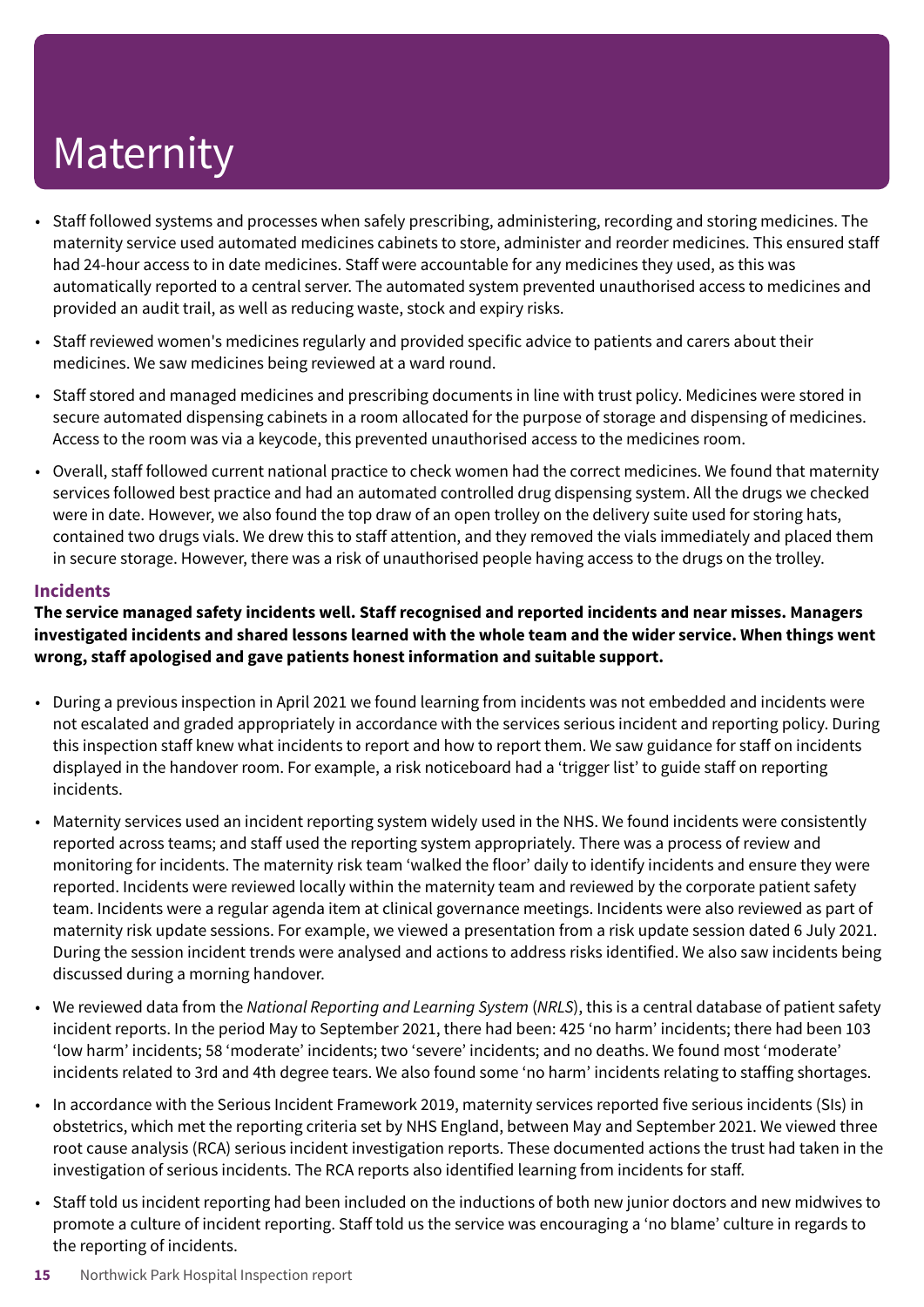- Staff raised concerns and reported incidents and near misses in line with trust policy. Staff told us the service had focused efforts on incident reporting. This included allocating a midwife to assist with the review of incident reports. Managers told us as a result there had been a rise in the number of incidents staff were reporting.
- Never events are serious, largely preventable patient safety incidents that should not occur if healthcare providers have implemented existing national guidance or safety recommendations. The service had one never event. The incident occurred in September 2021 on the delivery suite. The incident was in relation to a retained swab following an induction. The swab count was signed as correct by two signatories.
- We viewed the 72-hour report regarding the never event in September 2021. The 72-hour report identified issues as: suturing documentation not being completed, and maternal postnatal check documentation not fully completed. In response the service took immediate action and emailed all clinicians about the importance of completing and documenting swab and needle counts. A root cause analysis (RCA) investigation was in progress at the time of inspection.
- Managers shared learning about never events with their staff and across the trust. Managers also shared learning with their staff about never events that happened elsewhere. Staff told us they received regular safety bulletins and safety briefings from the risk team. The perinatal team told us they monitored information in the safety briefings. We saw safety information on swab counts displayed in the staff handover room.
- Staff reported serious incidents clearly and in line with trust policy. The London Maternity Neonatal System (LMNS) dashboard dated July 2021 recorded that the service had five serious incidents which met the serious incident (SI) criteria. Any incidents which met the criteria were subject to a 72-hour report, which was completed by the maternity multidisciplinary risk team. Incidents meeting the criteria were reviewed by the lead consultant obstetrician and lead risk midwife. The service had introduced weekly serious incident review meetings to enable learning from serious incidents to be shared across disciplines.
- Staff understood the duty of candour. They were open and transparent and gave women and families a full explanation when things went wrong. The duty of candour is a regulatory duty under the Health and Social Care Act (Regulated Activities Regulations) 2014, that relates to openness and transparency and requires providers of health and social care services to notify patients (or other relevant persons) of "certain notifiable safety incidents" and provide them with reasonable support. Duty of candour was included in the induction training for new staff. Staff we spoke with told us they had received training in the duty of candour and were aware of their duty of candour responsibilities.
- The perinatal team had responsibility for the duty of candour. Duty of candour was a key performance indicator for the team. The team met with and submitted data monthly to the regional team to discuss the duty of candour.
- Staff received feedback from investigation of incidents, both internal and external to the service. Community midwives told us they always received feedback when they reported incidents. Maternity services had copies of the risk newsletter displayed on a noticeboard in the handover room on the delivery suite. We saw that learning from a never event was included in the risk newsletter in the form of an action plan. All staff received the risk newsletter monthly via email.
- Staff met to discuss the feedback and look at improvements to patient care. We viewed the maternity risk newsletter dated August/September 2021; this reviewed incident reporting trends as learning points for staff. We also saw that learning from incidents was on the agenda at twice daily safety briefings.
- Managers investigated incidents thoroughly. Women and their families were involved in these investigations. We viewed a 72-hour report following a never event in September 2021. The report clearly documented that the woman involved had received verbal duty of candour and had been provided with information on how to contact the patient advice and liaison service (PALS).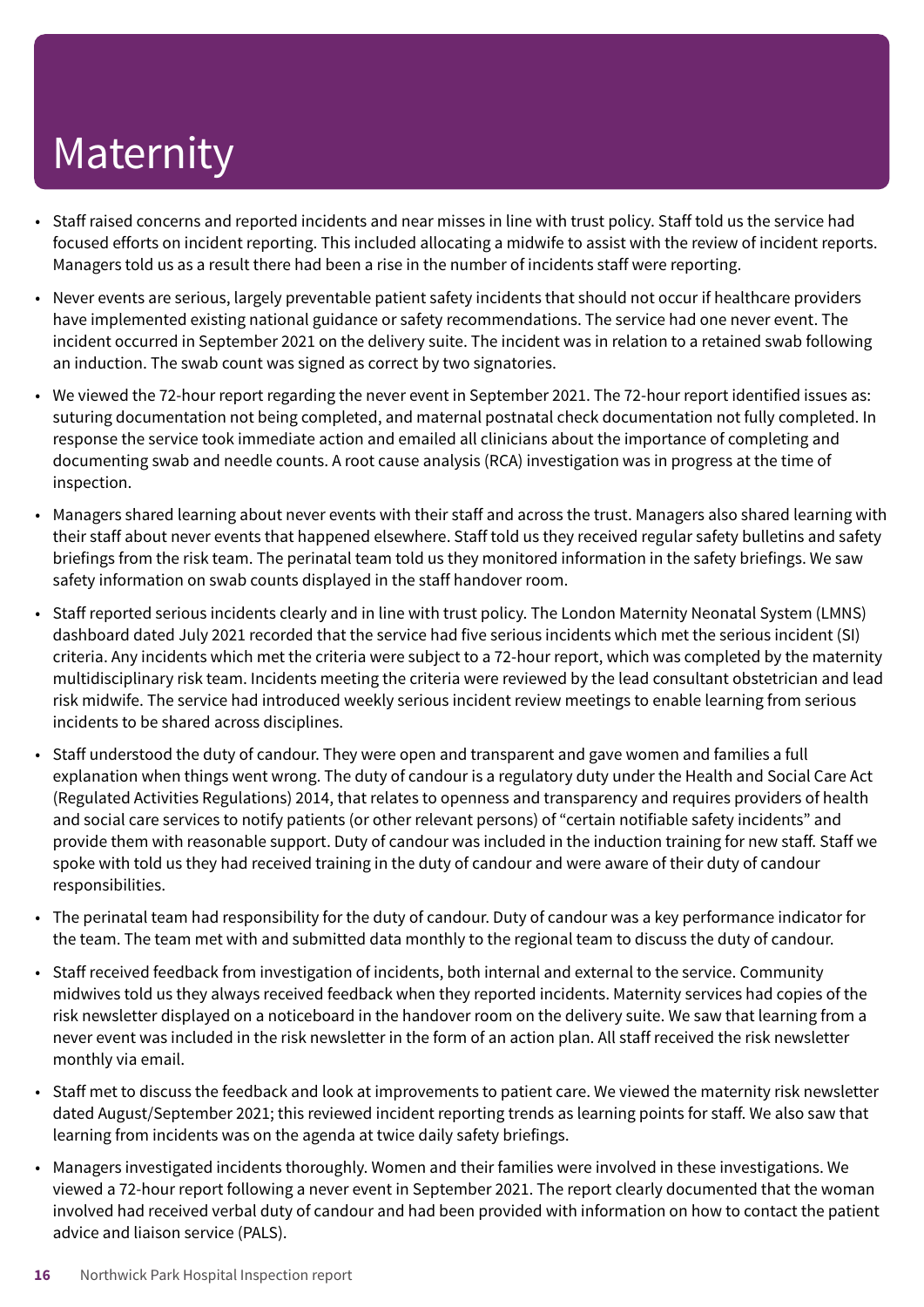#### **Is the service effective?**

#### **Good –––**

We rated effective as good.

#### **Evidence-based care and treatment**

**The service provided care and treatment based on national guidance and evidence-based practice. Managers** checked to make sure staff followed guidance. Staff protected the rights of women subject to the Mental Health **Act 1983.**

- Staff followed up-to-date policies to plan and deliver high quality care according to evidence-based practice and national guidance. During a previous inspection in April 2021 we found some of the service's clinical guidelines were out of date. During this inspection we reviewed a range of guidelines including antenatal care guideline; induction of labour guideline; and the vaginal birth after caesarean section (VBAC) guideline; recovery and enhanced maternal care guideline; and breast abscess guideline. We found all the guidelines we viewed were in date and had a date for review. The induction of labour guideline had been updated to signpost staff to refer to the VBAC guidelines in cases where women had a previous caesarean section.
- The service had an antenatal care guideline, which was reviewed on 5 August 2021. This gave guidance to staff on the management of antenatal care, including antenatal bookings, risk assessment, screening, referral and follow up care. The guideline contained a flow chart with the midwifery and obstetric pathways. It also had details on how staff could access interpreters, for women where English was not their first language. The guideline had instructions for staff on booking interpreters prior to appointments to ensure they were available to support women.
- The service had 'management of sepsis in maternity guideline', dated April 2021. This was in accordance with NICE guidelines NG51: Sepsis recognition, diagnosis and early management. Managers told us the sepsis pathway was embedded. We saw information on sepsis management was readily available across maternity services. For example, staff information boards carried information on sepsis.
- The service had information boards for staff, these included best practice guidance. For example, we saw guidance for staff on group B streptococcus (GBS), this is a bacterium most women carry during pregnancy and have healthy babies. But there is a small risk that GBS can pass to the baby during childbirth and can cause serious complications. We also saw risk update boards which updated staff on risks on the maternity risk register.
- We saw that staff at handover meetings routinely referred to the psychological and emotional needs of women, their relatives and carers. Maternity services worked in partnership with local perinatal mental health services including community midwifery, health visitors and GPs, improving access to psychological therapies (IAPT), and local social care services to offer specialist care for women with mental health needs. The service offered assessment and treatment to women experiencing mental health difficulties during pregnancy and within the first year after delivery.

#### **Nutrition and hydration**

Staff gave women enough food and drink to meet their needs and improve their health. They used special feeding **and hydration techniques when necessary. The service made adjustments for women's religious, cultural and other needs.**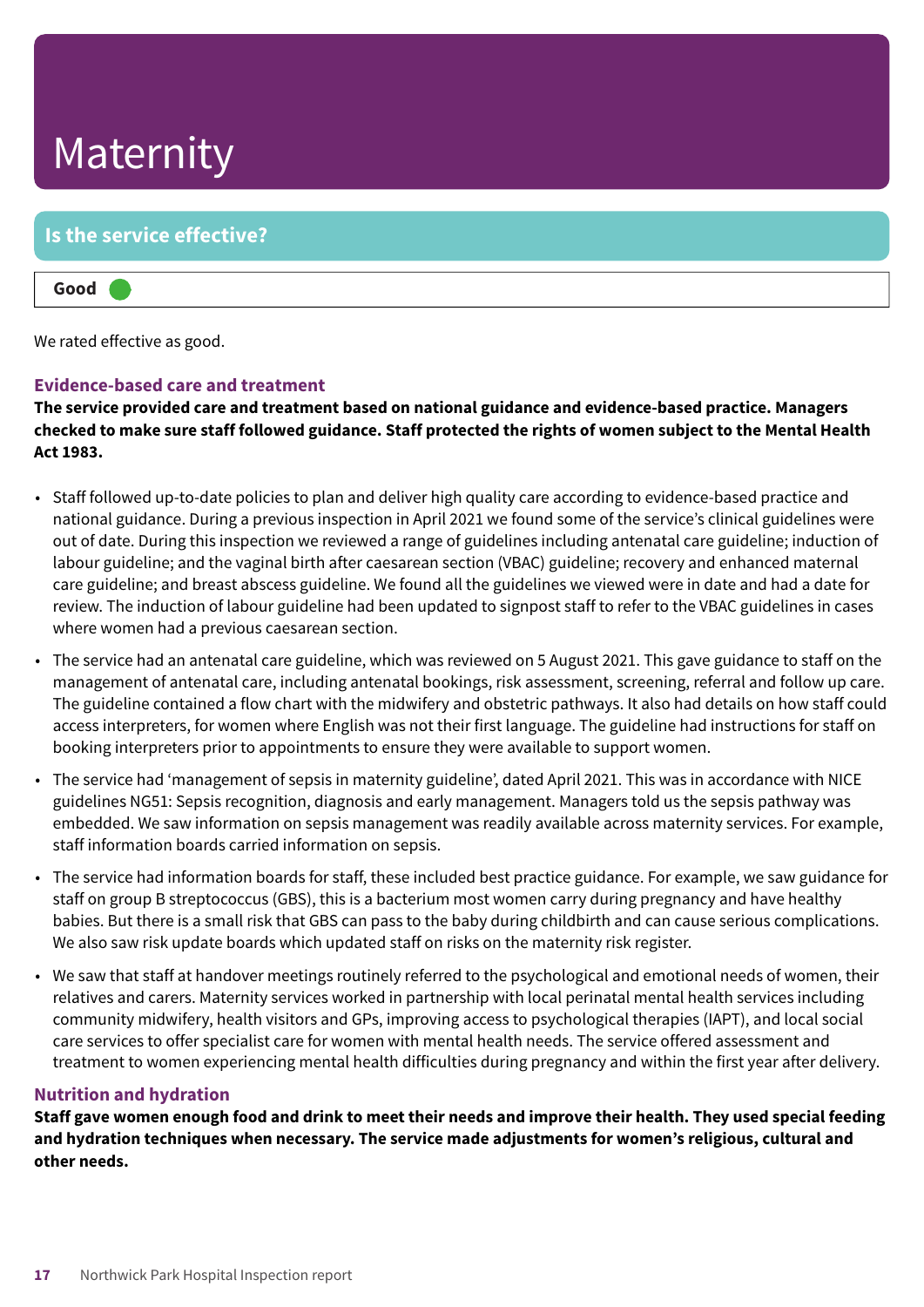- Staff made sure women had enough to eat and drink, including those with specialist nutrition and hydration needs. Women were offered a choice of menu options and dietary requirements were taken into consideration with food provision.
- A specialist breast feeding midwife supported women with feeding their babies. All women we spoke to said they had received support to breastfeed soon after birth, and this had continued the postnatal ward. Women we spoke with gave positive feedback about the care they received with breast feeding.
- The LMNS network dashboard recorded the breastfeeding initiation rate as 91%. This was slightly better than other LMNS trusts. The percentage of babies receiving maternal breastmilk at first feed was 89%, this was amber rated on the dashboard as it was slightly lower than the LMNS baseline rate of 90%. However, the rate was better than other LMNS trusts.
- The national neonatal audit programme (NNAP) showed babies receiving mother's milk (82%) was higher than the national average (58%). However, this was a decrease on the service's rate in 2018.
- The service monitored breast feeding initiation rates on the red, amber, green (RAG) rated maternity dashboard. The service's standard was 90%. The service met the standard from April to July 2021. There was a slight decrease in August to September 2021, when the rate was 89%.
- Patient information on breastfeeding support was available throughout the department. There was a breastfeeding room for women to use with a fridge to store breastmilk. If women wished to bottle feed, sterilisers were readily available. However, during our inspection we found milk fridges on the delivery suite were not locked and this created a risk that expressed milk could be removed or tampered with. We drew this to staff attention and the fridges were subsequently locked. We also found milk in the medicines room fridge which was not clearly labelled.
- A woman that was post-operative caesarean section told us she had not been offered sips of water or an intravenous drip, she said she had been in the hospital all day and only received fluids following her procedure at 2.30am the following day.
- The service had a Baby Friendly action plan. (The Baby Friendly standards provide services with a roadmap for transforming care for all babies, their mothers and families. It is an accreditation programme that enables services to support families with feeding and help parents build a close and loving relationship with their baby). The action plan identified the staff member responsible for a particular action and date for completion.
- We saw records that women's vitamin D levels were tested at booking and vitamin D was prescribed based on the results. (Vitamin D deficiency is thought to be common among pregnant women, particularly during the winter months, and has been found to be associated with an increased risk of pre-eclampsia, gestational diabetes mellitus, preterm birth, and other tissue-specific conditions).

#### **Pain relief**

#### Staff assessed and monitored women regularly to see if they were in pain. They supported those unable to **communicate using suitable assessment tools and gave additional pain relief to ease pain.**

- Staff prescribed, administered and recorded pain relief accurately. Most women we spoke with told us they received pain relief soon after requesting it. Women had access to a range of pain relief methods following NICE guidance CG190. This included gas and air and a morphine-based injection for medical pain relief during labour. However, one woman we spoke with told us their pain relief was delayed on the delivery suite for over an hour after requesting it.
- The LMNS dashboard recorded the number of regional analgesia in labour (combined spinal epidural or epidural, excluding caesarean sections) was 268 in the year to July 2021.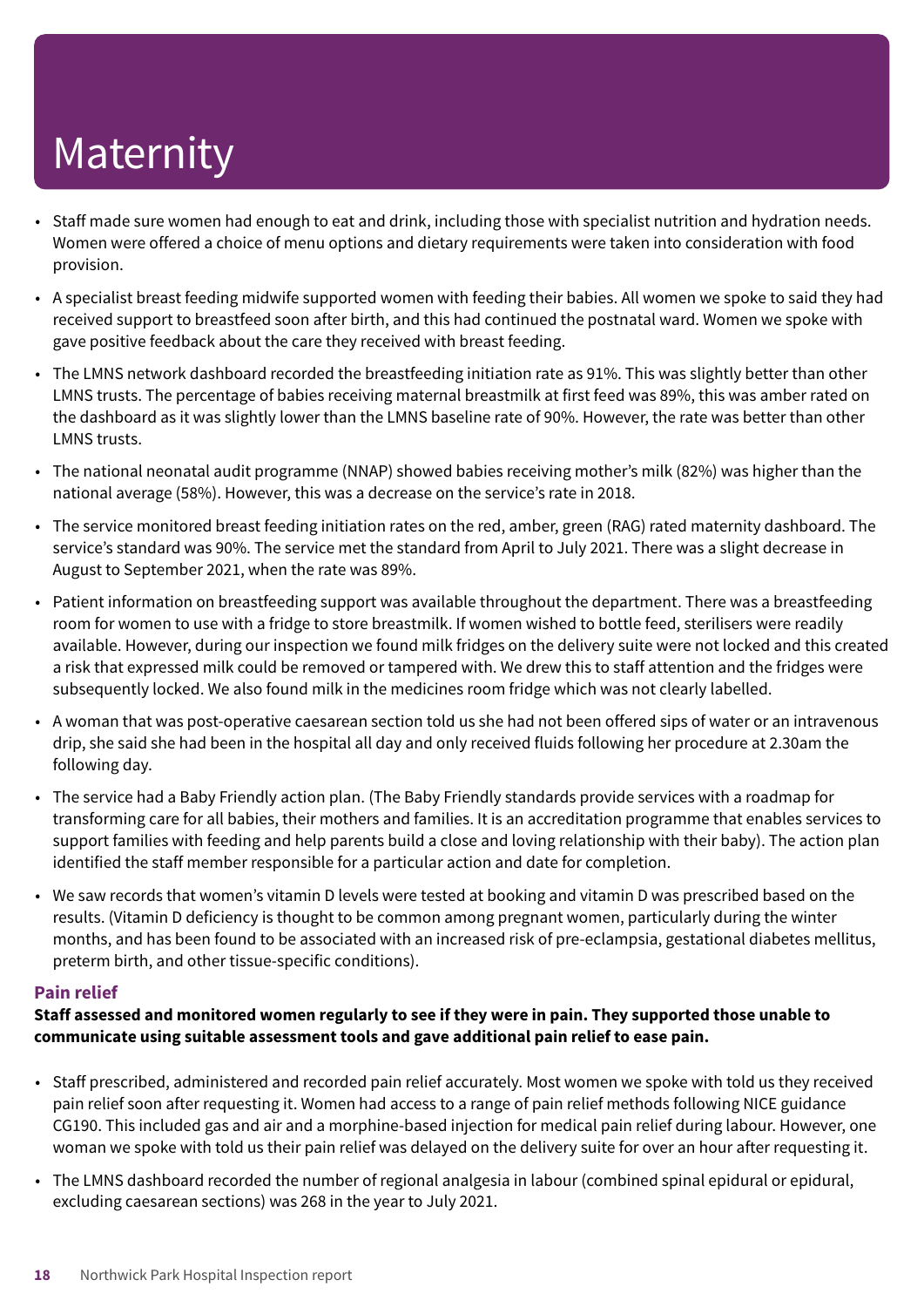#### **Patient outcomes**

**Staff monitored the effectiveness of care and treatment. They used the findings to make improvements and achieved good outcomes for women.**

- The service participated in relevant national clinical audits. The service had acted on the perinatal report published by Mothers and Babies Reducing Risk Through Audits and Confidential Enquiries (MBRRACE) in 2020. The report highlighted limited parental engagement. In response the perinatal morbidity review team (PMRT) developed a standard operating procedure for parent engagement (SOP). This SOP outlined the expected practice in communicating and involving parents in reviews.
- The service had named medical and midwifery audit leads. The service had recruited a new audit midwife. The audit midwife said junior doctors were enthusiastic about audit and some of the scheduled audits had been allocated to the junior doctors. Audits in progress at the time of inspection included an audit of agency midwives to ensure they had access to the tools needed to do their jobs and a mattress audit.
- Community midwives told us they were emailed outcomes of audits in safety bulletins.
- Maternity services used the London Maternity Neonatal System (LMNS) dashboard to benchmark their performance with other services. The dashboard enabled the service to benchmarked itself against other NHS maternity units in North West London.
- Most outcomes for women were positive, consistent and met expectations, such as national standards. The red, amber, green (RAG) rated maternity services dashboard recorded between April 2021 and September 2021, 100% of women had received 1:1 care in labour.
- We reviewed the results of an audit into jaundice in new-born babies under 28 days old, October 2021. The audit found 80% of neonatal jaundice was identified on day five or over, this did not correlate with the timing of postnatal face to face visits. Although the service were conducting further analysis into the audit, it was noted that the babies were exclusively breastfed, with half of babies having a weight loss of 9% or more at admission. The audit found that 46% of the babies readmitted were born in other trusts. In response the service had developed a recruitment plan for midwifery support workers to provide face to face breastfeeding support 24 hours after discharge; redesigned 'Baby Friendly' assessment forms, to ensure effective feeding prior to discharge; shared information from the audit in the service's risk letter; and discussed the audit at weekly staff learning sessions and divisional governance meetings. The risk had also been added to the maternity risk register to enable monitoring of the risk.
- The London Maternity Neonatal System (LMNS) dashboard, dated July 2021, was red, amber, green (RAG) rated. The dashboard indicated that there had been four still births in the year to July 2021. This was green rated on the dashboard. The crude stillbirth rate was 3.07, this was better than the 3.12 LMNS baseline rate and better than other trusts in the LMNS network.
- The LMNS dashboard recorded there had been zero neonatal deaths in the year up to July 2021. The dashboard also indicated that there had been one intrapartum brain injury in the same period.
- The babies born before arrival (BBA) rate was amber rated on the dashboard at 1%. This was the same as the lower LMNS threshold. (BBA is a birth that happens away from a hospital or birth centre setting, prior to the arrival of a midwife).
- The induction of labour rate, including premature rupture of membranes, was 32%. This was similar to other services in the LMNS network.
- The spontaneous unassisted vaginal birth rate for all maternities was 36%. This was significantly lower than one trust in the LMNS network and about the same as other trusts.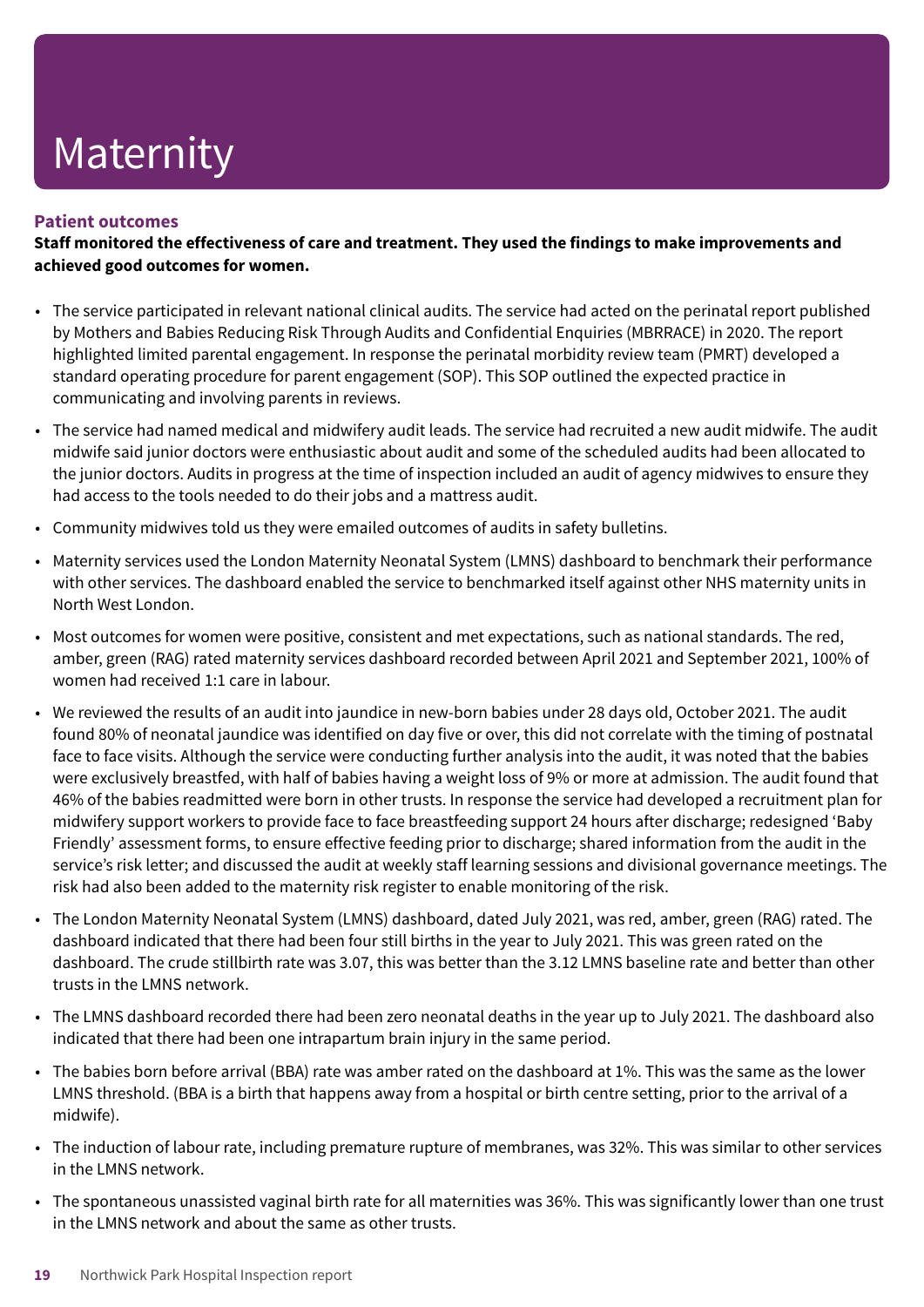- The rate of normal vaginal births including spontaneous and induced labour was green rated on the LMNS dashboard at 63%. This was above the 55% LMNS network recommended rate. However, normal vaginal deliveries were red rated on the trust's maternity services red, amber, green (RAG) rated maternity services dashboard. The trust's standard was 55% or above. Between April 2021 and September 2021, the 55% standard had been achieved in one month in the period, this was July 2021 (55.4%). All other months in the period were below the red RAG rated standard of 50%. In the same period, April 2021 to September 2021, the number of instrumental deliveries were green rated on the RAG rated dashboard. This meant the number of women receiving instrumental deliveries was below the service's 16% trust standard.
- The LMNS dashboard recorded instrumental deliveries, all maternities, as 13%. This was green rated on the RAG rated dashboard. This was lower than the 16.9% LMNS recommended rate. The rate for unsuccessful instrumental births was green RAG rated at 0.6%.
- Post-partum haemorrhage of >1500 ml was green rated on the maternity services dashboard in all months from April 2021 to September 2021. The highest rate in the period was 1.7% in September 2021. The lowest rate was 0.3% in May 2021.
- The rate of full dilatation lower segment caesarean section (LSCS) was RAG rated green at 3.1%. This was better than the 5.9% LMNS recommended rate and better than other trust in the LMNS.
- The total number of caesarean sections was 37%, this was red rated on the LMNS dashboard, indicating it was worse than the LMNS baseline rate of 33%. The rate of prelabour caesarean sections, elective, was 17.1%, this was amber rated on the dashboard. Caesarean section in labour, emergency, was red rated on the dashboard at 20.1%, this was worse than the LMNS baseline rate of 15%
- Emergency caesarean section rates (category 1-3) had been consistently above 20% since August 2020. This was mirrored by the elective rate rise in the same period. However, there was a rise in caesarean section rates across the North West London maternity system. The dashboard target rate was 16% for emergency caesarean section, this not been achieved for the previous 12 months. In September 2021, the emergency caesarean section rate was 23%. The indication for emergency caesarean section was predominantly fetal distress (CTG abnormalities) or failure to progress. The service informed us clinicians may have been more risk averse during this period due to infection prevention and control procedures as a result of the COVID-19 pandemic.
- The maternity services dashboard target rate for elective caesarean section was 13%. This had not been achieved for the previous 12 months. In September 2021 the elective rate was 17%. The service was in the process of a qualitative deep dive to identify factors that may have contributed to the rise in the caesarean section rate.
- Research has found that magnesium sulphate antenatally can reduce the numbers of babies born with cerebral palsy. The service's rate of women receiving magnesium sulphate antenatally was 100%.
- Women experiencing 3rd or 4th degree tears was amber rated on the LMNS dashboard at 4.6% in the year to July 2021. This was worse than other trusts in the LMNS network.
- The post-partum haemorrhage of ≥1500ml was green RAG rated on the LMNS dashboard at 1%.
- The pre-term birth rate was green RAG rated at 5.6%. This was below the LMNS standard rate of 6%.
- The service participated in the national neonatal audit programme (NNAP). We viewed results from the 2020 NNAP. The service met the expected outcomes in most areas. However, the audit also found: A higher proportion of babies, (20.5%), compared to the national average, (12.4%), had temperatures over 37.5 degrees Celsius: Babies born at less than 32 weeks gestational age and surviving up to 48 hours with necrotising enterocolitis (NEC), (this is a serious gastrointestinal problem), decreased from 15.6% in 2018 to 5.6%, this is similar to the national rate of 5.5%;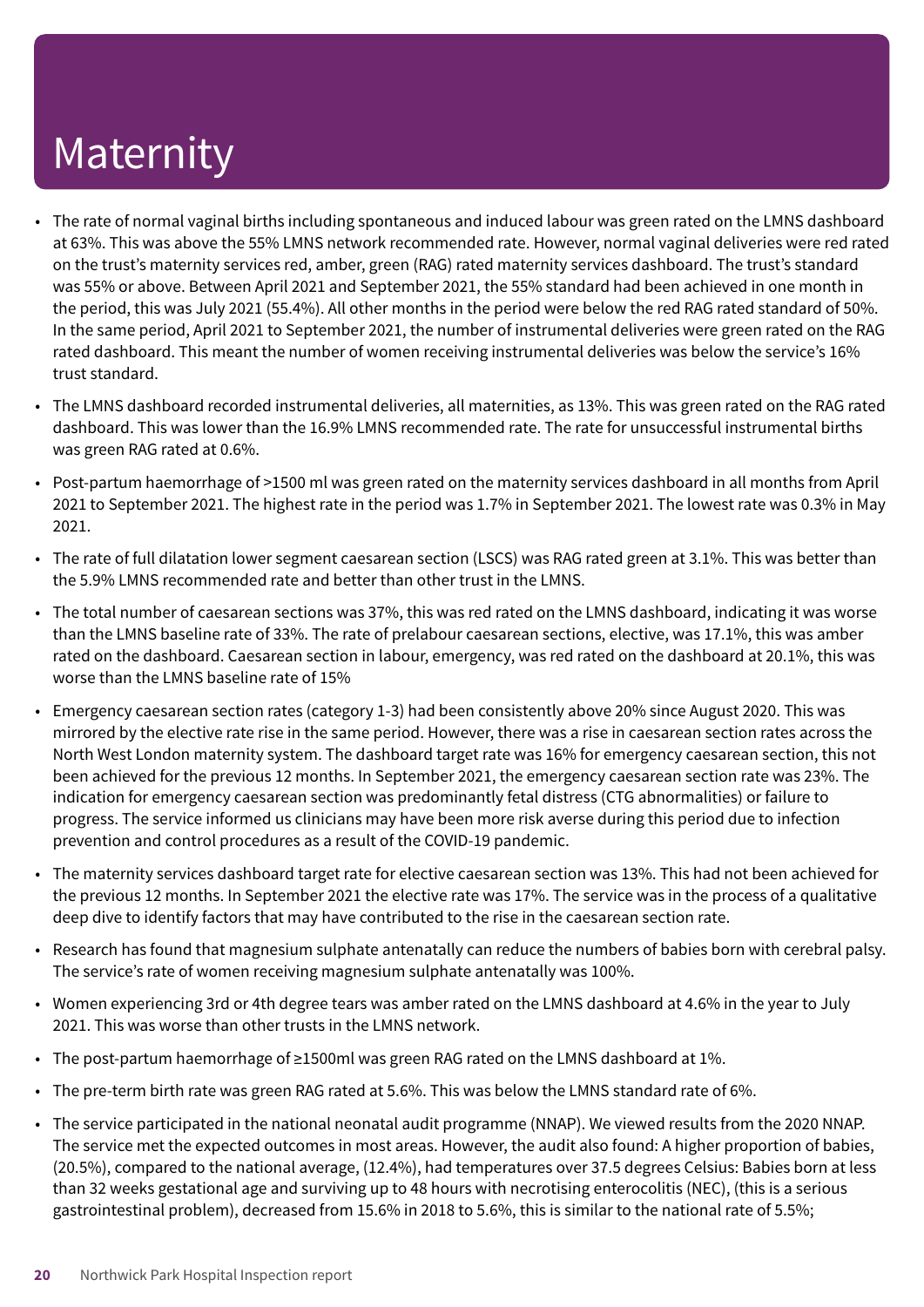- NNAP found the average number of separation days of babies from mother, 34-36 weeks gestation, was worse than the service's performance in 2018 when the rate was 7.6 days; the rate had risen to 8.3 and was worse than the average national rate of 6.5. The service had an action plan to address the outcomes of the NNAP audit.
- Between April 2021 and September 2021 there had been no unexpected admissions to the neonatal unit (NNU). The maternity services dashboard recorded there were no cases of meconium aspiration between April 2021 and September 2021. (Meconium aspiration syndrome occurs when a new-born breathes a mixture of meconium and amniotic fluid into the lungs around the time of delivery).
- The service had no cases of hypoxic ischemic encephalopathy (HIE) between April 2021 and September 2021. (HIE is a type of new-born brain damage caused by oxygen deprivation and limited blood flow).
- Managers and staff used audit and patient outcome results to improve women's care. Following the services induction of labour audit, the scheduling of women requiring induction of labour was changed. The induction of labour pathway was also being supported by the integrated care system (ICS), (ICS are partnerships between organisations that meet health and care needs across an area and plan in a way that improves population health and reduces inequalities between different groups).
- The risk register recorded actions still to be implemented as: the recruitment of specialist breastfeeding midwives; reinstating face to face visits the day following discharge; women being required to attend children centres or the hospital for checks; and liaison with neighbouring trusts to ensure discharge summaries were identifying relevant risk factors relating to babies. The risk was due for review on 30 November 2021 and had an expected date of completion recorded as 31 December 2021.
- The service used the maternity dashboard to monitor maternal non-elective re-admissions up to 42 days after delivery. From August 2020 to August 2021, based on the total number of births of 4323, the maternal re-admission rate was 3.46%.
- The service identified that over the period of October 2020 to October 2021 the neonatal readmission rate from community to the neonatal unit was 0.4%. From October 2020 to October 2021, a total of 44 incidents were reported for babies that were readmitted to either the neonatal or postnatal ward, the readmission rate was 1.1%.
- During our previous inspection in April 2021 we found the service did not have a member of staff in post to oversee the completion of audits in the previous 12 months. During this inspection we found interim managers and staff had carried out a programme of repeat audits to check improvement over time. The service had also recently employed an audit midwife, and work was in progress on a comprehensive audit schedule for maternity services.
- Managers shared and made sure staff understood information from the audits. We saw a range of PowerPoint presentations the service had produced in response to audit outcomes. We also saw information from audits on staff information boards. Audit outcomes were also shared in risk newsletters which were emailed to all staff.
- Improvements were checked and monitored. The service had a maternity improvement plan tracker to monitor improvements in quality and safety over time.

#### **Competent staff**

**The service made sure staff were competent for their roles. Managers appraised staff's work performance and held supervision meetings with them to provide support and development.**

• Staff were experienced, qualified and had the right skills and knowledge to meet the needs of women. The new interim director of midwifery was in the process of reviewing band 2 to 4 midwifery care assistant competencies. This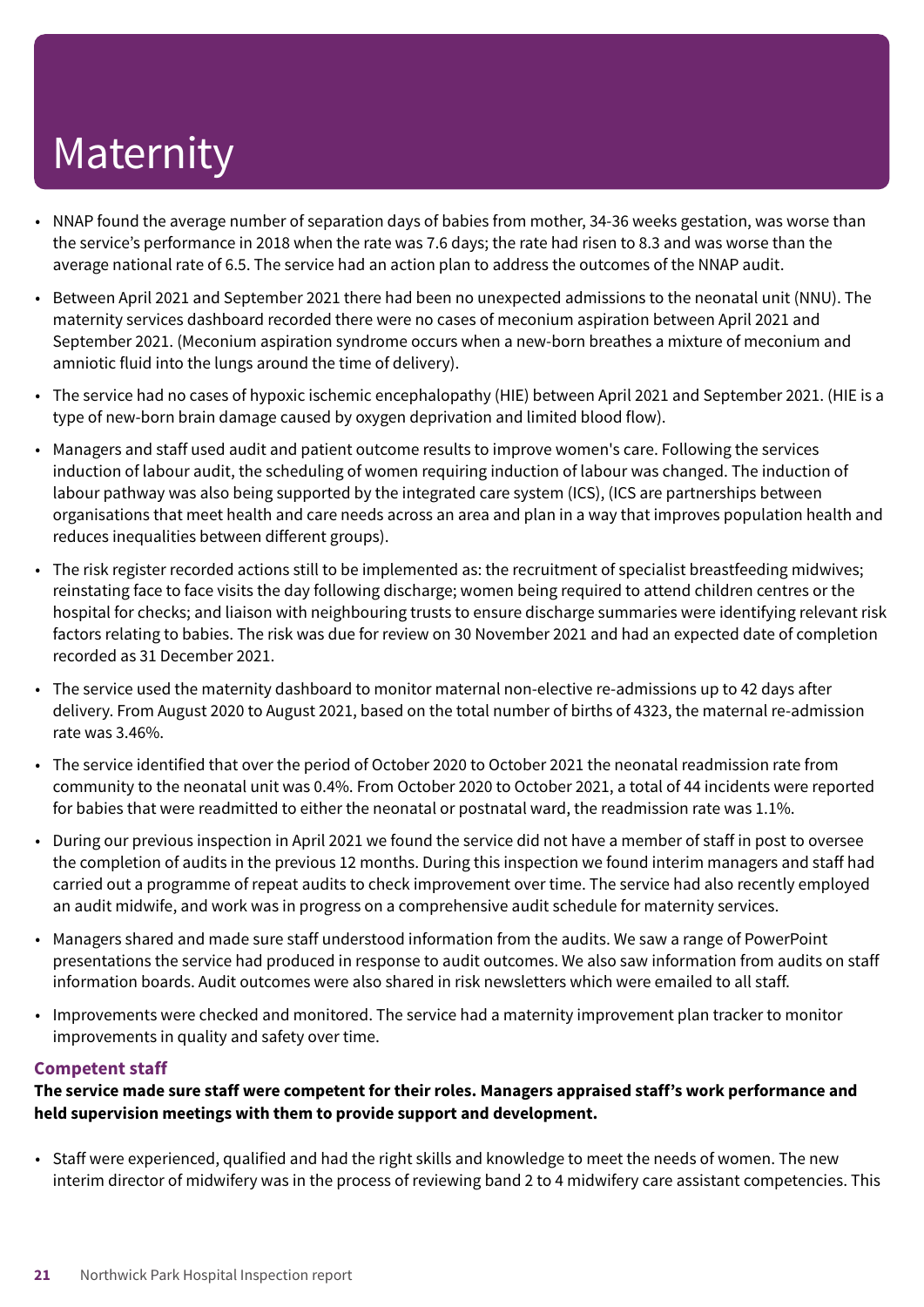was due to new managers being unable to find evidence of competency assessments for these grades of staff. Managers said the midwifery care assistants had previously been given bandings without evidence of competency. The interim director of midwifery said work was in progress to competency assess all midwifery care assistants' competencies.

- Managers gave all new staff a full induction tailored to their role before they started work. Medical staff said the time spent on induction was protected time. This meant medical staff could concentrate on being introduced to the trust's services and their roles within it.
- New midwives told us they had received an induction and felt well supported by colleagues and managers.
- The service had recently recruited six preceptor midwives. The preceptors told us they received an induction and preceptorship logbook which provided information relating to the preceptorship programme, what was expected of them as a staff member, linked strategies, the training elements of the programme, and final sign off for both induction and preceptorship.
- The service had a schedule of 'skills and drills' simulation training, including baby abduction, water births and major obstetric haemorrhage (MOH).
- Managers supported staff to develop through yearly, constructive appraisals of their work. Staff we spoke with told us they received regular annual appraisals. Managers told us the appraisal rate had reduced during the COVID-19 pandemic, but this was being addressed.
- Managers supported nursing staff to develop through regular, constructive clinical supervision of their work. Managers said they needed to further embed a culture of learning and quality improvement. The service had introduced the advocating for education and quality improvement (A-EQUIP) model of midwifery supervision. The service had seven professional midwifery advocates (PMA) to support midwives in their clinical practice and advocate for women. The PMA provided restorative clinical supervision; advocacy; and supported the service's quality improvement activities, including education and leadership for midwives.
- The maternity service had four WTE practice development midwives (PDM) in post. The PDMs had a database of staff training. Staff and their line managers received an email reminder three months prior to training expiring. However, the PDM said it was not part of their role to monitor staff mandatory training, as this was monitored by the trust's learning and development team.
- The maternity service had an integrated care system (ICS) support plan for training doctors which included mentorship and coaching from the local maternity and neonatal network. This included the service's compliance with maternity alliance for structured training (MAST) in October 2021, which provided support with parity of training opportunities across the local network, utilising opportunities for multidisciplinary education and multidisciplinary simulation training.
- Managers supported medical staff to develop through regular, constructive clinical supervision of their work. Medical staff told us they received regular supervision. Junior doctors said the supervisions were useful and supervisors were approachable. One junior doctor told us the consultants were good role models.
- Most junior doctors told us they received teaching on Fridays, and this was protected time. However, one junior doctor told us teaching had moved online due to the COVID-19 pandemic and they sometimes found it difficult to attend teaching sessions due to work commitments.
- Junior doctors were positive about ward rounds and said they felt fully supported on the rounds.
- The clinical educators supported the learning and development needs of staff. Maternity had offered six preceptorships to student midwives. These midwives were two weeks into their preceptorships at the time of inspection. Student midwives we spoke with told us they felt well supported in their roles. Managers told us the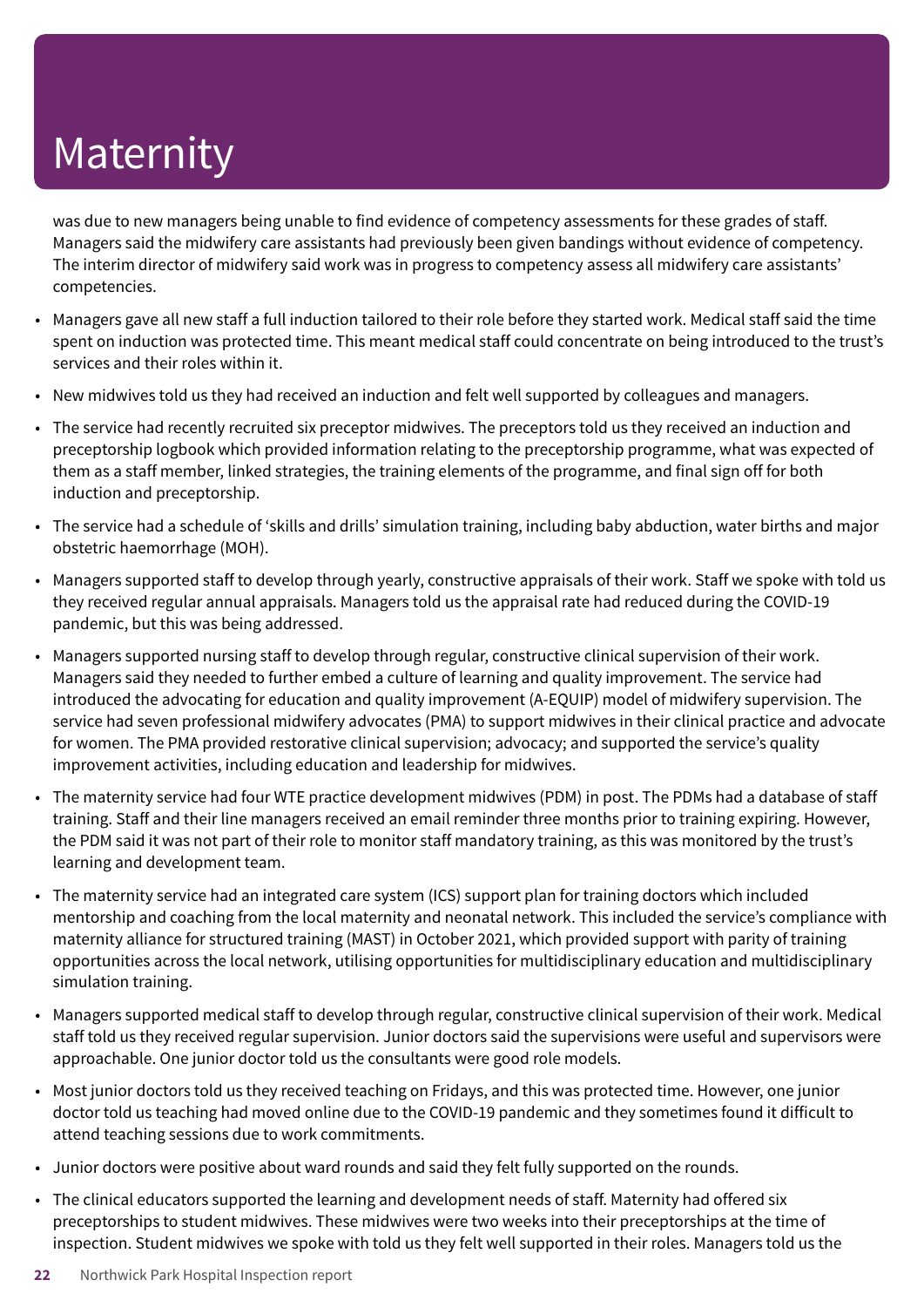service would provide training to preceptors above that required by the Capital Midwife Programme framework. (The Capital Midwife Programme was developed in response to the growing need to apply London' solutions to the challenges faced by the London midwifery workforce, this included staff support and learning and development). Managers said as a result of the preceptorships the service had student midwives expressing an interest in joining the service once they were fully qualified.

- Practice development and risk midwives ran regular learning from incident sessions. We viewed four email invitations sent to staff. This meant staff had access to shared learning opportunities from incidents.
- Staff had access to 'Learning from' information, this was used to share learning across the service. For example, we saw a noticeboard in the handover room which had information on learning from the management of obstetric haemorrhage.
- The maternity service was in the process of transitioning the online e-learning competency assessment tool for fetal monitoring and maternity crisis management, with a cardiotocography (CTG) training simulator. Maternity had made the decision to change the competency assessments due to evidence of better perinatal outcomes with the new system. The training was being rolled out from October 2021. At the time of inspection 69% of midwifery staff and medical staff had completed the new training and the remaining staff were booked to complete the training by January 2021.
- We reviewed maternity unit meeting minutes dated 27 August 2021. These noted that audit result from the 'Keeping Mother and Baby Together' pathway found improvements were required in the recording of the skin to skin safety checklist and hypo-glycaemia pro-forma. The clinical director was rolling out further training on the use of the pathway to neonatal staff.
- Managers made sure staff attended team meetings or had access to full notes when they could not attend. Community midwives told us they were invited to attend the risk meeting, but this sometimes clashed with their clinical commitments or they were working in the community and could not get remote access to the meeting. Community midwives said minutes from the risk meetings were always emailed to them following the meeting.
- Midwives told us there were monthly staff meetings and any policy updates and learning from incidents was shared at the meetings.
- Managers identified any training needs their staff had and gave them the time and opportunity to develop their skills and knowledge. The trust was offering staff short secondments to enhance their skills and knowledge. Mangers told us that it could be difficult to offer staff secondment opportunities due to staffing shortages. The shorter secondments gave staff the opportunity to develop their skills and knowledge without taking long periods away from their substantive roles.
- The trust offered the same training opportunities to agency staff as they offered to permanent and bank staff. Managers told us the service had long-term agency midwives that had worked for the service for a number of years. Agency staff were required to complete the same mandatory training as substantive staff.
- Managers made sure staff received specialist training for their role. Medical staff were trained in the use of Practical Obstetric Multi-Professional Training (PROMPT), this covers the management of a range of obstetric emergency situations. Staff told us PROMPT had moved online due to the COVID-19 pandemic.
- The service's continuity of carer (CoC) model had been paused at the time of inspection due to staffing shortages, (CoC is a model of midwifery based on the underpinning philosophy of care being based upon the natural ability of women to experience birth with minimum intervention and giving women increased choice about their place of birth). Managers told us they had discussed this with a professional body responsible for midwives, and they had been understanding due to the service's staffing situation.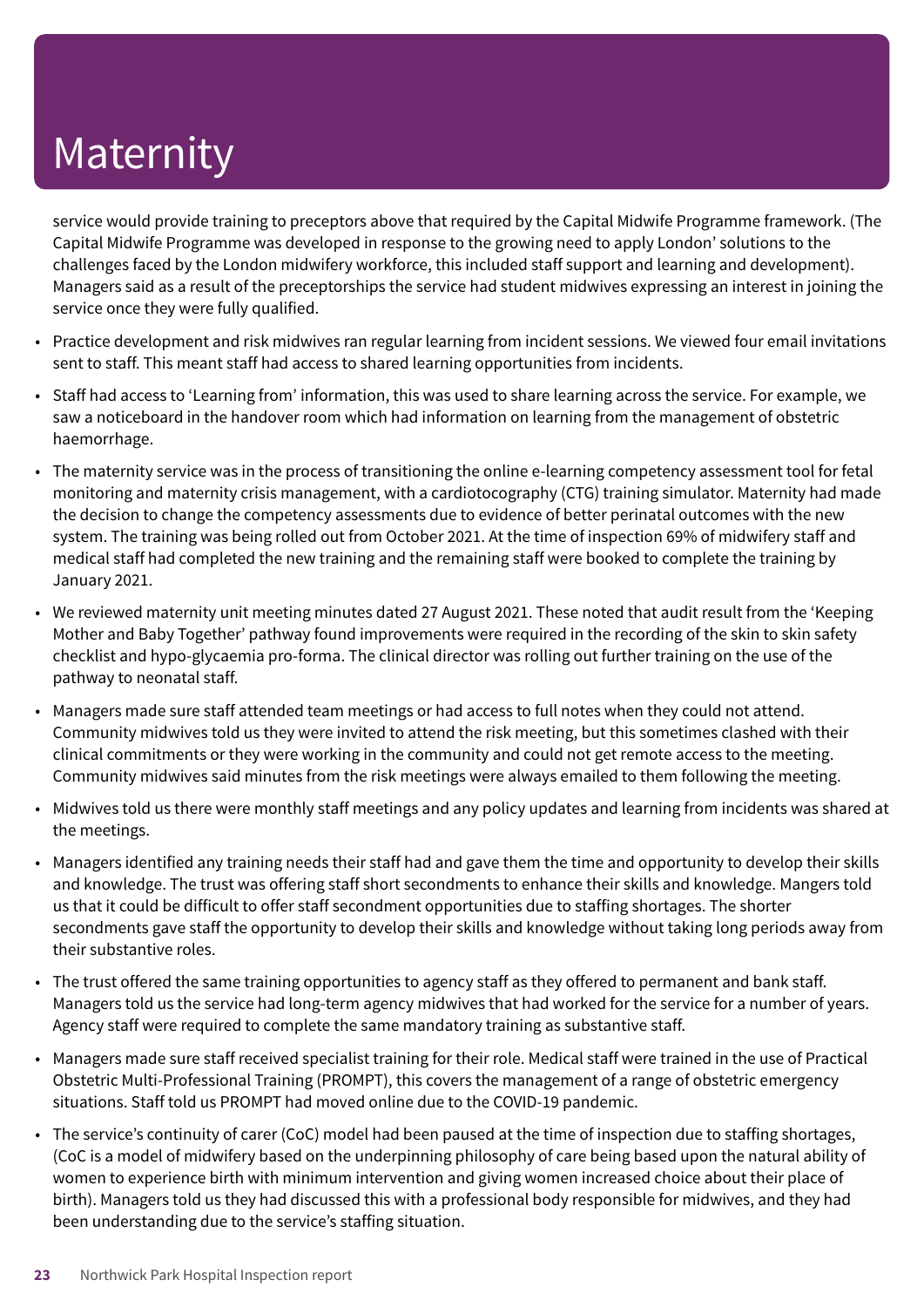- The service had reviewed consultants job plans and had linked these to activity and the service needs.
- Managers identified poor staff performance promptly and supported staff to improve. The service had commissioned an external organisational development company to deliver a multi professional programme of training and support to the clinical leaders of the service to address behavioural and cultural issues in the staff groups.

#### **Multidisciplinary working**

**Doctors, nurses and other healthcare professionals worked together as a team to benefit women. They supported each other to provide good care.**

- Staff held regular and effective multidisciplinary meetings to discuss patients and improve their care. Maternity services had a range of multidisciplinary meeting including maternity unit meetings, which involved midwives, doctors, nurses, administrative staff and senior managers from maternity and neonatology.
- There were twice daily multidisciplinary handovers. During our previous inspection in April 2021 we found induction of labour cases, staffing or bed capacity was not discussed at the meetings. During this inspection we found this had been addressed and the meeting included relevant information for staff. We attended a handover during our inspection and saw the meeting was attended by midwifery staff, doctors and senior managers.
- Staff told us the trust had identified key improvement areas. This included the perinatal midwife liaising regularly with the consultant leading perinatal mortality reviews. The perinatal team had moved into a shared office and held regular catch up meetings.
- Staff at the neonatal unit told us they always received handovers from the maternity team when babies where transferred to the unit. Staff said they could ask any questions of the maternity staff.
- Staff worked across health care disciplines and with other agencies when required to care for patients. The service was working with the London Maternity Neonatal System (LMNS). This included reviewing the opportunity for on-site presence of a multidisciplinary team to assist in delivering change. Colleagues from leadership teams at external maternity units in the LMNS had visited the service to support improvements.
- Maternity services were working with another NHS trust in the LMNS by sharing learning and data on perinatal mortality reviews.
- The service had a multiple births team that offered twice weekly twins' clinics. The team included a fetal medicine unit (FMU) midwife, midwifery assistant, and sonographers.
- The service had infant feeding specialist midwives that could support women with breast feeding. The service also had access to a dietician for support with women and babies with dietary needs. The perinatal morbidity review team (PMRT) had asked an independent external reviewer from the child death overview panel (CDOP) to be an external member at PMRT meetings.
- Staff referred women for mental health assessments when they showed signs of mental ill health or depression. The perinatal midwives could offer midwives support when working with women with mental health needs. The perinatal midwives could also offer direct support to women with mental health needs.

#### **Seven-day services**

#### **Key services were available seven days a week to support timely care.**

• Consultants led daily ward rounds on all wards, including weekends. Women were reviewed by consultants depending on their care pathway.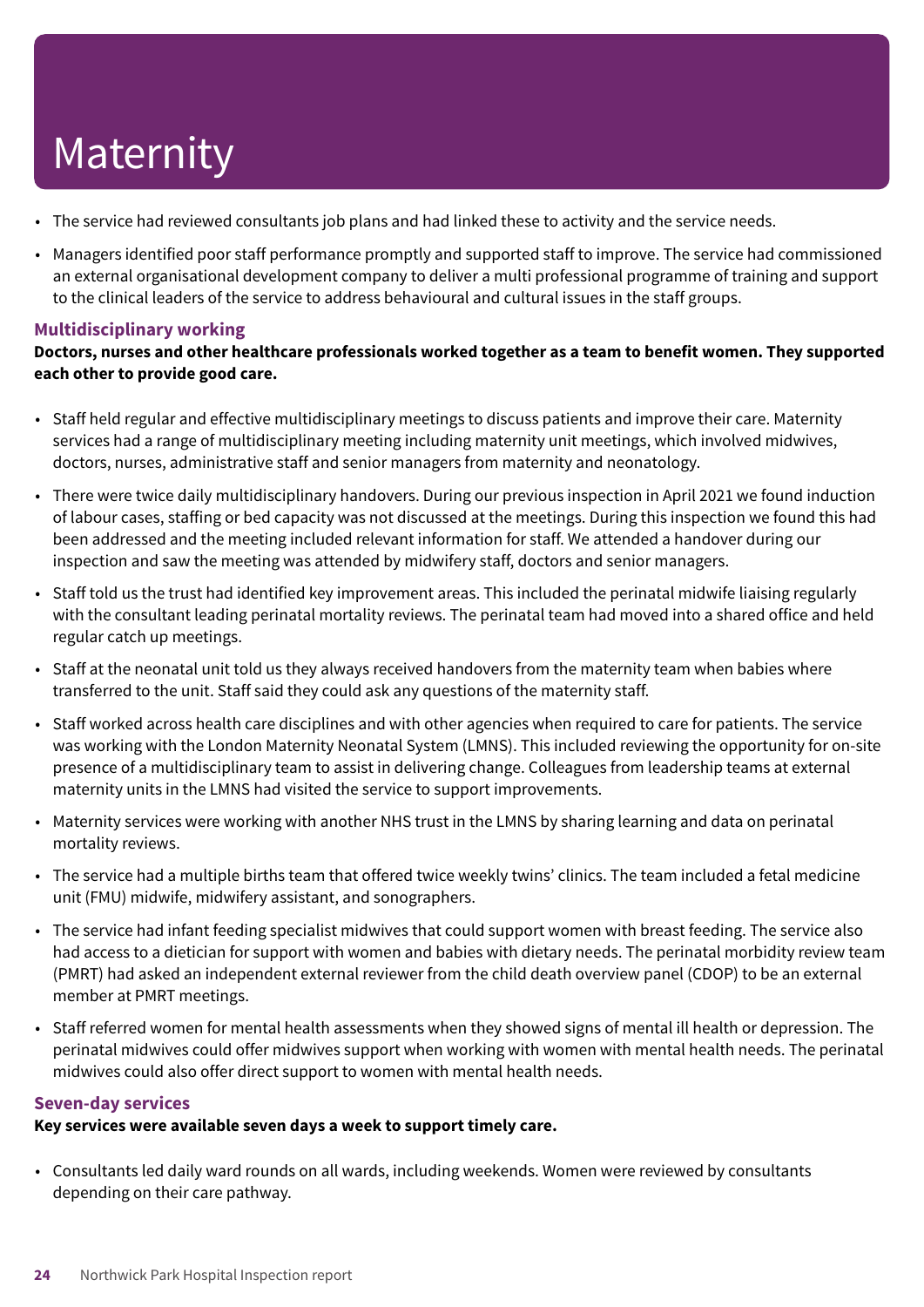- Staff could call for support from doctors and other disciplines, including mental health services and diagnostic tests, 24 hours a day, seven days a week.
- The maternity unit was open for emergency obstetric pathways 24 hours a day, seven days a week. This included women in need of emergency obstetric surgery where they had access to a senior obstetric team, including a consultant obstetrician. There was access to two obstetric theatres as well as the main theatre suite. The gynaecology rota provided additional senior level support if required.

#### **Health Promotion**

#### **Staff gave women practical support and advice to lead healthier lives.**

- Staff assessed each woman's health at booking and provided support for any individual needs to live a healthier lifestyle. The LMNS dashboard recorded 67% of all smokers were offered smoking cessation treatment at their first booking. This was worse than the LMNS 90% baseline rate and worse than other trusts in the LMNS network.
- The service had relevant information promoting healthy lifestyles and support on maternity wards and units. We saw information relating to smoking cessation in waiting areas and wards across maternity services, some leaflets were available in a range of languages. We also saw information which signposted women to the local authority stop smoking service where they could get confidential advice and free nicotine replacement products.
- We saw information boards across maternity services which gave women advice on healthy lifestyles and wellbeing.

#### **Consent, Mental Capacity Act and Deprivation of Liberty safeguards**

**Staff supported women to make informed decisions about their care and treatment. They followed national** guidance to gain women's consent. They knew how to support women who lacked capacity to make their own **decisions or were experiencing mental ill health.**

We saw examples of records where patients' mental health needs were recorded. Staff were aware of the trusts Mental Capacity Act (MCA) policy and how this could be accessed.

- Staff gained consent from patients for their care and treatment in line with legislation and guidance. We observed staff obtaining consent and procedures being explained to patients. Staff we spoke with understood the importance of shared decision-making with patients.
- Staff clearly recorded consent in women's records we viewed. All patient records we reviewed demonstrated consent was sought and clearly recorded in the patients' notes.
- Staff understood the relevant consent and decision-making requirements of legislation and guidance, including the Mental Health Act, Mental Capacity Act 2005 and the Children Acts 1989 and 2004 and they knew who to contact for advice. Northwick Park Hospital was a pilot site as part of the implementation of the NHS Long Term Plan. Maternity services were involved in an ICS collaboration that involved providing psychological therapy, maternity support and peer support to women with complex mental health needs relating to their experience of loss or trauma in maternity, neonatal and perinatal contexts.

#### **Is the service caring?**

#### **Good –––**  $\rightarrow$   $\leftarrow$

We rated caring as good.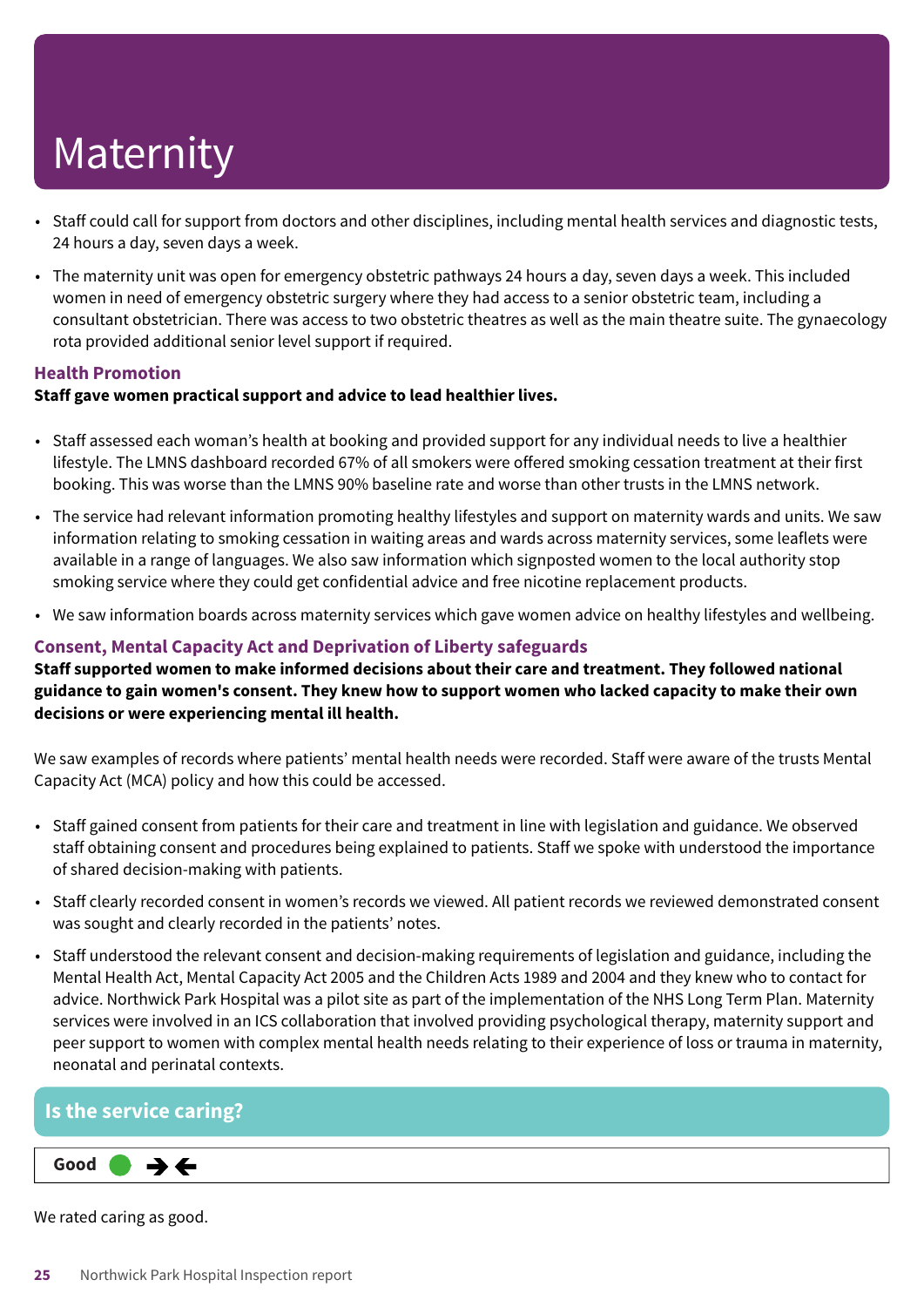#### **Compassionate care**

**Staff treated women with compassion and kindness, respected their privacy and dignity, and took account of their individual needs.**

- Staff were discreet and responsive when caring for women. Staff took time to interact with women and those close to them in a respectful and considerate way. The hospital had a bereavement suite and multi-faith prayer room. Bereaved parents could stay overnight in the hospital with their babies. Bereaved parents were provided with memory boxes and photographs.
- Women said staff treated them well and with kindness. A woman who had recently given birth told us the midwives were "very caring" and said all the staff providing care had "gone above and beyond" in providing care and treatment.
- The maternity voices partnership (MVP) told us overall the feedback they received on the care women received was good. However, there were some themes they had identified regarding the postnatal ward, (Florence ward), being busy at times and women not feeling cared for as a result. The MVP said women reported that staff could be abrupt in their communication when they were busy.
- Staff followed the trust's policies to keep women's care and treatment confidential. The MVP told us they had not had women raise any concerns regarding women's privacy but highlighted how comments from staff could have an impact on women's' experiences of care.
- Staff understood and respected the personal, cultural, social and religious needs of women and how they may relate to care needs. For example, a woman on the postnatal ward told us they wore a hijab and staff had been "very good" in respecting them and providing privacy regarding this.

#### **Emotional support**

**Staff provided emotional support to women, families and carers to minimise their distress. They understood women's personal, cultural and religious needs.**

• Staff gave women and those close to them help, emotional support and advice when they needed it. Staff undertook training on breaking bad news and demonstrated empathy when having difficult conversations. The bereavement midwife told us the trust's chaplains could arrange multi-faith support, such as Imams for people of Muslim faith, at short notice. The trust's bereavement midwife told us maternity services worked with a funeral director and sometimes helped bereaved families plan funeral services.

#### **Understanding and involvement of women and those close to them**

#### **Staff supported and involved women, families and carers to understand their condition and make decisions about their care and treatment.**

- Staff made sure women and those close to them understood their care and treatment. Staff talked with women, families and carers in a way they could understand, using communication aids where necessary. For example, the service had invested in translation software which could translate information into over 100 languages.
- Women and their families could give feedback on the service and their treatment and staff supported them to do this. A maternity support coordinator spoke to all patients daily about their care and produced a monthly feedback summary for the interim director of midwifery.
- Women gave positive feedback about the service. The friends and family test (FFT), (this is a questionnaire to help providers understand whether patients are happy with the service provided, or where improvements are needed, had been suspended due to the COVID-19 pandemic. The service had reintroduced the FFT in 2021. We viewed the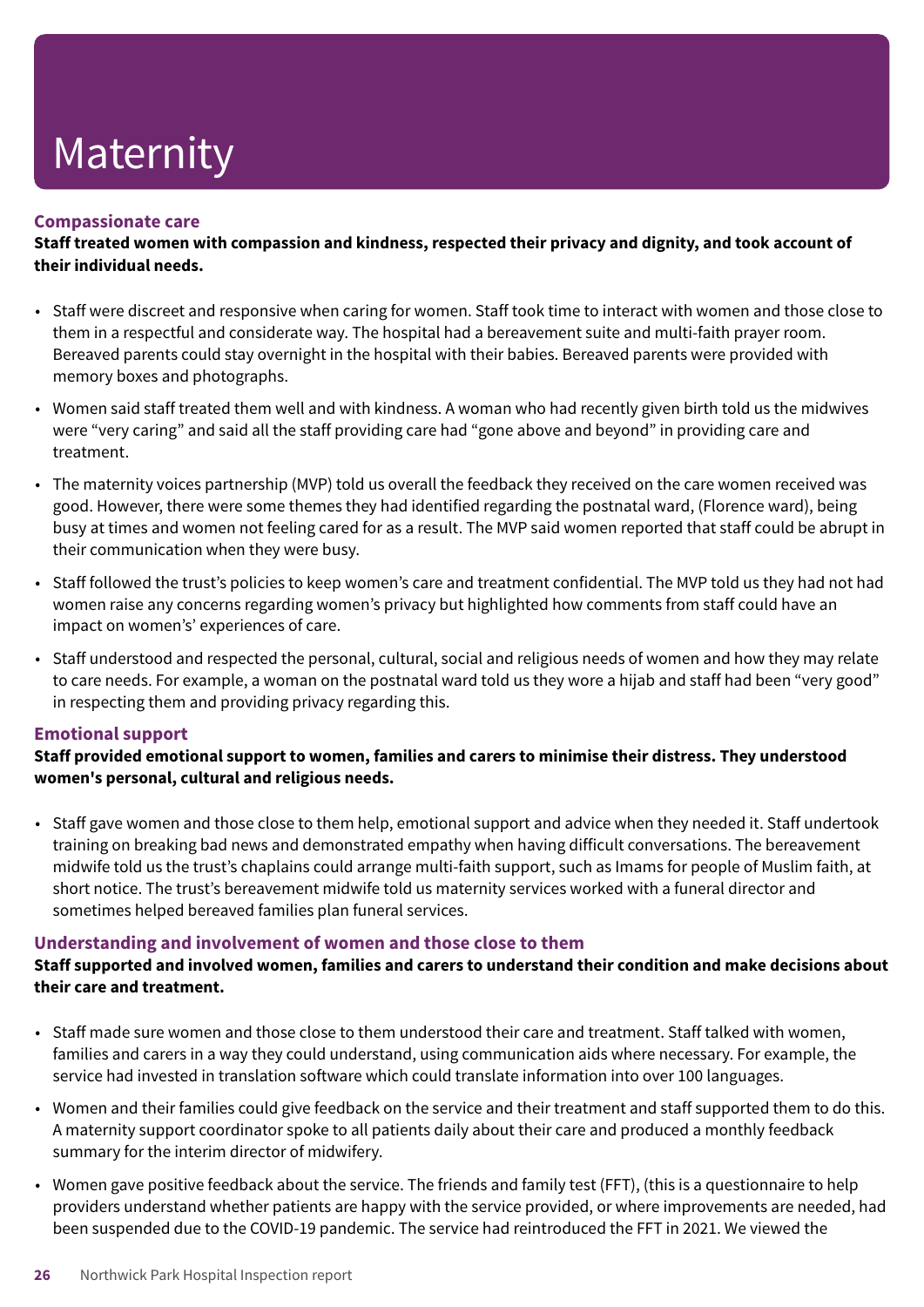service's improvement tracker, this monitored improvements over time in maternity. FFT results demonstrated an increase in women expressing satisfaction with the service over time. For example, in May 2021, 84% of respondents were positive about their care; this had risen every month until August 2021 when the rate of positive responses was 100%. For the question, would you recommend the maternity unit at Northwick Park Hospital to a friend or relative, we found the rate had improved over time. For example, in July 2021 the rate was 29%; this had risen to 56% in September 2021. However, it should be noted that the FFT response rates were low.

• Managers told us the service had a maternity support coordinator, this was midwife who spoke to all patients prior to discharge to gain feedback on their care. Managers told us the maternity support coordinator captured women's views qualitatively, and this was more useful than the FFT. Staff told us as a result of the feedback the maternity support coordinator had gathered, they had been able to identify three areas of improvement: Attitudes and behaviour of staff; transitions from the delivery suite to the postnatal ward; and triage.

#### **Is the service responsive?**

#### **Requires Improvement –––**

We rated responsive as requires improvement.

#### **Service delivery to meet the needs of local people**

Staffing shortages had an impact on the way the service planned and provided care to local people and the communities it served. The service worked with others in the wider system and local organisations to plan care.

- The service saw a number of women through the antenatal and postnatal periods of their pregnancy. However, staff said they had seen a reduction in the number of deliveries as a result of a proportion of women choosing to deliver their babies at neighbouring units. Staff said they thought this was due to recent adverse publicity, and this putting some women off having their babies at Northwick Park Hospital.
- Staff and the maternity voices partnership (MVP) told us antenatal classes had been reduced as a result of the logistics of providing classes during the COVID-19 pandemic and staff availability. This meant that women had not had access to information that would improve their health and wellbeing during pregnancy. We were told there had been discussions about providing videos and online classes, but these had not been implemented at the time of inspection.
- The Birth Rate Plus midwifery report, dated 31 March 2021, recorded in the year 2019/2020 there were a total of 4708 births at Northwick Park Hospital; 4207 of these were on the delivery suite and in obstetric theatres, 459 were in the birth centre, and 42 were at home.
- The London Maternity Neonatal System (LMNS) dashboard was red, amber, green (RAG) rated and dated July 2021. The dashboard recorded that from July 2020 to July 2021 the service had offered 1694 women (100%) a choice of birth settings and the number of women giving birth in the midwifery led birth unit was 1296.
- Intended home births were red on the RAG rated maternity services dashboard. This meant the service were not meeting the 1.5% standard in any months from April 2021 to September 2021. The highest number of actual home births was six in May 2021, with the lowest rate at zero in June 2021.
- The birth centre had two birthing rooms, two birthing pools and 11 postnatal beds. The delivery suite had 11 birthing rooms. At the time of inspection women were not always given the choice of water births. Staff told us this was due to staffing shortages on the birth centre.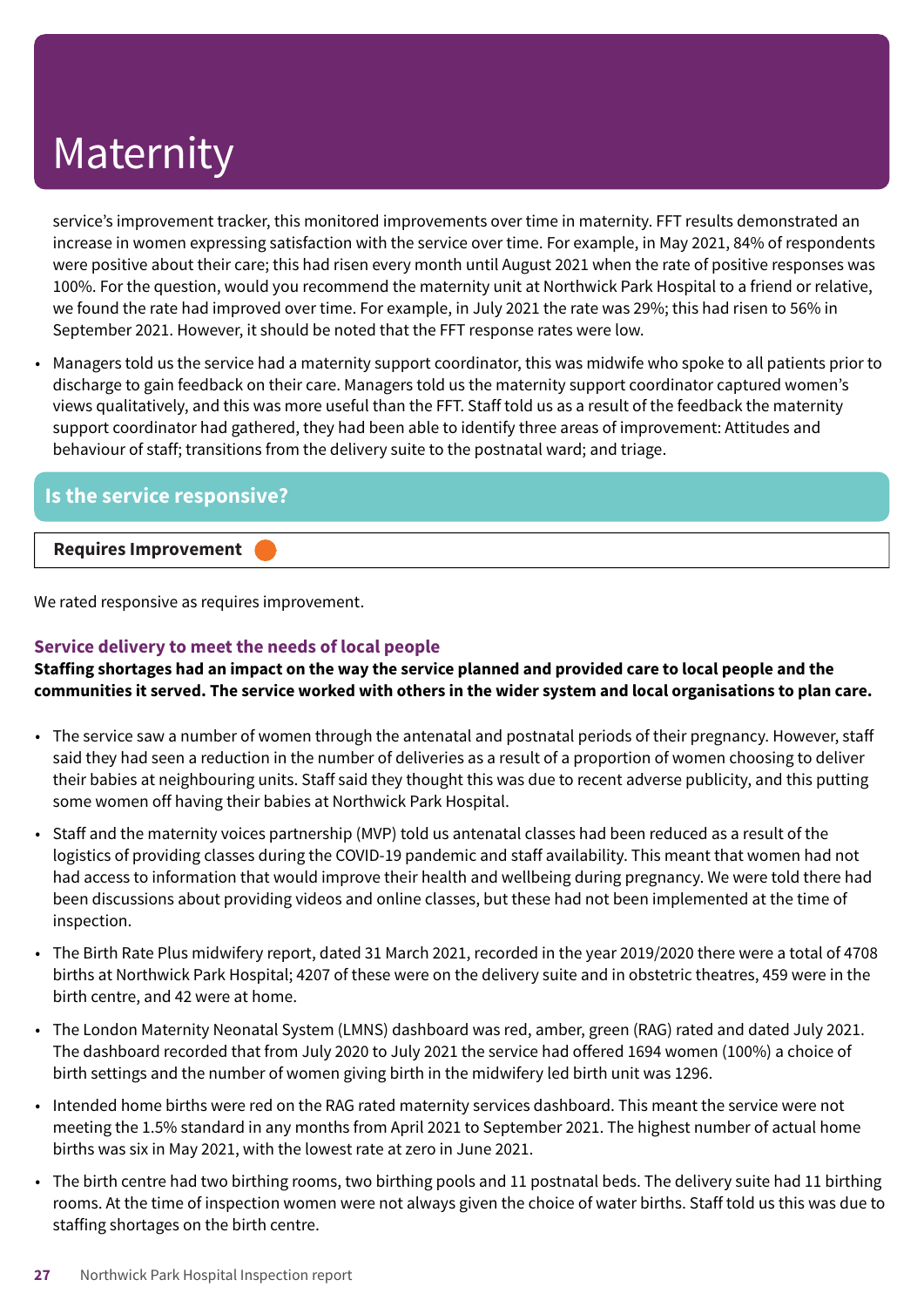- The antenatal ward had 15 beds. Clinics were from 8.45am to 2.30pm. At the time of inspection, all on-site antenatal and breast-feeding classes had been cancelled due to the COVID-19 pandemic.
- Community midwifery hours were from 9am to 5pm. Managers told us the services recent improvement efforts had been concentrated on hospital-based staff. Managers said work was in progress for an improvement agenda for community midwifery. Managers said community midwives did not provide on-call services and this was one of the proposed changes in community midwifery, as well as more flexible hours. However, community midwives we spoke with told us there was an on-call rota for community midwifery. Community midwives told us they did not always feel fully included in the maternity change agenda. Home birth services were available for women who lived in the local area. However, staff said there was low demand for home birth.
- Managers told us the service served a diverse population, and maternity services needed to be tailored to the needs of the local population. Managers and staff told us the COVID-19 pandemic had an impact on maternity services and the way they were delivered, as well as on women using the service. Changes the service had to make, in response to the pandemic, meant women had to attend appointments without the support of their loved ones for a period. Maternity services had changed the layout of the unit to allow clinics to continue whilst maintaining social distancing, and community midwives had to change the way they delivered care to women outside the hospital. At the time of inspection women could attend antenatal appointments with their loved ones.
- Managers told us the service had reviewed the service's layout, due to COVID-19 restrictions. Work to upgrade the postnatal ward had been completed. Managers told us they had an agreed capital budget, and part of the budgetary plan was improvements to the flow on the ground floor, which housed the antenatal unit, triage and delivery suite. However, this work was not in progress at the time of inspection.
- The maternity day assessment unit (DAU) was housed in a small area on the ground floor. The DAU had been moved from the sixth floor. The unit was comprised of two small rooms. The rooms did not have windows or ventilation. The unit operated from 8am to 8.30pm. Staff said the unit saw up to 30 women a day. The DAU had consultant cover from 9am to 5pm. Staff said the space was cramped and that the area did not have toilet facilities.
- The DAU shared a waiting area with the antenatal clinics. Staff told us the trust did not audit waiting times for women waiting in the antenatal and DAU waiting area.
- Staff told us there were issues with the fetal medicine unit (FMU) as it was co-located with the antenatal unit. Staff told us women receiving terminations of pregnancy frequently waited 45 minutes for their appointment, in the same waiting area as women attending antenatal and postnatal clinics. Staff said this could be distressing for women.
- The service had a level 2 neonatal unit, this had eight intensive care and high dependency cots.
- The trust had invested in a new transitional care unit, (transitional care is 'in between care' for babies who need a little more nursing care and monitoring than the routine care that all babies receive on the maternity ward) and a new antenatal department.
- Staff could access emergency mental health support 24 hours a day 7 days a week for women with mental health problems and learning disabilities. Maternity services were a pilot site for Maternal Mental Health Service (MMHS). The MMHS was an innovative joint programme between North West London NHS mental health and maternity services. Staff also told us the community perinatal mental health team were responsive.

#### **Meeting people's individual needs**

**The service took account of women's individual needs and preferences. The service had made improvements to help women access services. They coordinated care with other services and providers.**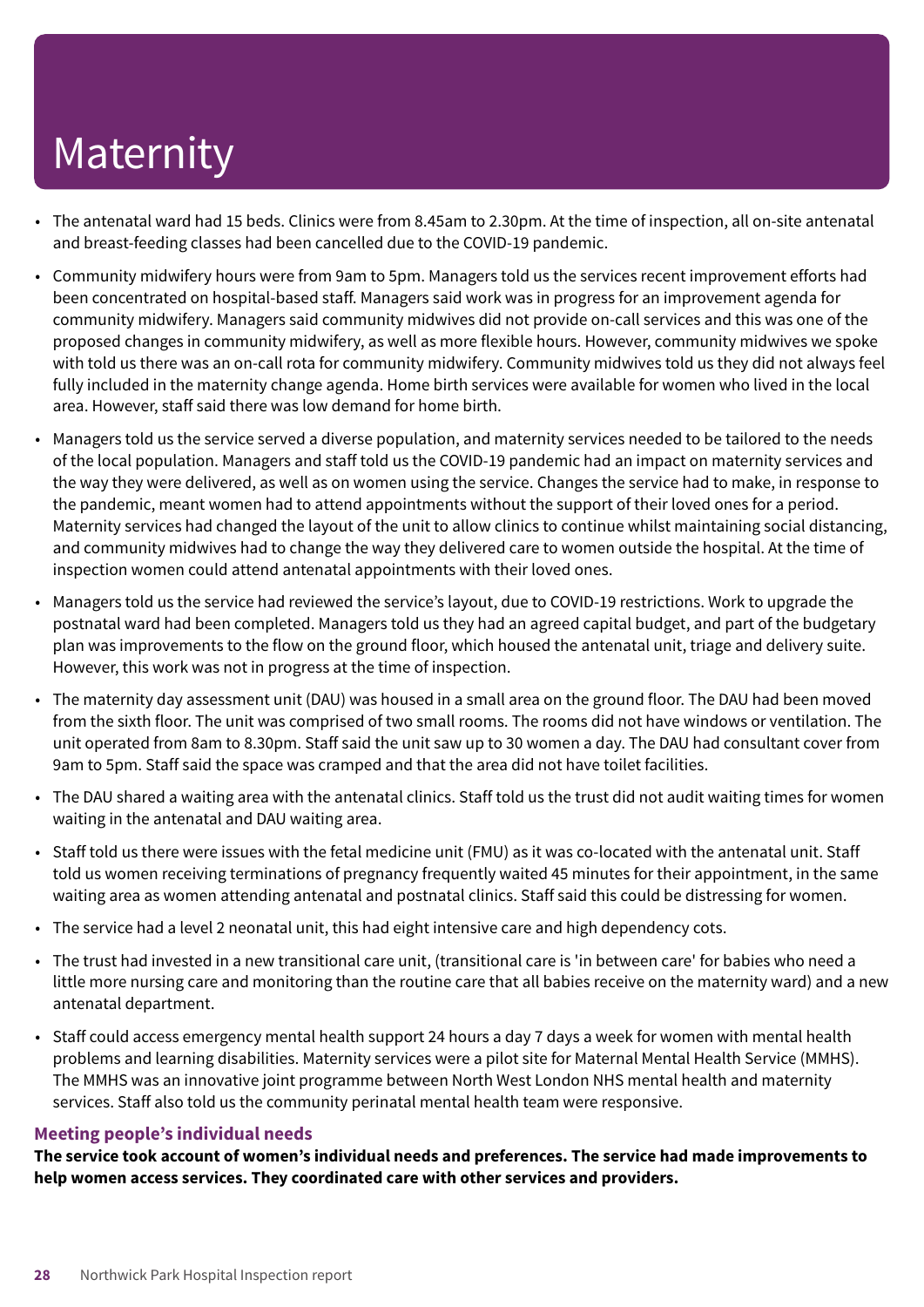- Managers told us work was in progress to establish the fundamentals of safe care for women. This was in response to a report on eight perinatal deaths. In response managers had worked with the Healthcare Safety Investigation Branch (HSIB). The service had recruited perinatal and trauma midwives. Managers told us they were assured that risks relating to the report had been addressed.
- The service had information leaflets available in languages spoken by the women and local community. In response Healthcare Safety and Investigation Branch (HSIB) concerns and the Mother and Babies Reducing Risk Through Audit and Confidential Enquiries (MBRRACE) annual report 2020, the service had taken measures to ensure that interpreting services were accessible to staff and patients in all clinical areas.
- Staff understood and applied the policy on meeting the information and communication needs of women with a disability or sensory loss. The service had access to British Sign Language (BSL) interpreters from an external provider. Staff could access a full range of services for women with sensory loss, this included speech to text services and lip reading.
- The perinatal midwife had developed a perinatal pathway and work was in progress on developing a perinatal mortality review tool (PMRT). Staff told us they were looking at trends in the relationship between perinatal deaths and ethnicity. Staff said the work had identified increased risks between 32 and 36 weeks of pregnancy and this was the period of gestation the service were focusing on.
- The LMNS dashboard recorded that in the previous 12 months 100% of women had been offered a personal care plan. 55% of these women had a personalised care plan and this was slightly above the LMNS recommended baseline rate of 50%. However, this was the second lowest rate of the five trusts in the LMNS network.
- Staff made sure women living with mental health needs and learning disabilities received the necessary care to meet all their needs.
- Maternity services had a specialist mental health midwifery team. Staff could liaise with the team when providing care for women with mental health needs. Women could also have midwifery provision from a member of the mental health team. The team worked closely with the community perinatal mental health team, who could provide more specialist input and care.
- Access to interpreting and translations services was monitored by the service's maternity improvement group.
- Staff had access to communication aids to help women become partners in their care and treatment. The service had introduced an interpreting and translations software product. Staff demonstrated how they could translate information into over 100 languages, including Gujarati, Romanian and Farsi, by using the trust's software. Staff told us accessing any information on the trust's intranet in other languages was simple by using the translate software.
- All labour rooms on the delivery suite had been fitted with handheld telephones. Staff said they could call a telephone interpreting service and women in the labour room could speak directly with an interpreter. Women also had access to face to face interpreting services. However, these needed to be booked in advance. Managers said they were also looking at services that could provide face to face interpreters on request.
- All wards and departments had video screens. The video screens displayed information in a range of languages.
- Managers told us the service were focusing staffing improvement efforts on employing staff from the local area. The service was also planning an initiative to recruit overseas midwives that spoke the most frequently used languages in the locality.
- Managers made sure staff, women, loved ones and carers could get help from interpreters or signers when needed. Staff told us the trust had prioritised improving access to interpreting and signing services. This included women at risk of domestic abuse that did not have English as a first language always having face to face interpreters booked.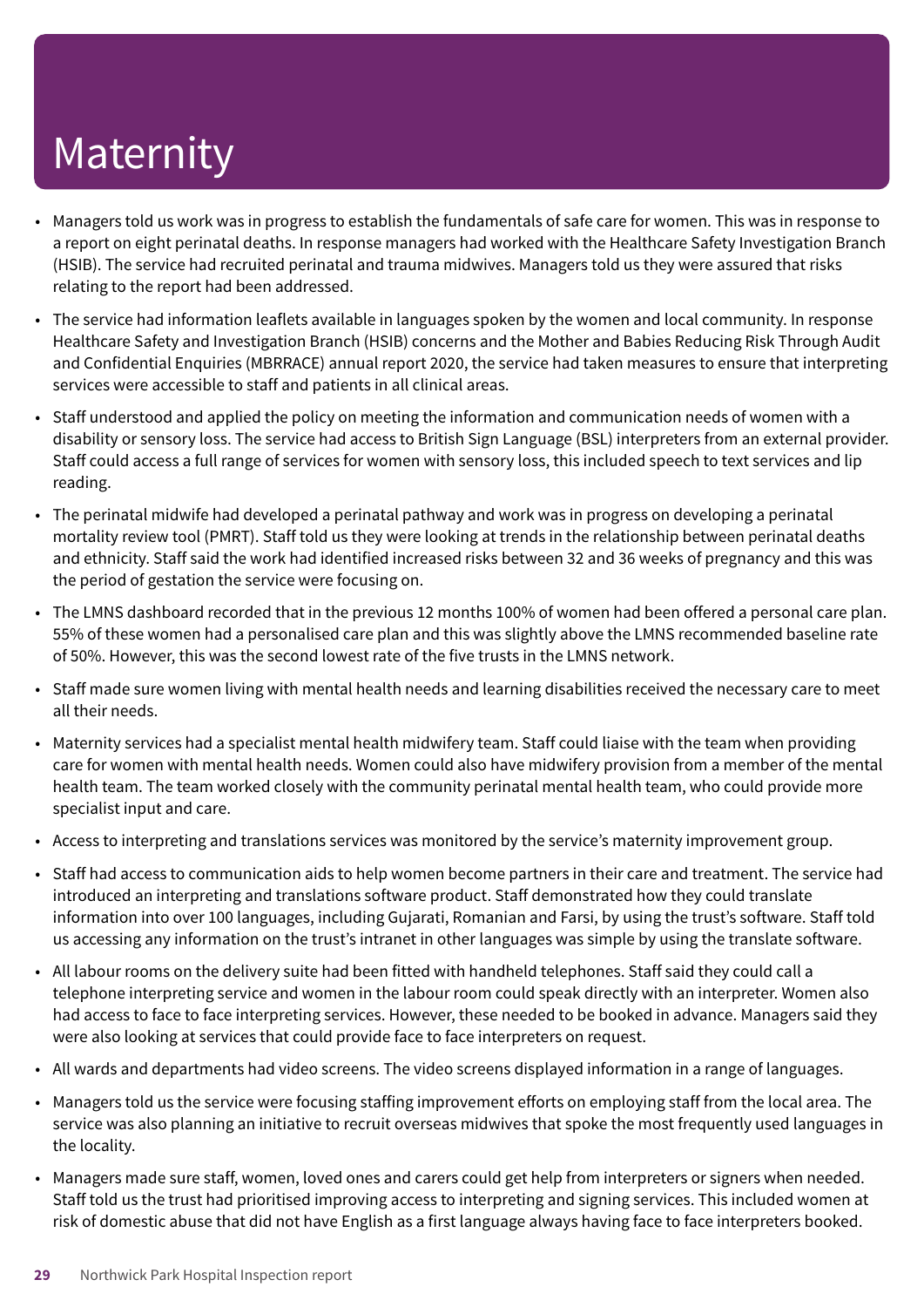- Community midwives told us they could book interpreters or signers as required. Community midwives said they found face to face interpreters were readily available.
- There were pathways of care for patients with learning disabilities. Women with learning disabilities or autistic spectrum disorder were identified at the booking stage and offered advice and extra support if needed. Women could be referred to the learning disability liaison officer. This was a specialist member of staff that could liaise with women and family members regarding women's' needs.
- Women were given a choice of food and drink to meet their cultural and religious preferences. There were a range of menus to suit women's' tastes and needs, including: religious and cultural menus, a vegan menu, and allergy aware menu.

#### **Access and flow**

#### **People could not always access services when they needed it and receive the right care promptly.**

- During the inspection we noted the birth centre was closed. Staff told us the birth centre was closed due to staffing shortages. Birth centre staff were redeployed to support the delivery suite.
- The Birthrate Plus assessment 2019/2020 found annually: 585 antenatal cases were seen on the delivery suite as the women required one to one care and for ongoing observation and monitoring. The birth centre provided intrapartum care to 459 women including postnatal care and new-born and infant physical examination screening (NIPE). There were a further 175 women who started their intrapartum episode in the midwifery led unit (MLU) but required transfer and completed their intrapartum episode on the delivery suite.
- The red, amber, green (RAG) rated maternity dashboard for the number of women delivered was red rated from April to September 2021. This meant the service's standard of 442 per month was not met in any of these months.
- The Day Assessment Unit operated a seven day a week service from 9am to 5pm. Triage was open 24 hours a day, seven days a week. Community midwives' hours of operation were from 9am to 4pm.
- The maternity unit was open for emergency obstetric pathways 24 hours a day, seven days a week. This included women who required emergency obstetric surgery. Women had access to a senior obstetric team which included a consultant obstetrician. A separate gynaecology rota provided additional senior level back up when necessary. There was access to two obstetric theatres and the main theatre suite. We saw guidance on the COVID-19 delivery pathway for women receiving caesarean sections displayed on the delivery suite.
- Staff on the antenatal unit told us things were improving when booking women's' antenatal appointments. Staff said there had been issues in the past with women having appointments booked when the consultant was not working. Staff said they had raised this with managers and the rota coordinator, and this had been resolved.
- The LMNS dashboard recorded 80% of bookings were completed by week 10 of pregnancy, in the year to July 2021. This was better than the dashboard standard of 60%. However, women booked at 10 weeks plus six days at 85% was slightly worse than the LMNS dashboard standard of 90%.
- The trust had undertaken a review of the antenatal care pathway focusing on the administrative systems and processes supporting the high-risk pathway. This involved a review dating back 40 weeks to ensure all women were captured and all follow up appointments confirmed. The maternity service was also carrying out daily reviews of electronic care plans to ensure follow up appointments were confirmed. Antenatal care provision was on the agenda for discussion at the maternity clinical governance meeting in November 2021 with a view to adding the antenatal care pathway to the maternity risk register to ensure the pathway was monitored.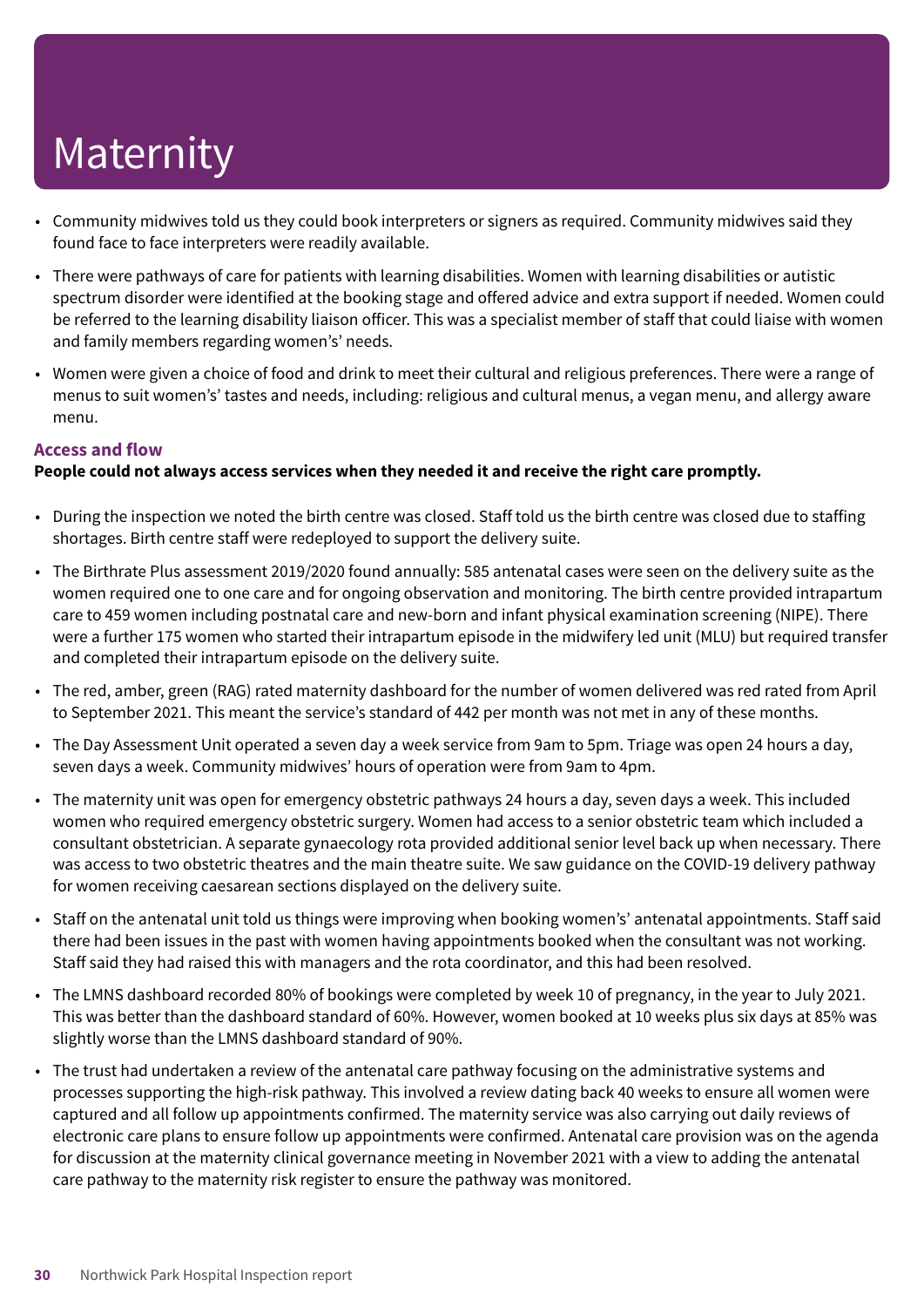- The red, amber, green (RAG) rated trust's maternity dashboard recorded antenatal bookings (excluding late referrals), as green in all months April 2021 to August 2021, this meant the service's 95% standard had been met. The standard was amber rated in September 2021, when the rate was 94.5%.
- The percentage of women delivered in the birth centre was red rated on the maternity dashboard in all months April 2021 to September 2021. This meant the service's 18% standard had not been met in any month. The highest rate in the period was 12.6% in May 2021 and the lowest rate was 8.9% in September 2021.
- Maternity triage had a flowchart displayed on the unit. This outlined women's journey from check in, assessment to treatment.
- Staff told us the triage policy was to admit women on their third call in 24 hours to explore any concerns. However, there was no system of recording the time at which women with concerns had called.
- We looked at data the service had collated in a triage audit. We found between 8 July 2021 and 6 August 2021, 17 of 71 women triaged were delayed due to staffing capacity: From 1 September 2021 to 21 October 2021, 13 of 108 women triaged were delayed due to staffing capacity.
- Managers told us there were plans to move the triage to the pre-delivery suite, in November 2021, as it would improve the flow of women using the service. An external provider of IT services confirmed that they were reviewing the triage pathway with managers, with the intention of streamlining the triage process.
- Medical staff on the DAU told us there was no clear policy on women who should go to triage and women that should go to DAU. This meant there was no clear assessment pathway for pregnant women who attended hospital with pregnancy related complications or concerns.
- During a previous inspection in April 2021, we had an allegation of poor induction pathway for women. During this inspection we found women attending the service for an induced birth arrived between 3pm and 5pm. The service had audited the induction pathway in April 2021. This identified two areas of concern, these were: a delay in commencing induction of labour: and transferring women to the labour ward. In response staff on the unit recommended changing the time of admission. Subsequent analysis from August 2021 noted that 89% women had induction of labour within two hours of arrival, this was an improvement from the audit in April 2021. The audit also found 82% of women were transferred within 12 hours of informing the labour ward. The service acknowledged that the delay in transfer required further improvement and was being monitored via audits and a daily log. The service had a re-audit of the induction pathway scheduled for December 2021. The service also intended to re-audit the pathway at regular six-monthly intervals.
- As a result of the induction pathway audit the service had added to the induction booklet a record of the time women arrived for their induction of labour. Staff told us as a result they were better able to monitor how long women had waited for their induction. The service had produced an induction pathway flowchart that gave staff a clear visual guide to the flow of women through the pathway.
- There was also a quality initiative in progress to look at improvements to the induction pathway. For example, a 'task and finish' group were in the process of setting up a new electronic induction pathway.
- The service was receiving support for maternal medicine diabetic services and fetal medicine in the form of mutual aid from other trust's in the integrated care system (ICS) with the aim of reducing waiting times on the admitted lists. The trust's theatre teams also helped with full pathway patients and weekend theatre lists.
- Managers told us waiting times for women across maternity services reflected staffing levels. Staff told us they were being encouraged to report delays as incidents.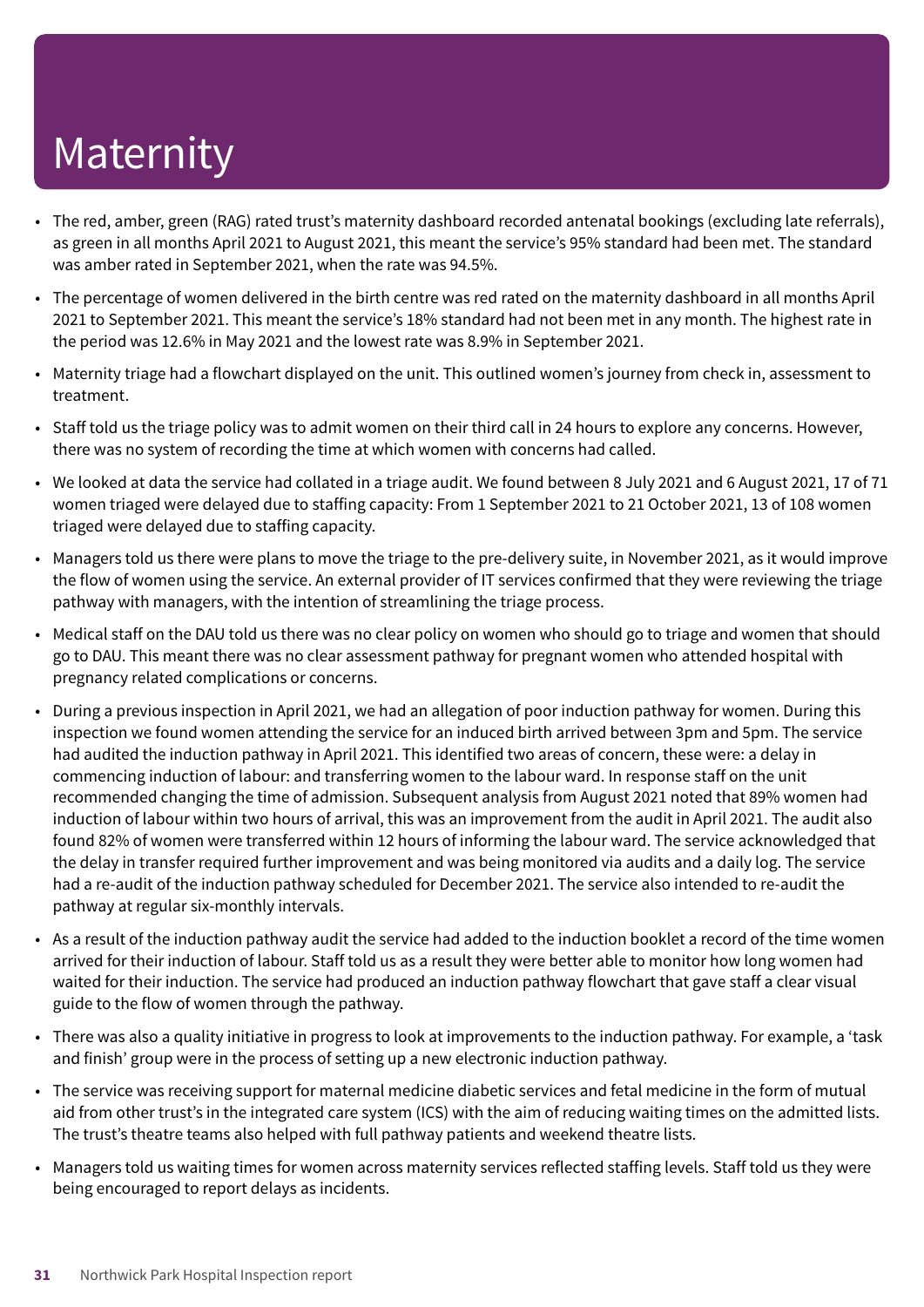- The service used a tracker to monitor improvements over time. We found a sharp increase in delayed induction of labour in August 2021. The rate had risen from 2% in July 2021 to 33% in August 2021, the rate in September 2021 was 6%. The tracker recorded that staffing shortages had contributed to the high rate in August 2021.
- The service performed an average of three caesarean sections a day. Managers told us 40% of these were emergency caesarean sections. Work was in progress at the time of inspection to review the midwifery led pathway for caesarean sections.
- Staff told us there were no issues with capacity on the neonatal unit. However, there was a limited outreach service. The service had one part-time outreach nurse. Staff told us there were currently no plans to expand the service but thought service expansion would enable earlier discharge of low-weight babies and babies on oxygen therapy.
- Community midwives told us staff shortages had an impact on the ability of the service to provide clinics and home visits. Staff said clinics were sometimes cancelled and home visits were sometimes rearranged in the diary due to staffing shortages. However, managers said they were reviewing the model of community midwifery, as services should "wrap around" the women using the service. This included a review of the hours of midwifery cover in community services.
- Managers told us they had asked the trust's operations team to look at maternity demand and capacity, this was work in progress at the time of inspection.
- The LMNS dashboard recorded that in the year to July 2021 there had been no closures of the maternity unit at Northwick Park Hospital.
- The LMNS dashboard recorded two planned home births and 12 actual homebirths. This equated to 0.9% using National Health Service England (NHSE) measurement. This was slightly less than the LMNS recommended rate of 1%.
- The service had neonatal screening and referral pathways in place, this included a mechanism that meant that babies not screened within 72 hours of birth would be identified. However, staff said the new-born and infant physical examination (NIPE) clinics for low risk babies were occasionally not facilitated due to staffing shortages.
- The national neonatal audit programme, 2020, found: the proportion of parents who had a consultation with a senior member of staff within 24 hours was 98.9%, this was higher than the national rate but slightly lower than the service's 2018 data (99.1%).
- The LMNS dashboard recorded intrapartum transfer to the labour ward for women labouring on the midwifery led unit as 24% in the year to July 2021. The dashboard recorded intrapartum transfers to the labour ward from home, (labouring at home and intending on a homebirth), as 0%.
- Intrapartum transfers to the delivery suite from the birth centre and midwifery led unit (MLU) was green RAG rated on the maternity services dashboard in all months from May 2021 to September 2021. The service's standard was less than 26%, the highest rate was 25% in July 2021 and the lowest rate was 6.5% in September 2021.
- The LMNS dashboard recorded there had been no maternal admissions to the intensive therapy unit (ITU) in the year to July 2021. The maternal mortality rate in the same period was zero.
- Most women receiving postnatal care were from other NHS trust hospitals. Managers told us work was in progress to improve planning for postnatal care. Maternity managers had engaged with both midwifery and medical staff with the improvement planning. The plan was scheduled to be launched on 18 November 2021.
- There was guidance for staff on transfers to the neonatal unit, 'NNU admission criteria V2' and 'Neonatal transfer to MRI'. Neonates requiring transfer to other hospitals were transferred using a specialist neonatal transfer service.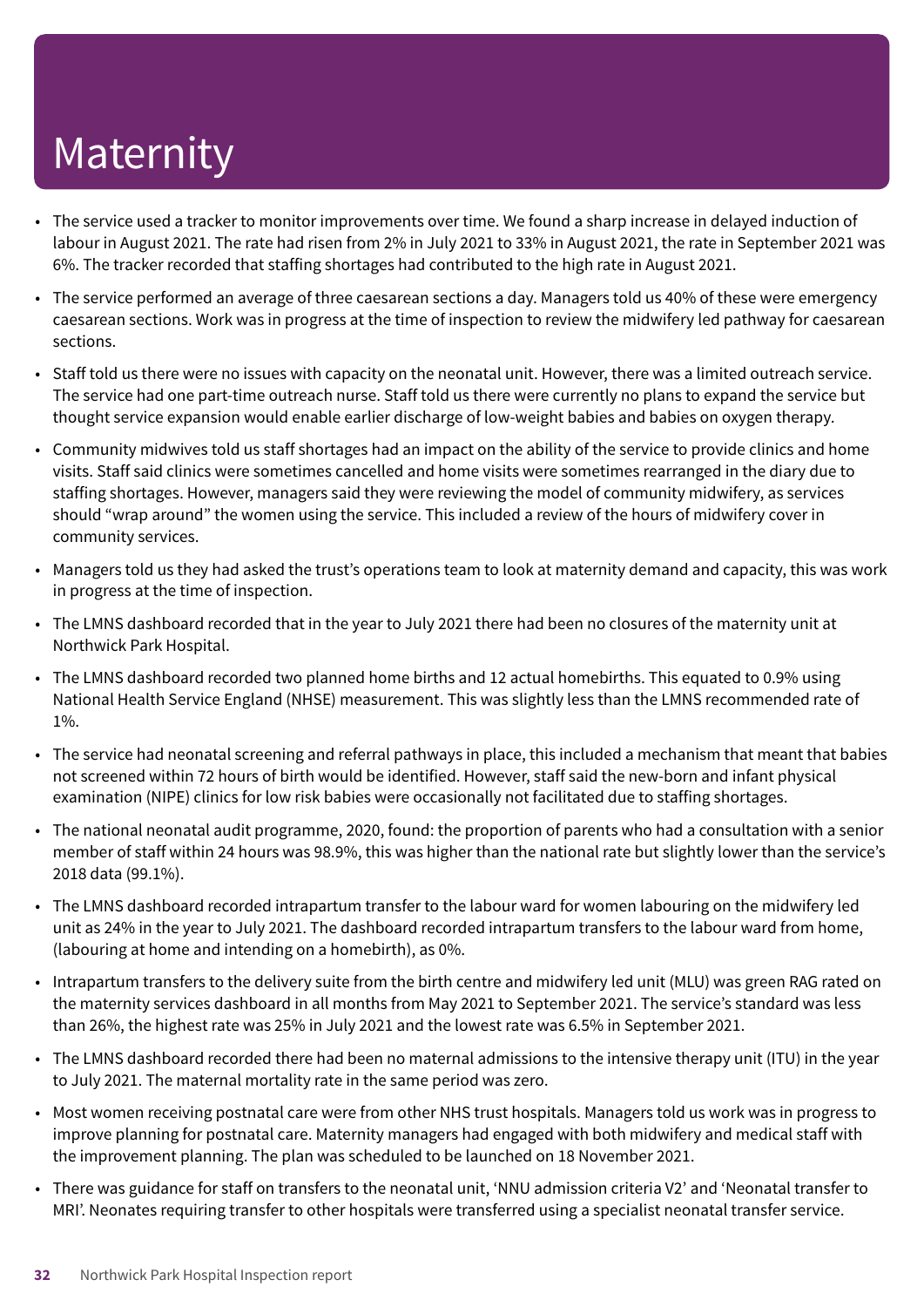- Managers and staff worked to make sure that they started discharge planning as early as possible. Staff told us discharge planning started on admission. Women being discharged received information outlining medication needs, follow up, and contraception methods. Before departure advice was given on cot death risks including smoking and sleeping positions for their baby.
- Women with mental health needs discharge planning started at 32 weeks. The perinatal mental health team (PMHT) facilitated multi-agency pre-birth meetings to confirm discharge planning.
- The service was in the process of updating the patient electronic record to ensure it captured antenatal information on the postnatal discharge summary. This was scheduled for completion in March 2022.
- Staff planned women's discharge carefully, particularly for those with complex mental health and social care needs. Women at risk due to domestic abuse, mental health or safeguarding concerns were flagged on the trust's electronic records system. This was a prompt that informed staff to look at the woman's risk assessment. Women received a discharge planning meeting. Staff told us they would not discharge a woman at risk without having planned the discharge and addressed the identified risks.
- Staff supported women and babies when they were referred or transferred between services. Women and babies were discharged from maternity, prior to being transferred to transitional care.
- Managers monitored transfers and followed national standards. We viewed the maternity risk newsletter dated August/September 2021. The newsletter identified jaundice and weight loss as the main causes of readmission. The newsletter had an action plan which detailed actions the service was taking in response, including improving communication between NHS trusts in relation to discharge summaries to identify high risk babies. This was an amber rated risk on the service's risk register. The risk was reviewed on 11 October 2021 and actions to mitigate the risk identified.

#### **Learning from complaints and concerns**

It was easy for people to give feedback and raise concerns about care received. The service treated concerns and **complaints seriously, investigated them and shared lessons learned with all staff. The service included women in the investigation of their complaint.**

- Women, relatives and carers knew how to complain or raise concerns. The maternity support coordinator undertook daily visits to the ward to identify and respond to areas of concern. The findings from these visits were escalated by the coordinator to matrons daily.
- The service clearly displayed information about how to raise a concern in patient areas. For example, we saw complaints leaflets in patient information racks across the service.
- Staff understood the policy on complaints and knew how to handle them. Staff told us concerns identified from feedback to the maternity support coordinator were dealt with immediately where possible. If women wished to escalate their complaints or concerns, they were provided with the contact details of the patient advice and liaison service (PALS).
- We saw patient information boards which gave details on how to make a complaint to the trust.
- Managers investigated complaints and identified themes. The LMNS dashboard recorded there was an average of six formal complaints per month in the year to July 2021. Complaints were reviewed at monthly divisional governance meetings and analysed for trends. We reviewed the minutes for the August 2021 divisional governance meeting. We found maternity had one complaint in the month, this related to staff attitude.
- The maternity improvement plan identified complaints responses and responses within agreed timescales as an improvement initiative. The improvement plan dated August 2021 recorded that the identified actions had been met.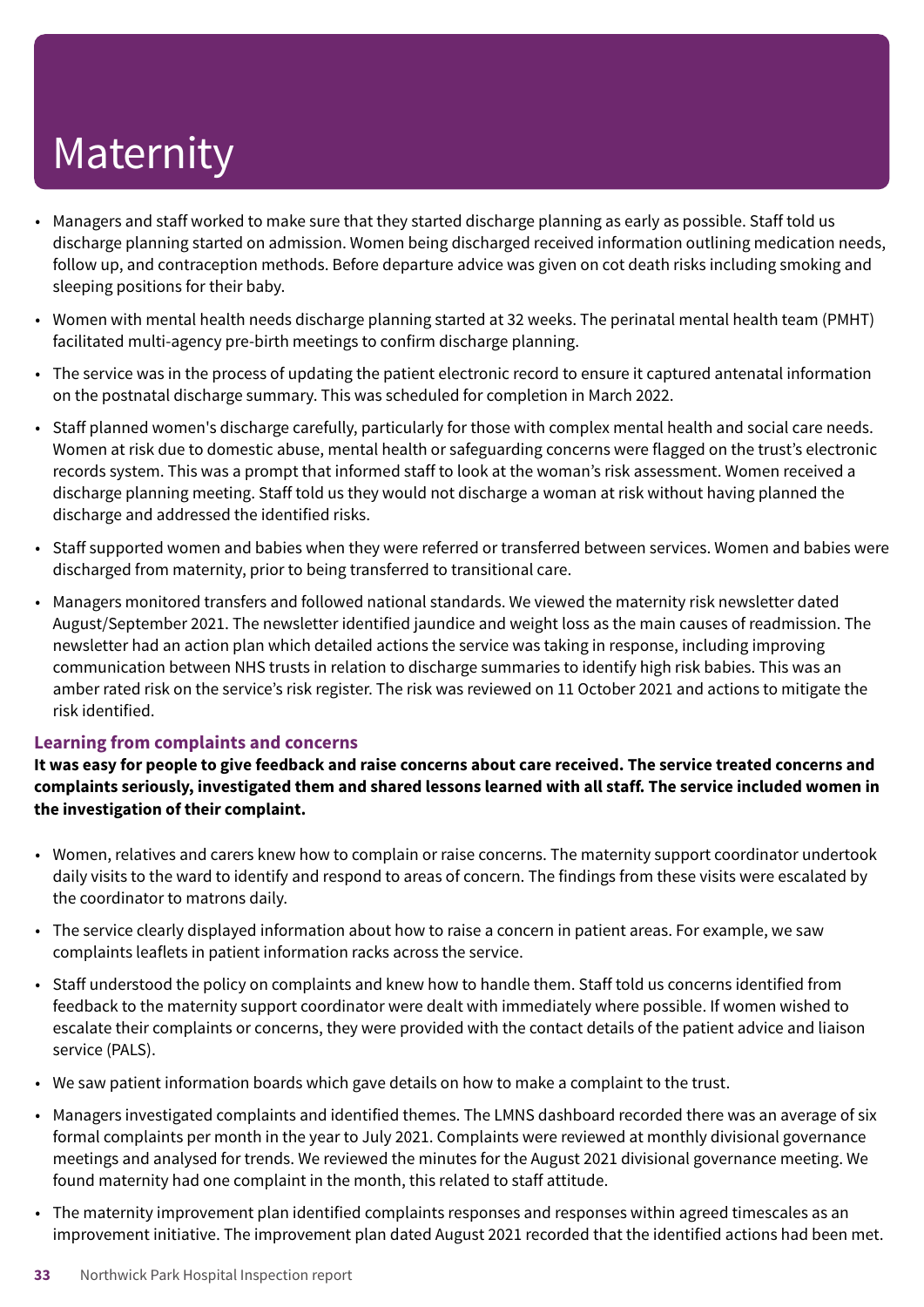### **Is the service well-led?**

**Requires Improvement –––**

♠

Our rating of well-led improved. We rated it as requires improvement.

#### **Leadership**

Interim leaders had the skills and abilities to run the service. They understood and managed the priorities and issues the service faced. They were visible and approachable in the service for patients and staff. The trust needed **time to embed this improved leadership and also to forge a period of stability by making permanent** appointments to the leadership team. Leaders of the service needed more time to embed the early signs of **improvement and initiatives noted.**

- The trust had introduced triumvirate teams at directorate, divisional and service levels. Maternity services sat in the trust's women's and children's division. At the time of inspection, the service had a substantive divisional clinical director and interim divisional general manager. The interim divisional general manager was contracted until March 2022. There was a new interim director of midwifery that had been in post for two months at the time of inspection.
- The service had safety champions from ward to board. The chief nurse was the executive board maternity safety champion and the trust also had a non-executive director who was a maternity patient safety champion.
- Senior managers told us the trust board was engaged with the maternity improvement programme. A senior manager told us the trust board were now aware of the challenges in maternity services and recognised that improvements in maternity must be a priority. Senior managers said the board were committed to supporting sustainable improvements. Senior managers met regularly with the maternity improvement group.
- At our last inspection there were mixed views from staff regarding support from the senior leadership. During this inspection, staff we spoke with were positive about the changes in leadership in maternity. A midwife told us they had previously left the trust and had gone to work for another provider. The midwife said this was due to issues with the management of Northwick Park Hospital maternity services. The midwife said they had seen positive changes in the managerial approach since they returned to work for the trust, with the biggest change being the visibility of senior managers.
- Some staff we spoke with said maternity services needed a period of management stability. All the staff we spoke with told us the new interim director of midwifery was approachable. A senior midwife told us, "Before it felt like them and us." This was echoed by other staff we spoke with, who told us it was a change to see senior managers being visible, wearing uniforms and working on the wards. One midwife told us they were "Impressed" by the change in the leadership approach.
- The service did not have a head of midwifery (HOM) at the time of inspection. The HOM role focuses on the operational delivery of maternity care locally. This is different from the director of midwifery, who leads and advocates for the strategic and operational delivery of maternity services locally. Senior managers said work was in progress on recruiting a HOM, but the service would not fill the vacancy until they found the right candidate. Senior managers said the service wanted to ensure they recruited the right people with the right skills in key roles.

#### **Vision and Strategy**

The service did not have a vision for what it wanted to achieve and a strategy to turn it into action, developed with all relevant stakeholders. However, work was in progress on a vision and strategy focused on sustainability **of services and aligned to local plans within the wider health economy.**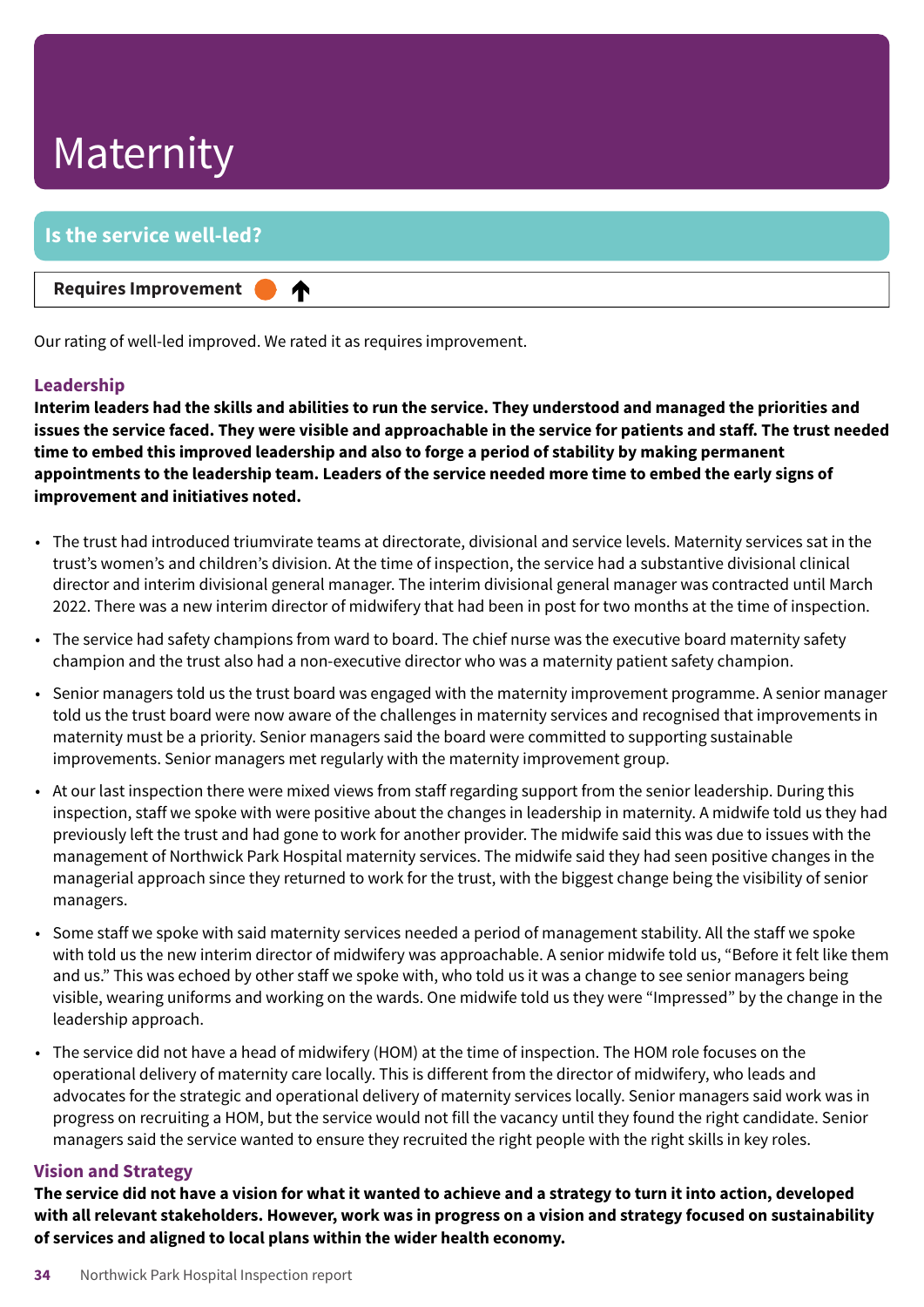- Managers told us a new vision for maternity services was in development at the time of inspection. Managers said they were engaging with staff on the vision for maternity, as they wanted staff to feel included and part of the vision. Managers were also engaging with the Maternity Voices Partnership (MVP), as managers said they wanted the vision to reflect local people's priorities.
- Maternity services had introduced a maternity improvement plan in February 2021. The plan was reviewed weekly at the maternity steering group. Some midwives told us they sometimes struggled to keep up with the rapidity of change in the service.

#### **Culture**

Staff felt respected, supported and valued. They were focused on the needs of patients receiving care. The service **promoted equality and diversity in daily work and provided opportunities for career development. The service had an open culture where patients, their families and staff could raise concerns without fear.**

- A manager told us historically there had been tensions between a few of the medical staff and midwives. At our last inspection in April 2021 some staff had raised concerns about a blame culture within the service. At this inspection, all the staff we spoke with told us there had been improvements in the culture of maternity services. Although, some staff acknowledged that it would take time for the improvements to become embedded. Staff said the trust had introduced a zero-tolerance policy regarding bullying and inappropriate behaviour from staff. Managers said accountability was on the agenda regarding staff behaviour.
- Staff told us the culture of the service had been highlighted at staff engagement meetings. Most staff we spoke with told us they felt able to escalate inappropriate behaviour from their colleagues without fear of retribution. Staff told us the service was encouraging positive behaviours. For example, the trust had a 'civility' programme to encourage appropriate behaviour towards colleagues. The service had introduced 'back to the floor' days for managers, to address issues relating to the culture in maternity. The service had also introduced 'mindfulness' sessions to provide staff with the opportunity to focus on their wellbeing.
- Midwives were attending consultant meetings to improve relationships between the medical and midwifery staff. Senior managers told us there had been improvements in medical staff engagement. For example, all the medical staff had attended an engagement meeting in October 2021. Midwifery and medical staff had also been engaged in 'task and finish' groups.
- The service had a 'people plan' which was awaiting ratification at the November 2021 divisional management group. This was based on the NHS 'people plan', which included wellbeing support for staff, tackling discrimination, making effective use of staff skills and experience, recruitment and retention of staff.
- 'Freedom to speak up' is an initiative encouraging a positive culture where people feel they can speak up and their voices will be heard. The service had increased the number of 'Freedom to speak up' champions to six staff, these included both midwifery and medical staff.
- The leadership team had fortnightly staff engagement and briefing events co-ordinated by the leadership team. There were also twice weekly executive walk rounds, which were shared by the members of the executive team.
- Cultural issues were on the service's risk register. The service had engaged with the trust's human resources (HR) team to address issues concerning the culture of maternity services. Maternity services had recently appointed two staff members as culture representatives. Managers told us this was to address issues of trust between midwifery and medical staff.
- Managers told us staff retention was a priority. The trust had offered band 2 to band 7 midwifery staff a salary uplift as part of a staff retention initiative.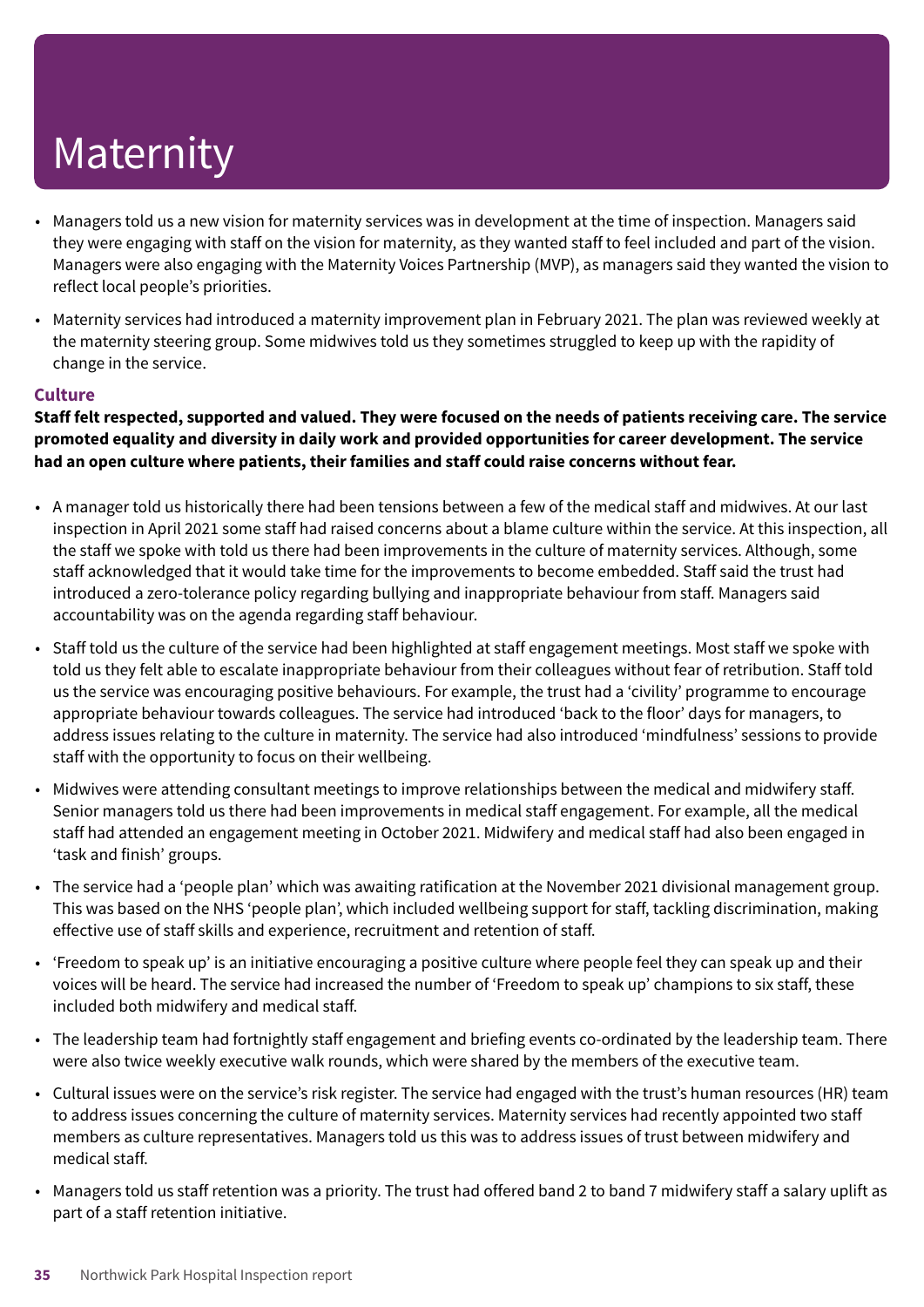• The new management team had conducted staff listening events. Managers told us they had found these events useful in terms of hearing staff feedback and concerns.

#### **Governance**

**Governance processes needed to be overhauled and time would be needed to embed the changes.**

- New managers told us the governance structure of maternity was a challenge. The governance structure was being reviewed at the time of inspection. Managers told us the service was determined to put a governance structure in place that was focused on quality and safety.
- We viewed a flow chart which clearly demonstrated the flow of maternity information from maternity services to the trust board. This demonstrated the processes the trust had in place to ensure the board and senior managers were sighted on the maternity improvement plan. This included fortnightly meetings of the trust executive group, monthly maternity improvement group meetings, as well as board quality and safety sub-committee and trust board meetings.
- The maternity improvement group was the formal governance process for the service. The group was chaired by the chief executive officer and membership included the chief nurse, non-executive director and chief medical officer. The meeting had oversight of maternity audits. Managers told us the group was wide ranging and included a nurse consultant, ultra-sonographer superintendent, as well as staff contributors. Managers said the group was more relaxed than formal board meetings, due to be a working group focused on improvement in maternity services.
- There was a weekly maternity steering group, this was chaired by the executive maternity safety champion. The meetings were not recorded in minutes, as the focus of the group was the action plan, and any actions identified by the group would be recorded on the action plan.
- There were monthly clinical governance meetings which all eligible staff were required to attend.

#### **Management of risk, issues and performance**

**Leaders and teams used systems to manage performance effectively. They identified and escalated relevant risks and issues and identified actions to reduce their impact.**

- The maternity improvement plan was a 'live' document and updated weekly. The plan was formulated in response to external reviews of the service. In August 2020 the trust noticed a rise in perinatal mortality. The Integrated Care System (ICS) supported an external review. All 28 recommendations from the review were included in the maternity improvement plan.
- Recommendations from the last CQC inspection in April 2021 were also used to inform the maternity improvement plan. The trust's Ockenden self-assessment and recommendations from the Health Service Investigation Branch (HSIB) reports, as well as feedback from the 2020 staff survey, staff engagement events and task and finish groups were integrated into the improvement plan.
- Managers monitored the improvement plan by using a tracking spreadsheet. Managers said they were aware that some actions identified on the plan needed to be sustained and further embedded. However, managers told us there was a different approach in the management culture and a determination to create an infrastructure that was fit for purpose, including governance and human resources (HR).
- The service had dedicated leads to drive the improvement agenda. For example, the service had recently recruited both an audit midwife and a risk midwife. The audit midwife had been in role for two months and the risk midwife was on induction at the time of inspection.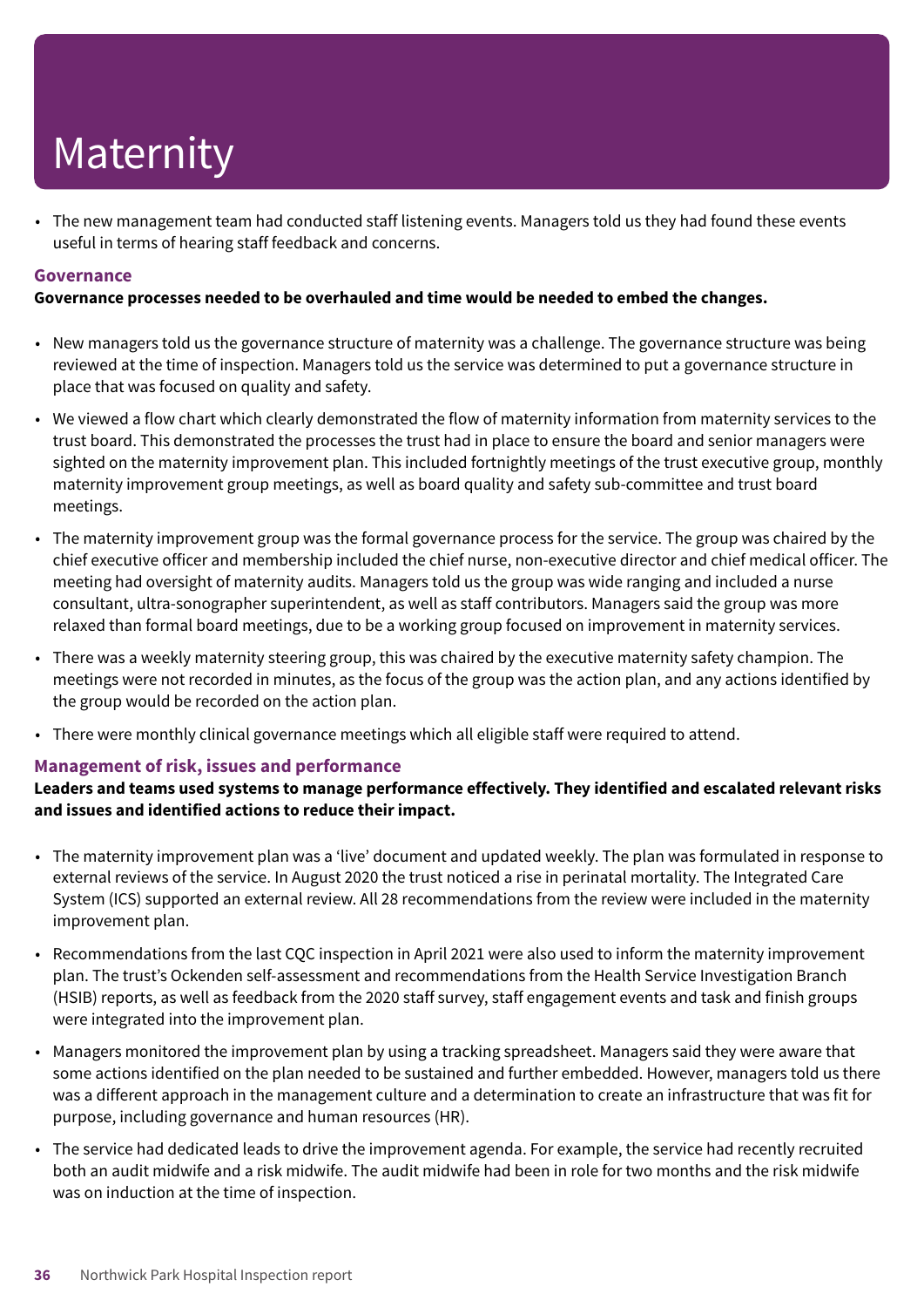- The risk register was reviewed at the division's monthly governance meeting and high rated risks were reviewed at the trust's risk and compliance meeting. Maternity was a risk on the board assurance framework (BAF) risk register, this was reviewed at meetings of the trust board.
- The maternity risk register was managed divisionally. The perinatal team also had oversight of the risk register. Any risk for inclusion on the risk register had to be submitted to the trust board.
- We reviewed the maternity services risk register and found it contained 16 risks. The risk register was red, amber, green (RAG) rated. There was one red risk on the register, this related to midwifery staffing. The risk register identified actions in place to mitigate staffing risks, but, recognised that there were still gaps. Actions required included a plan to recruit additional staff, redeployment of specialist midwives to clinical areas, upskilling of maternity assistants, escalation to the executive team regarding condensing services or capping bookings, remodelling of maternity service provision to align community midwives working hours with the service.
- The risk register was reviewed on 2 November 2021 this review recorded the trust was offering band 5 salaries to preceptorship midwives, as well as a training package for band 7 midwives including a study day and competency book. The risk register also recorded there was on-going review of the continuity of care and potentially condensing services, including consideration of five-day services for the day assessment unit.
- The service had an audit plan in place. The service was also planning to introduce an audit tracker, to monitor whether care was being provided in accordance with best practice standards and identify where there could be improvements.
- The service used the maternity dashboard to monitor performance. Senior leaders told us the dashboard had been in use since 2006. However, we found a manager on the delivery suite who said they were not aware there was a performance monitoring dashboard.
- During a previous inspection in April 2021 we found the maternity service's high priority risks were not shared with all staff. During this inspection we found the service had introduced a monthly risk newsletter to highlight and inform staff on risks to the service or women using the service. This was regularly sent to all maternity staff by email. We viewed a newsletter for August/September 2021 and found this disseminated learning from a never event. We also saw risks from the risk register on staff information boards.
- The service had introduced two 'transformation leads' to lead on the 'Maternity Transformation Programme'. The trust had declared compliance with five of the 10 maternity workstreams in the Clinical Negligence Scheme for Trusts (CNST). Managers told us the staffing situation meant they could not declare compliance with all CNST criteria.
- The service had four safety champions. The safety champions reported to the chief nurse, who was the board level safety champion.
- There were joint monthly mortality reviews with senior medical staff and midwifery. The service had regular mortality and morbidity meetings. The medical mortality lead had completed a draft study into mortality documentation and had presented the findings at the maternity improvement group.
- There was regular perinatal mortality review team (PMRT) meetings. We looked at three PMRT meeting agendas and minutes. Post-mortem reports were reviewed at the meetings. The meetings included a grading of the care provision and identified any lessons that could be learnt from perinatal deaths.
- Senior managers highlighted that the service had made significant improvements in a short space of time. But, acknowledged it was an improvement journey and it would take time to embed the changes. The priorities for the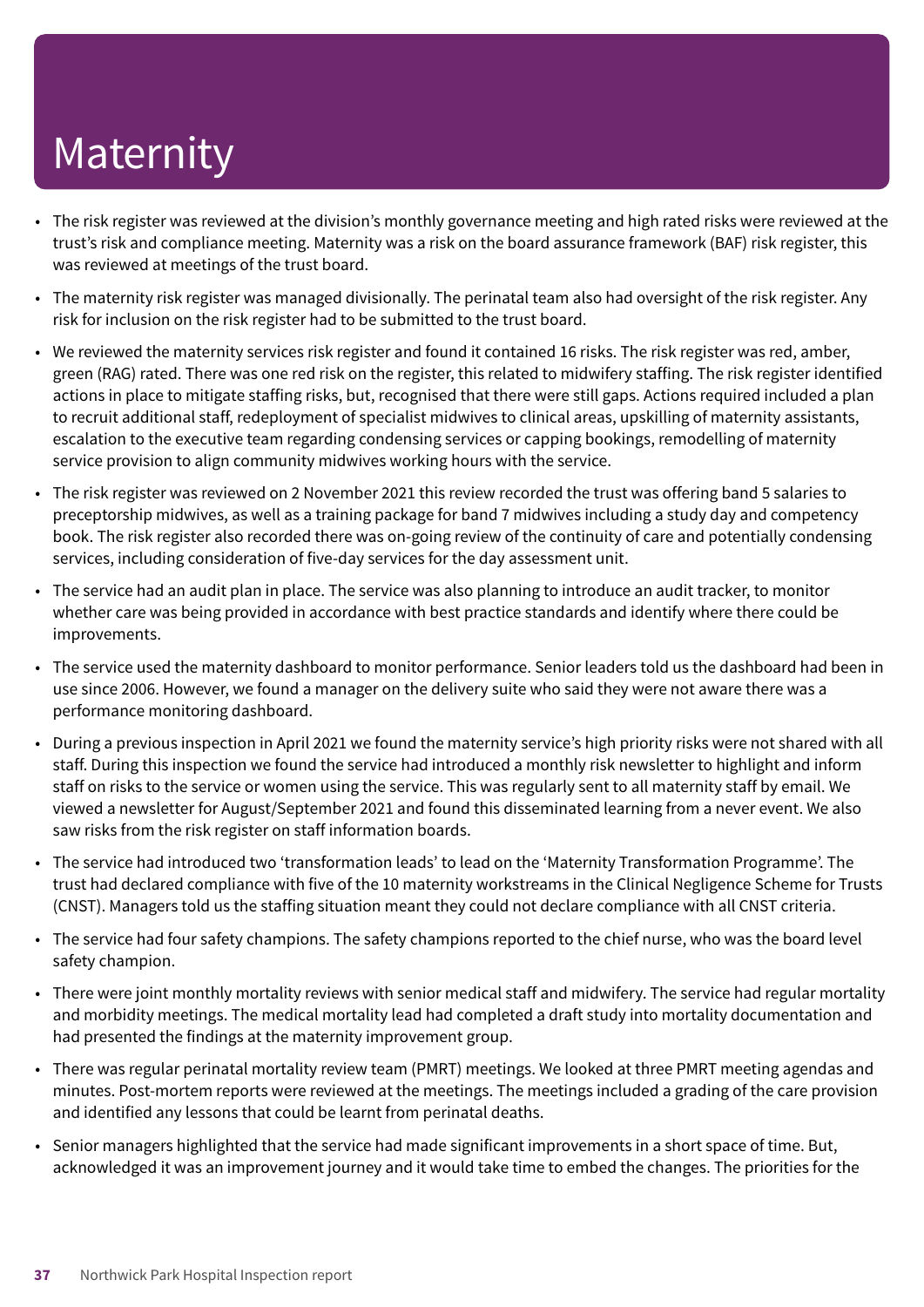service were: midwifery staff recruitment and retention; recruiting a permanent director of midwifery; delivery of the organisational plan, including improvements in the service's culture; coordination of efforts with the London Maternity Neonatal System (LMNS) support team and national maternity safety team; and delivery of the maternity improvement plan.

#### **Information Management**

The service collected reliable data and analysed it. Staff could find the data they needed, in easily accessible **formats, to understand performance, make decisions and improvements. The information systems were integrated and secure. Data or notifications were consistently submitted to external organisations as required.**

- The service had a digital improvement programme. Managers told us maternity services were still paper based and digital improvement was a key part of the maternity strategy. Managers were working with IT to improve electronic records systems with the aim of becoming paper light. The service's intention was to move in stages to achieve full digitisation in 2022.
- Staff told us IT access had improved. For example, staff on the fetal medicines unit (FMU) told us they had issues with internet connectivity. However, this was raised with the trust's IT department by managers and the issues were resolved. The service had also implemented a caesarean section pathway tool. Managers told us work was in progress with the trust's IT team to streamline the induction of labour pathway and introduce electronic bookings.
- The service had invested in a new electronic patient record. This used the same platform as other trusts in North West London and had the same electronic patient record system. Managers told us the system would be rolled out in 18 months. The digital improvement team were mapping the systems processes at the time of inspection.
- Maternity had also received digital funds from the trust to improve records that were not on the new electronic patient record, such as a fetal monitoring system.

#### **Engagement**

**Leaders and staff actively and openly engaged with patients, staff, equality groups, the public and local organisations to plan and manage services. They collaborated with partner organisations to help improve services for patients.**

- The service was engaged with their local Maternity Voices Partnership, this is a team of women and their families, commissioners, midwives and doctors that work together to review and contribute to the development of local maternity care. Staff told us this had continued weekly through the COVID-19 pandemic. The MVP chair was a member of the maternity improvement group. Work was in progress on engaging community groups to increase the representation of the ethnically diverse population the maternity service served. Managers told us the group needed to be further developed to ensure it was representative of the local population.
- Staff told us there had been numerous staff engagement events since the interim director of midwifery had been employed. This included staff engagement meetings and listening events. A staff member told us, "Management are going all out to support staff."

#### **Learning, continuous improvement and innovation**

**Staff were committed to continually learning and improving services. They had a good understanding of quality improvement methods and the skills to use them. Leaders encouraged innovation and participation in research.**

• The service had recently made some key appointments. This included the permanent recruitment of a perinatal midwife in January 2021, an audit midwife in August 2021 and a risk midwife in October 2021.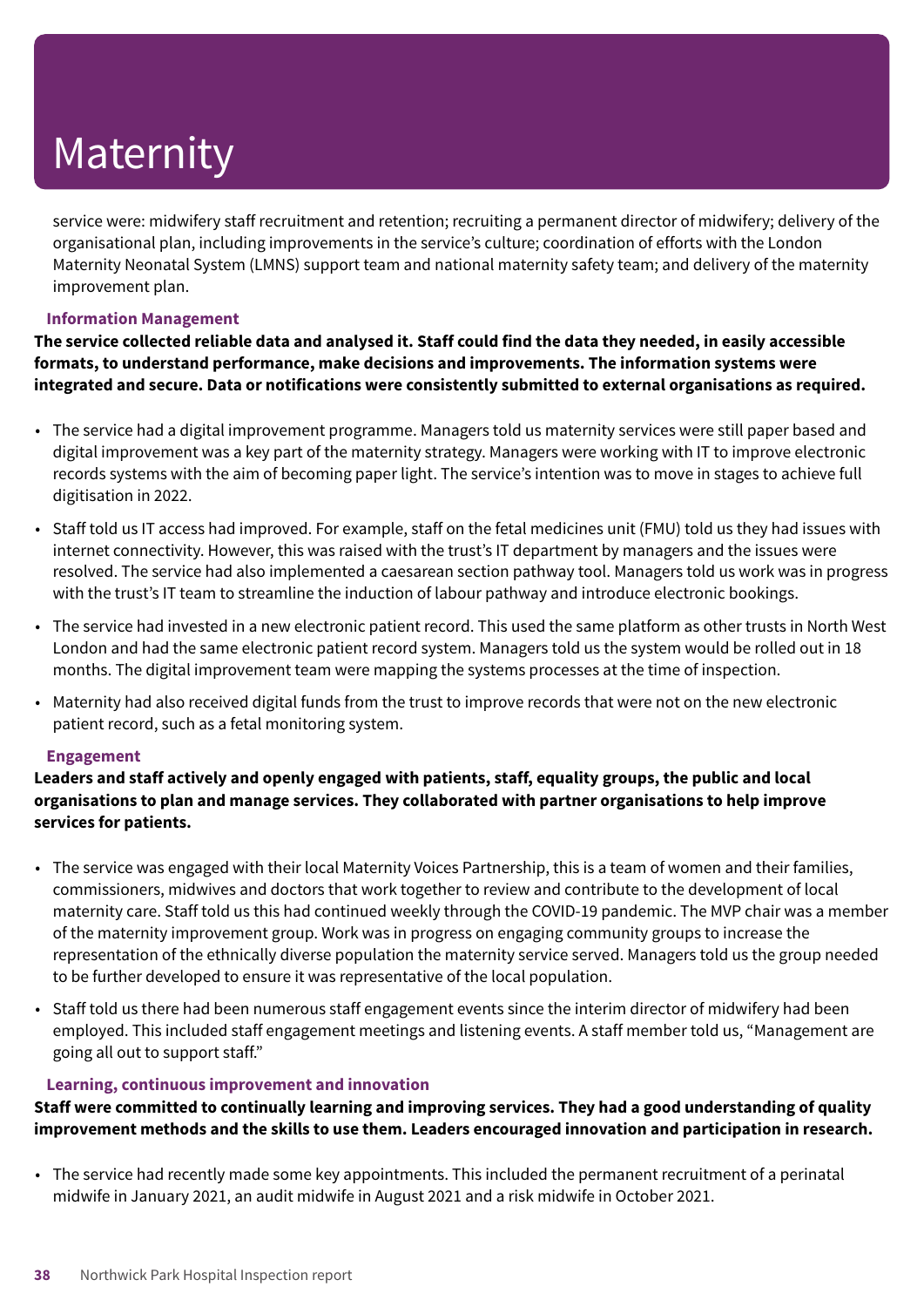- During the COVID-19 pandemic maternity services provided care for multiple pregnancy patients for the local population of Harrow, Brent, Ealing and surrounding areas. The service developed a model of 'one stop care under one roof'. The model was listed as a finalist in a health journal's patient safety awards in 2021 as maternity and midwifery initiative of the year 2020.
- A consultant had submitted a proposal to research inductions at an earlier date in pregnancy. This was work in progress at the time of inspection.
- The fetal medicine unit (FMU) had applied for innovation funding to get new monitors for women receiving ultrasound scans. This would enable women to see a larger screen image of their scans.
- Maternity services were a pilot site for Maternal Mental Health Service (MMHS). The MMHS was an innovative joint programme between North West London NHS mental health services and maternity services. The programme combined maternity, reproductive health and psychological therapy for women experiencing moderate to severe or complex mental health difficulties directly arising from, or related to, their maternity experience.

### Areas forimprovement

#### **SHOULDS**

#### **Maternity services:**

- The trust should ensure there are enough midwifery staff with the right qualifications, skills, training and experience to keep women safe from avoidable harm and to provide the right care and treatment.
- The trust should ensure all staff are up to date with all mandatory training, including safeguarding training.
- The trust should ensure staff observe control measures and ensure equipment marked as clean is clean.
- The trust should ensure resuscitation trolleys have out of date equipment removed.
- The trust should ensure cold cots are repaired promptly and operational.
- The trust should ensure triage log sheets cannot become detached from women's notes.
- The trust should ensure 'Time alone' records are fully recorded at every antenatal appointment.
- The trust should ensure drug vials are not inappropriately stored.
- The trust should ensure women have access to antenatal classes.
- The trust should ensure there is a system of triage which records the time at which women with concerns have previously called.
- The trust should ensure they address delays in the induction pathway for transfers of women.
- The trust should ensure there is a clear policy and pathway for women who should go to triage and women that should go to the maternity day assessment unit (DAU).
- The trust should forge a period of leadership stability by making permanent senior leadership appointments to the maternity team
- The trust should develop a strategy for the maternity service beyond the current maternity improvement plan.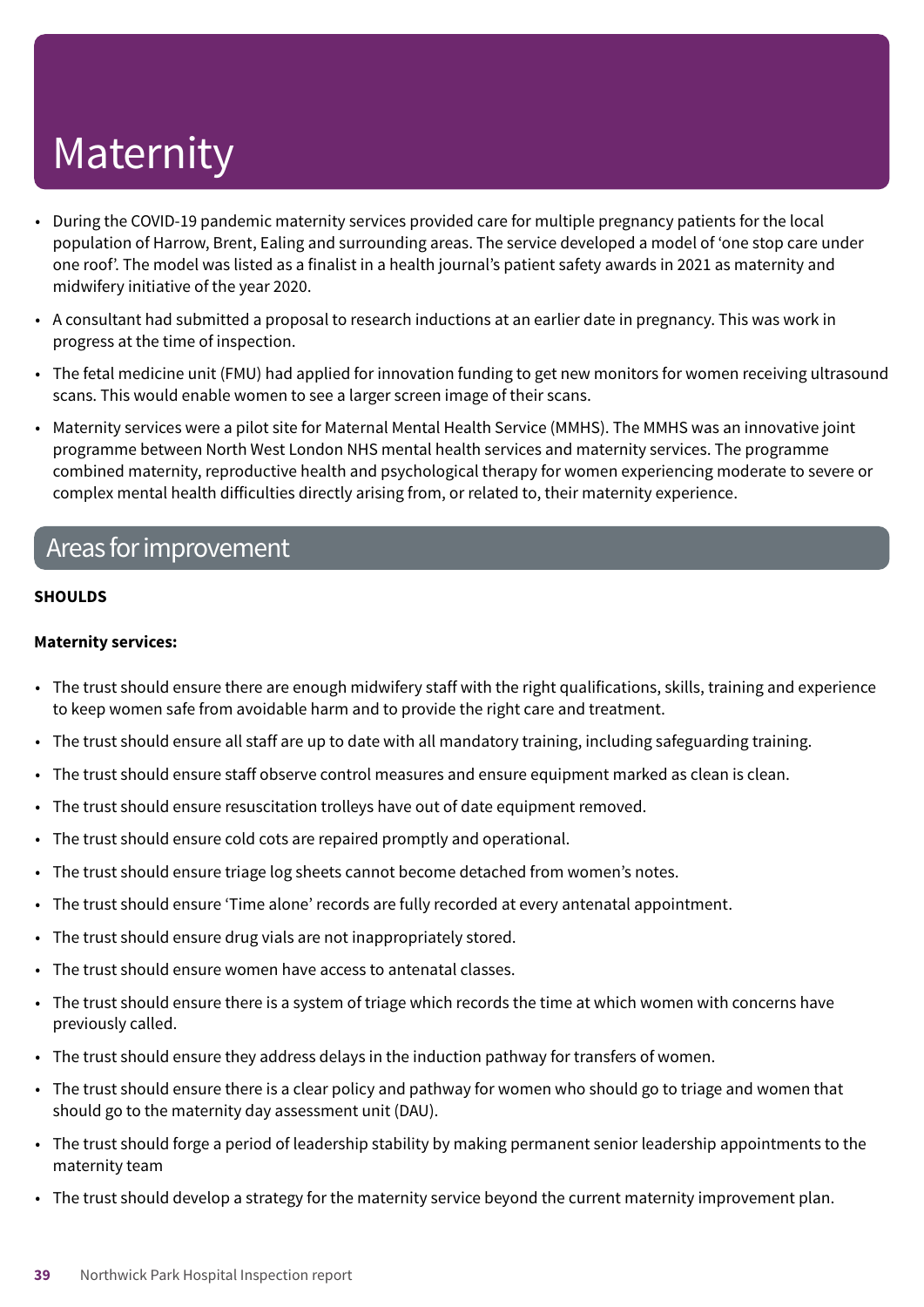- The trust should complete its review of its maternity governance structure to incorporate the early improvements noted and to make the structure focus more on safety and quality
- The trust should ensure that early signs of improvement are embedded.